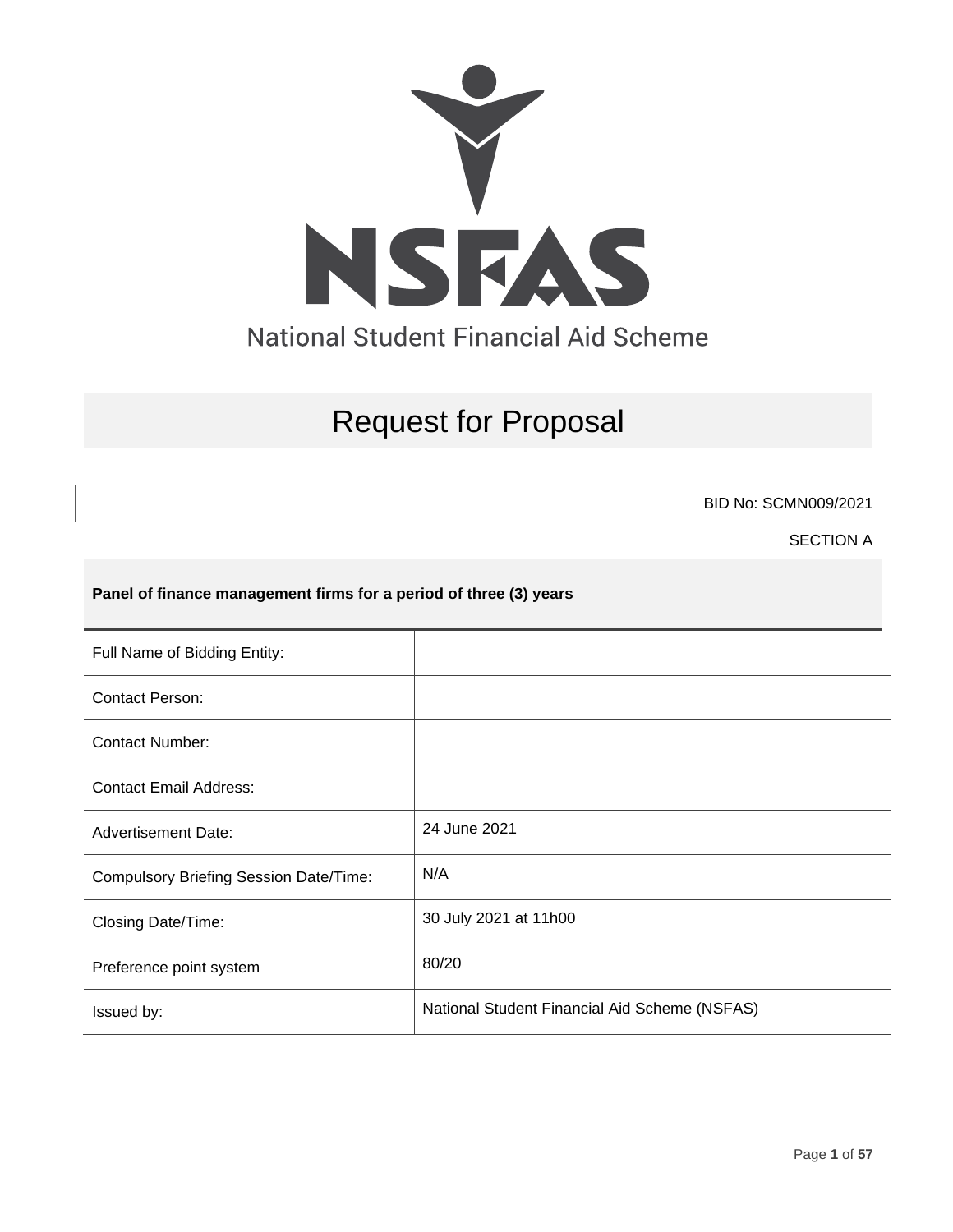

## **INVITATION TO BID (SBD1)**

|                                                                                                                                                                      | YOU ARE HEREBY INVITED TO BID FOR REQUIREMENTS OF THE NATONAL STUDENT FINANCIAL AID SCHEME (NSFAS) |                     |                  |                              |                         |                                                                                      |                      |                           |                              |
|----------------------------------------------------------------------------------------------------------------------------------------------------------------------|----------------------------------------------------------------------------------------------------|---------------------|------------------|------------------------------|-------------------------|--------------------------------------------------------------------------------------|----------------------|---------------------------|------------------------------|
| <b>BID NUMBER:</b>                                                                                                                                                   |                                                                                                    | <b>SCMN009/2021</b> |                  | <b>CLOSING DATE:</b>         |                         | 30 July 2021                                                                         | <b>CLOSING TIME:</b> |                           | 11:00AM                      |
| Panel of finance management firms for a period of three (3) years<br><b>DESCRIPTION</b>                                                                              |                                                                                                    |                     |                  |                              |                         |                                                                                      |                      |                           |                              |
|                                                                                                                                                                      |                                                                                                    |                     |                  |                              |                         | BID RESPONSE DOCUMENTS MUST BE DEPOSITED IN THE BID BOX SITUATED AT (STREET ADDRESS) |                      |                           |                              |
| <b>NSFAS Office, 10 Brodie Road</b>                                                                                                                                  |                                                                                                    |                     |                  |                              |                         |                                                                                      |                      |                           |                              |
| 2nd Floor, House Vincent Building                                                                                                                                    |                                                                                                    |                     |                  |                              |                         |                                                                                      |                      |                           |                              |
| <b>Wynberg, Cape Town</b>                                                                                                                                            |                                                                                                    |                     |                  |                              |                         |                                                                                      |                      |                           |                              |
| 7801                                                                                                                                                                 |                                                                                                    |                     |                  |                              |                         |                                                                                      |                      |                           |                              |
| BIDDING PROCEDURE ENQUIRIES MAY BE DIRECTED TO                                                                                                                       |                                                                                                    |                     |                  |                              |                         | <b>TECHNICAL ENQUIRIES MAY BE DIRECTED TO:</b>                                       |                      |                           |                              |
| <b>CONTACT PERSON</b>                                                                                                                                                |                                                                                                    | <b>SCM</b>          |                  |                              | <b>CONTACT PERSON</b>   |                                                                                      |                      | <b>SCM</b>                |                              |
| <b>TELEPHONE NUMBER</b>                                                                                                                                              |                                                                                                    | 021 763 3200        |                  |                              | <b>TELEPHONE NUMBER</b> |                                                                                      |                      | 021 763 3200              |                              |
| <b>FACSIMILE NUMBER</b>                                                                                                                                              |                                                                                                    | N/A                 |                  |                              | <b>FACSIMILE NUMBER</b> |                                                                                      |                      | N/A                       |                              |
| <b>E-MAIL ADDRESS</b>                                                                                                                                                |                                                                                                    |                     | SCM@NSFAS.ORG.ZA |                              | <b>E-MAIL ADDRESS</b>   |                                                                                      |                      |                           | SCM@NSFAS.ORG.ZA             |
| <b>SUPPLIER INFORMATION</b>                                                                                                                                          |                                                                                                    |                     |                  |                              |                         |                                                                                      |                      |                           |                              |
| NAME OF BIDDER                                                                                                                                                       |                                                                                                    |                     |                  |                              |                         |                                                                                      |                      |                           |                              |
| POSTAL ADDRESS                                                                                                                                                       |                                                                                                    |                     |                  |                              |                         |                                                                                      |                      |                           |                              |
| STREET ADDRESS                                                                                                                                                       |                                                                                                    |                     |                  |                              |                         |                                                                                      |                      |                           |                              |
| <b>TELEPHONE NUMBER</b>                                                                                                                                              |                                                                                                    | CODE                |                  |                              |                         | <b>NUMBER</b>                                                                        |                      |                           |                              |
| <b>CELLPHONE NUMBER</b>                                                                                                                                              |                                                                                                    |                     |                  |                              |                         |                                                                                      |                      |                           |                              |
| <b>FACSIMILE NUMBER</b>                                                                                                                                              |                                                                                                    | CODE                |                  |                              |                         | <b>NUMBER</b>                                                                        |                      |                           |                              |
| <b>E-MAIL ADDRESS</b>                                                                                                                                                |                                                                                                    |                     |                  |                              |                         |                                                                                      |                      |                           |                              |
| VAT REGISTRATION NUMBER                                                                                                                                              |                                                                                                    |                     |                  |                              |                         |                                                                                      |                      |                           |                              |
| <b>SUPPLIER</b><br><b>COMPLIANCE STATUS</b>                                                                                                                          |                                                                                                    | <b>SYSTEM PIN:</b>  | TAX COMPLIANCE   |                              | <b>OR</b>               | CENTRAL SUPPLIER<br><b>DATABASE No:</b>                                              | <b>MAAA</b>          |                           |                              |
| <b>B-BBEE STATUS</b>                                                                                                                                                 |                                                                                                    |                     |                  | <b>TICK APPLICABLE BOX]</b>  |                         | <b>B-BBEE STATUS LEVEL SWORN</b>                                                     |                      |                           | <b>[TICK APPLICABLE BOX]</b> |
| <b>LEVEL VERIFICATION</b><br><b>CERTIFICATE</b>                                                                                                                      |                                                                                                    | $\mathbf{I}$        | Yes              | $\Box$ No                    | <b>AFFIDAVIT</b>        |                                                                                      |                      | $\Box$ Yes                | $\Box$<br>No                 |
| [A B-BBEE STATUS LEVEL VERIFICATION CERTIFICATE/ SWORN AFFIDAVIT (FOR EMES & QSEs) MUST BE SUBMITTED IN<br><b>ORDER TO QUALIFY FOR PREFERENCE POINTS FOR B-BBEET</b> |                                                                                                    |                     |                  |                              |                         |                                                                                      |                      |                           |                              |
|                                                                                                                                                                      |                                                                                                    |                     |                  |                              |                         |                                                                                      | $\Box$ Yes           |                           | $\Box$ No                    |
| 1<br><b>ACCREDITED</b><br>REPRESENTATIVE IN SOUTH                                                                                                                    | ARE YOU THE                                                                                        |                     | $\Box$ Yes       | $\Box$ No                    | 2                       | ARE YOU A FOREIGN<br>BASED SUPPLIER FOR THE GOODS<br><b>/SERVICES/WORKS OFFERED?</b> |                      | <b>IF YES, ANSWER THE</b> | <b>QUESTIONNAIRE BELOW 1</b> |
| AFRICA FOR THE GOODS<br>/SERVICES /WORKS OFFERED?                                                                                                                    |                                                                                                    |                     |                  | <b>IF YES ENCLOSE PROOFI</b> |                         |                                                                                      |                      |                           |                              |
| <b>QUESTIONNAIRE TO BIDDING FOREIGN SUPPLIERS</b>                                                                                                                    |                                                                                                    |                     |                  |                              |                         |                                                                                      |                      |                           |                              |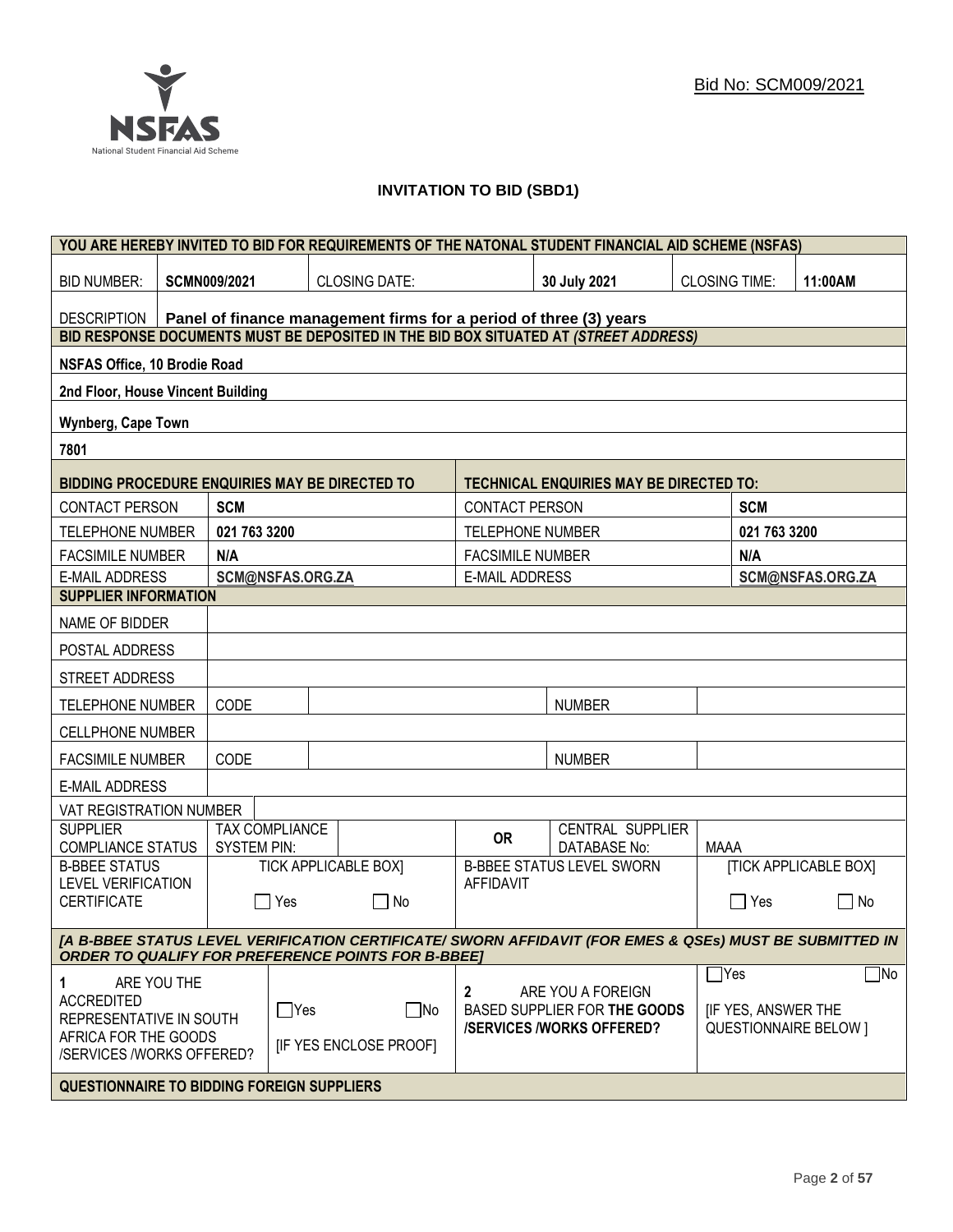

| IS THE ENTITY A RESIDENT OF THE REPUBLIC OF SOUTH AFRICA (RSA)?                                                                                                                                                                                                                     | $\Box$ YES $\Box$ NO |
|-------------------------------------------------------------------------------------------------------------------------------------------------------------------------------------------------------------------------------------------------------------------------------------|----------------------|
| DOES THE ENTITY HAVE A BRANCH IN THE RSA?                                                                                                                                                                                                                                           | $\Box$ YES $\Box$ NO |
| DOES THE ENTITY HAVE A PERMANENT ESTABLISHMENT IN THE RSA?                                                                                                                                                                                                                          | $\Box$ YES $\Box$ NO |
| DOES THE ENTITY HAVE ANY SOURCE OF INCOME IN THE RSA?                                                                                                                                                                                                                               | $\Box$ YES $\Box$ NO |
| IS THE ENTITY LIABLE IN THE RSA FOR ANY FORM OF TAXATION?<br>IF THE ANSWER IS "NO" TO ALL OF THE ABOVE, THEN IT IS NOT A REQUIREMENT TO REGISTER FOR A TAX COMPLIANCE STATUS<br>SYSTEM PIN CODE FROM THE SOUTH AFRICAN REVENUE SERVICE (SARS) AND IF NOT REGISTER AS PER 2.3 BELOW. | $\Box$ YES $\Box$ NO |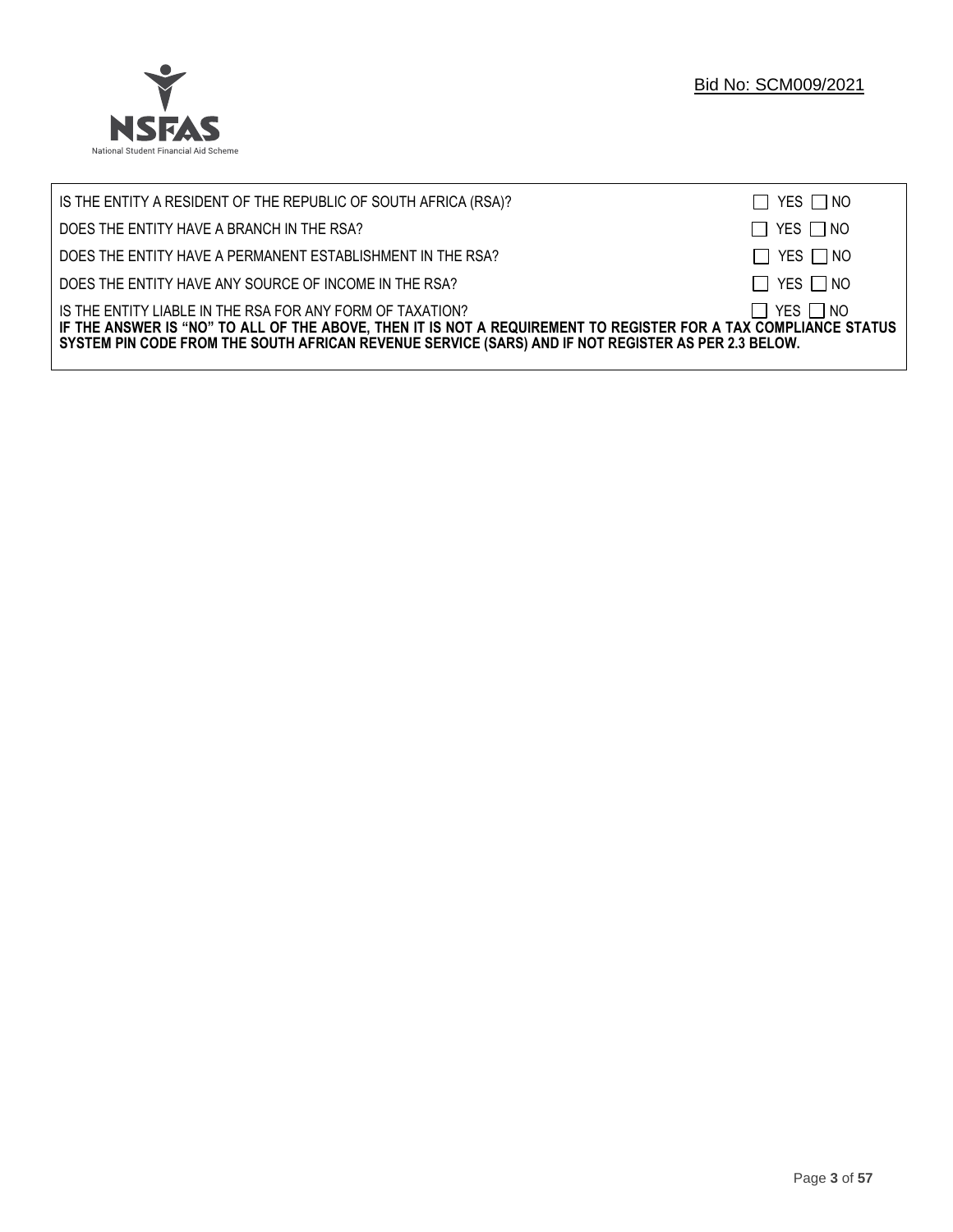

## **TERMS AND CONDITIONS FOR BIDDING**

| $\overline{1}$ . | <b>BID SUBMISSION:</b>                                                                                    |
|------------------|-----------------------------------------------------------------------------------------------------------|
|                  | 1.1. BIDS MUST BE DELIVERED BY THE STIPULATED TIME TO THE CORRECT ADDRESS. LATE BIDS WILL NOT BE ACCEPTED |
|                  | FOR CONSIDERATION.                                                                                        |
|                  | 1.2. ALL BIDS MUST BE SUBMITTED ON THE OFFICIAL FORMS PROVIDED-(NOT TO BE RE-TYPED) OR IN THE MANNER      |
|                  | PRESCRIBED IN THE BID DOCUMENT.                                                                           |
|                  | 1.3. THIS BID IS SUBJECT TO THE PREFERENTIAL PROCUREMENT POLICY FRAMEWORK ACT, 2000 AND THE PREFERENTIAL  |
|                  | PROCUREMENT REGULATIONS, 2017, THE GENERAL CONDITIONS OF CONTRACT (GCC) AND, IF APPLICABLE, ANY           |
|                  | OTHER SPECIAL CONDITIONS OF CONTRACT.                                                                     |
|                  | 1.4. THE SUCCESSFUL BIDDER WILL BE REQUIRED TO FILL IN AND SIGN A WRITTEN CONTRACT FORM (SBD7).           |
|                  |                                                                                                           |
|                  | 2. TAX COMPLIANCE REQUIREMENTS                                                                            |
| 2.1              | BIDDERS MUST ENSURE COMPLIANCE WITH THEIR TAX OBLIGATIONS.                                                |
| $2.2^{\circ}$    | BIDDERS ARE REQUIRED TO SUBMIT THEIR UNIQUE PERSONAL IDENTIFICATION NUMBER (PIN) ISSUED BY SARS TO        |
|                  | ENABLE THE ORGAN OF STATE TO VERIFY THE TAXPAYER'S PROFILE AND TAX STATUS.                                |
| 2.3              | APPLICATION FOR TAX COMPLIANCE STATUS (TCS) PIN MAY BE MADE VIA E-FILING THROUGH THE SARS WEBSITE         |
|                  | WWW.SARS.GOV.ZA.                                                                                          |
| 2.4              | BIDDERS MAY ALSO SUBMIT A PRINTED TCS CERTIFICATE TOGETHER WITH THE BID.                                  |
| 2.5              | IN BIDS WHERE CONSORTIA / JOINT VENTURES / SUB-CONTRACTORS ARE INVOLVED, EACH PARTY MUST SUBMIT A         |
|                  | SEPARATE TCS CERTIFICATE / PIN / CSD NUMBER.                                                              |
| 2.6              | WHERE NO TCS PIN IS AVAILABLE BUT THE BIDDER IS REGISTERED ON THE CENTRAL SUPPLIER DATABASE (CSD), A      |
|                  | CSD NUMBER MUST BE PROVIDED.                                                                              |
| 2.7              | NO BIDS WILL BE CONSIDERED FROM PERSONS IN THE SERVICE OF THE STATE, COMPANIES WITH DIRECTORS WHO         |
|                  | ARE PERSONS IN THE SERVICE OF THE STATE, OR CLOSE CORPORATIONS WITH MEMBERS PERSONS IN THE SERVICE        |
|                  | OF THE STATE."                                                                                            |
|                  | ND. EAILHDE TÓ DDÓVIDE LÓD CÓMDLV WITH ANY ÓE THE ADÓVE DADTICHLADO MAY DENDED THE DID INVALID.           |

## **NB: FAILURE TO PROVIDE / OR COMPLY WITH ANY OF THE ABOVE PARTICULARS MAY RENDER THE BID INVALID**.

|  | SIGNATURE OF BIDDER: |
|--|----------------------|
|--|----------------------|

SIGNATURE OF BIDDER: ……………………………………………

CAPACITY UNDER WHICH THIS BID IS SIGNED: …………………………………………… (Proof of authority must be submitted e.g. company resolution)

DATE: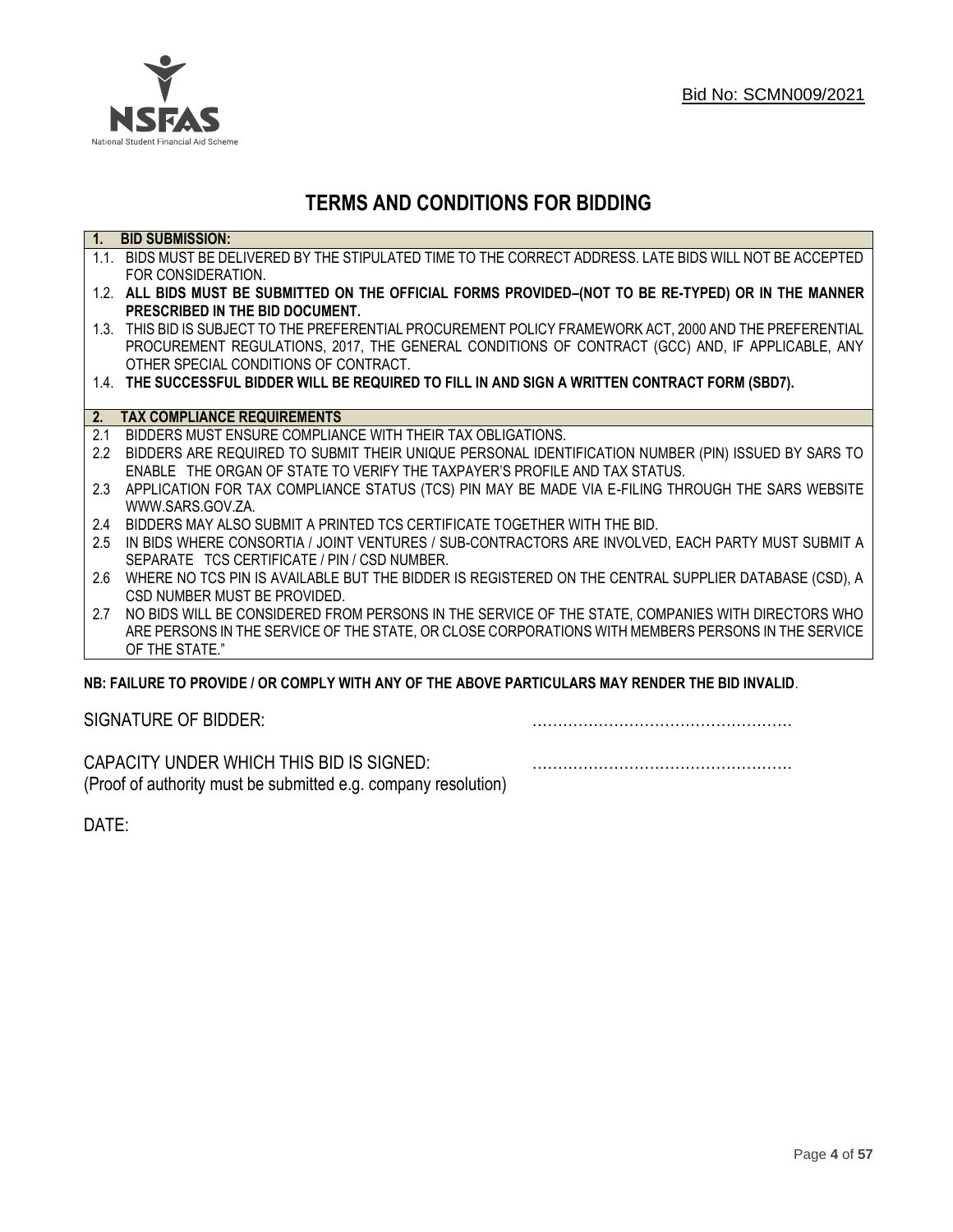

#### **NSFAS overview**

The National Student Financial Aid Scheme (NSFAS) is a statutory body providing financial aid to eligible students who wish to study at public universities and Technical Vocational Education and Training (TVET) colleges. NSFAS is mandated to manage and distribute funds in accordance with the provisions of the NSFAS Act (Act 56 of 1999).

## **Fraud and Corruption**

All providers are to take note of the implications of contravening the Prevention and Combating of Corrupt Activities Act, Act No 12 of 2004 and any other Act applicable.

The National Student Financial Aid Scheme is committed to conducting business ethically and is constantly introducing proactive measures to ensure that we identify and appropriately respond to any unlawful and unethical business practices. All NSFAS tenders are subject to certain audit processes and limited due diligence checks with the intend to identify any possible unlawful or unethical practices.

## **Reporting of any unlawful or unethical incidents to NSFAS**

Should any bidder, potential or current supplier of NSFAS or any other third party:

- receive any irregular contact or correspondence from anyone presenting themselves as an employee or representative of NSFAS
- receive any contact or correspondence from anyone soliciting any bribe of any form
- become aware of any irregular or illegal conduct by any party who has a relationship with NSFAS or any NSFAS official

you are requested to immediately report it to NSFAS's Governance, Risk and Compliance (GRC) Department. All information provided to the NSFAS GRC department will be treated with utmost confidentiality and in terms of the Protected Disclosures Act, Act 26 of 2000.

For any unlawful or unethical incidents, please email: [forensics@nsfas.org.za](mailto:forensics@nsfas.org.za)

All **questions for clarity** in relation to the bid must be submitted to [scm@nsfas.org.za.](mailto:scm@nsfas.org.za), and not to any other email address.

## **Reporting of any unlawful or unethical incidents to the South African Police**

Bidders, current or potential NSFAS suppliers or any other third party who become aware of any unlawful and unethical conduct are encouraged to report the matter to the South African Police. NSFAS request that details of such reports made to the SAP be shared with NSFAS official listed above so as to enable consolidation of possible related investigations.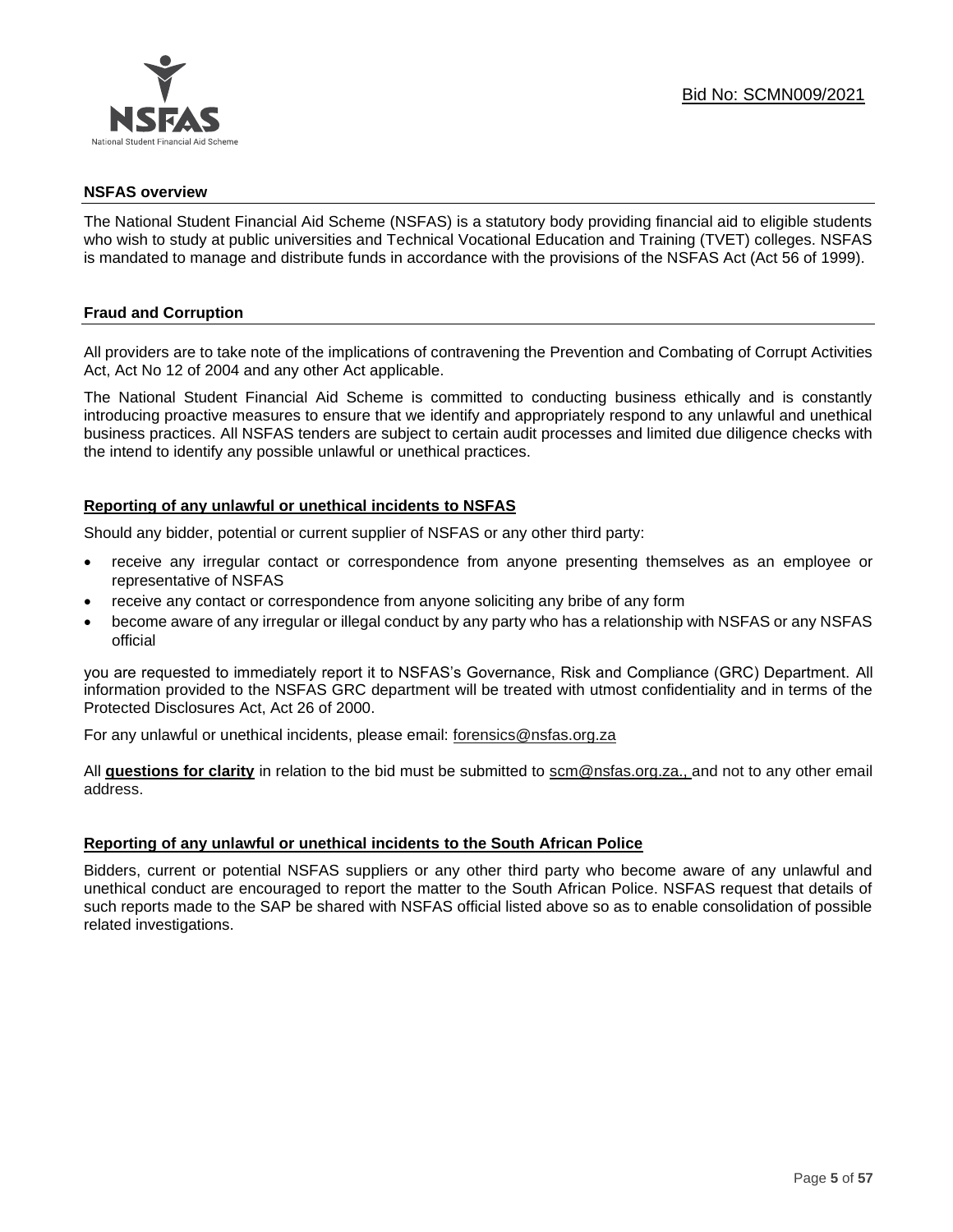

## **Clarifications / Additional information / Rights**

## **Clarification**

Any clarification required by a bidder regarding the meaning or interpretation of the bid specifications, or any other aspect concerning the bid, are to be requested in writing by email from [scm@nsfas.org.za](mailto:scm@nsfas.org.za) (and not to any other email address) at least five (5) working days before the closing date of the bid. The bid number should be mentioned in all correspondence. Telephonic requests for clarification will not be accepted. Bidders are reminded that NSFAS SCM officials will never contact bidders telephonically or by other method other that through the official SCM email address listed above.

#### **Additional Information**

During the evaluation of the bids, additional information may be requested in writing from bidders, for clarity. Replies to such requests must be submitted, within 5 (five) working days from the date of request, or as otherwise indicated. Failure to comply, may lead to your bid being disregarded.

## **Rights**

The following rights are reserved:

- 1) NSFAS reserves the right to appoint more than one (1) service provider.
- 2) NSFAS further reserves the right to engage with the short-listed bidders for price negotiation and a site inspection where necessary.
- 3) NSFAS reserves the right to invite the shortlisted for a presentation as part of the bid process.
- 4) NSFAS reserves the right to not select the lowest price.
- 5) NSFAS reserves the right to not award the tender to the shortlisted bidder should any risk arise from any NSFAS due diligence assessment performed and/or any underperformance was identified in a previous and/or current contract held with the bidder.
- 6) NSFAS reserves the right to award the contract in whole or in parts.

#### **Consent**

By responding to this tender, both the entity and its directors provide consent to NSFAS to perform background checks which would include amongst others, the relevant Transunion checks, should it wish to do so.

By responding to this tender, the bidder agrees to all the terms and conditions as included in the bid document.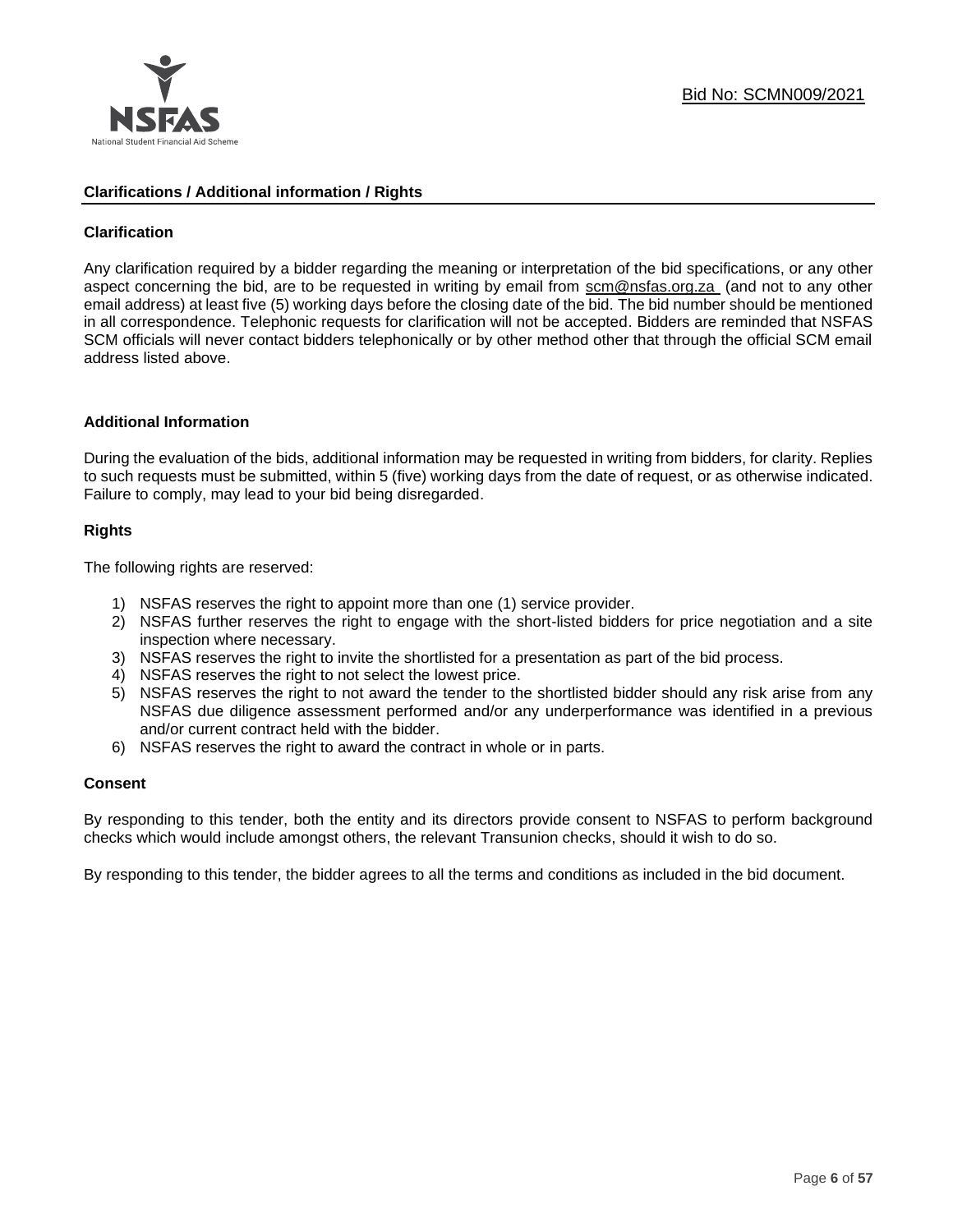

## **Bid submission**

**One (1) physical bid proposal** MUST be handed in/delivered to:

The deposit box situated at: 2nd Floor, House Vincent Brodie Road Wynberg 7801

Tenders can be delivered and deposited into the tender box between 08:30 and 16:00, Mondays to Fridays prior to the closing date, and between 08:30 and 11:00 on the closing date. Please do not leave bid submissions at the security desk or at the reception. ALL bid submissions muse be deposited into the tender box.

**Any bid submissions provided to NSFAS that is not submitted in the tender box will be disregarded.**

**No faxed or e-mailed bid proposals will be accepted.** The bidders are encouraged to index and paginate the bid proposal.

Respondents should ensure that tender documents are delivered to NSFAS in the tender box before the closing date and time of the tender. If the tender document is late, it will not be accepted and will be disregarded. Bid proposals submitted on time shall not be returned to the bidder.

Any tender submitted shall remain valid, irrevocable and open for written acceptance by NSFAS for a period of 120 (one hundred and twenty) days. A tender submitted shall further be deemed to remain valid after the expiry of the above mentioned 120-day period until formal acceptance by NSFAS, unless NSFAS is notified in writing by the tenderer of anything to the contrary (including any further conditions the tender may introduce). Any further conditions that the tenderer may introduce will be considered at the sole discretion of NSFAS.

Bidders should indicate on the cover of the bid proposal (in a sealed envelope/box), the following information:

- Bid number SCMN009/2021
- Closing date and time **30 July 2021 at 11:00**
- The name and address of the bidder

#### **Late bids**

Bids received late will not be considered for evaluation purposes. A bid will be considered late if it arrived even one second after 11:00 am or any time thereafter. The tender (bid) box shall be locked at exactly 11:00 am and bids arriving late will not be considered under any circumstances. Bidders are therefore strongly advised to ensure that bids be dispatched allowing enough time for any unforeseen events that may delay the delivery of the bid. Bids should not be given to the security or reception. It must be submitted in the tender box.

Bids sent to NSFAS via courier shall be deemed to be received at the date and time of arrival at the NSFAS premises (tender box) Bids received in the tender box after the closing date and time of the bid, shall therefore be deemed to be received late. Bidders should allow time to access the premises due to security arrangements that need to be observed.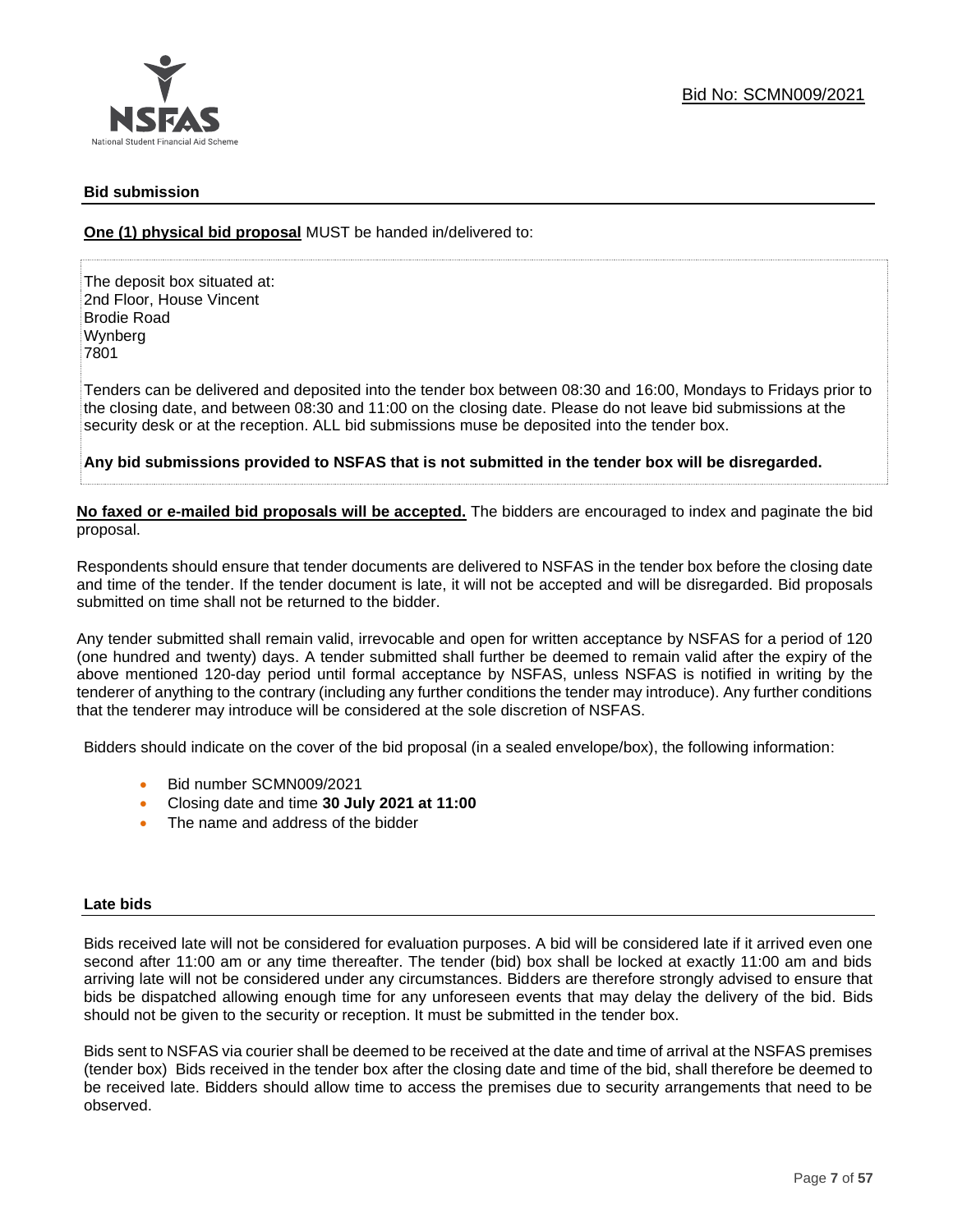

## **Response Structure:**

The contents of the bid document must be as follows, and numbering below, with each schedule punched, placed in a file and separated from the next schedule with a file divider.

Please complete the checklist below to verify your submission of the relevant documents. It is recommended that the format and flow of the tender file submission be aligned to the checklist.

| <b>Schedules</b>  | Description                                                                                                                                                                                                                                |     | Submitted<br>(tick box below): |  |
|-------------------|--------------------------------------------------------------------------------------------------------------------------------------------------------------------------------------------------------------------------------------------|-----|--------------------------------|--|
|                   |                                                                                                                                                                                                                                            | Yes | <b>No</b>                      |  |
| <b>Schedule 1</b> | Entity registration documentation                                                                                                                                                                                                          |     |                                |  |
| <b>Schedule 2</b> | Consent by the entity and its directors to perform the necessary background<br>checks which includes amongst others, the TransUnion checks.                                                                                                |     |                                |  |
| <b>Schedule 3</b> | Original Valid Tax Clearance Certificate/tax pin                                                                                                                                                                                           |     |                                |  |
| <b>Schedule 4</b> | BBB-EE Certificate, or,<br>BBBEE Sworn Affidavit for EME/QSE signed and stamped by Commissioner<br>of Oaths.                                                                                                                               |     |                                |  |
| <b>Schedule 5</b> | National Treasury Central Supplier Database (CSD) proof of registration -<br>please provide the latest full report. Note that the details of the Directors on<br>the SBD4 form must correspond to the details of the Directors on the CSD. |     |                                |  |
| Schedule 6        | Letter from Bank confirming banking details (not older than 3 months from<br>date of closing date of tender)                                                                                                                               |     |                                |  |
| <b>Schedule 7</b> | Completed and signed Tender Documents: including the following.<br>SBD <sub>1</sub><br>SBD <sub>4</sub><br><b>SBD 6.1</b><br>SBD <sub>8</sub><br>SBD <sub>9</sub><br>General Conditions of Contracts (with every page initiated)           |     |                                |  |
| <b>Schedule 8</b> | Completed and signed non-disclosure agreement                                                                                                                                                                                              |     |                                |  |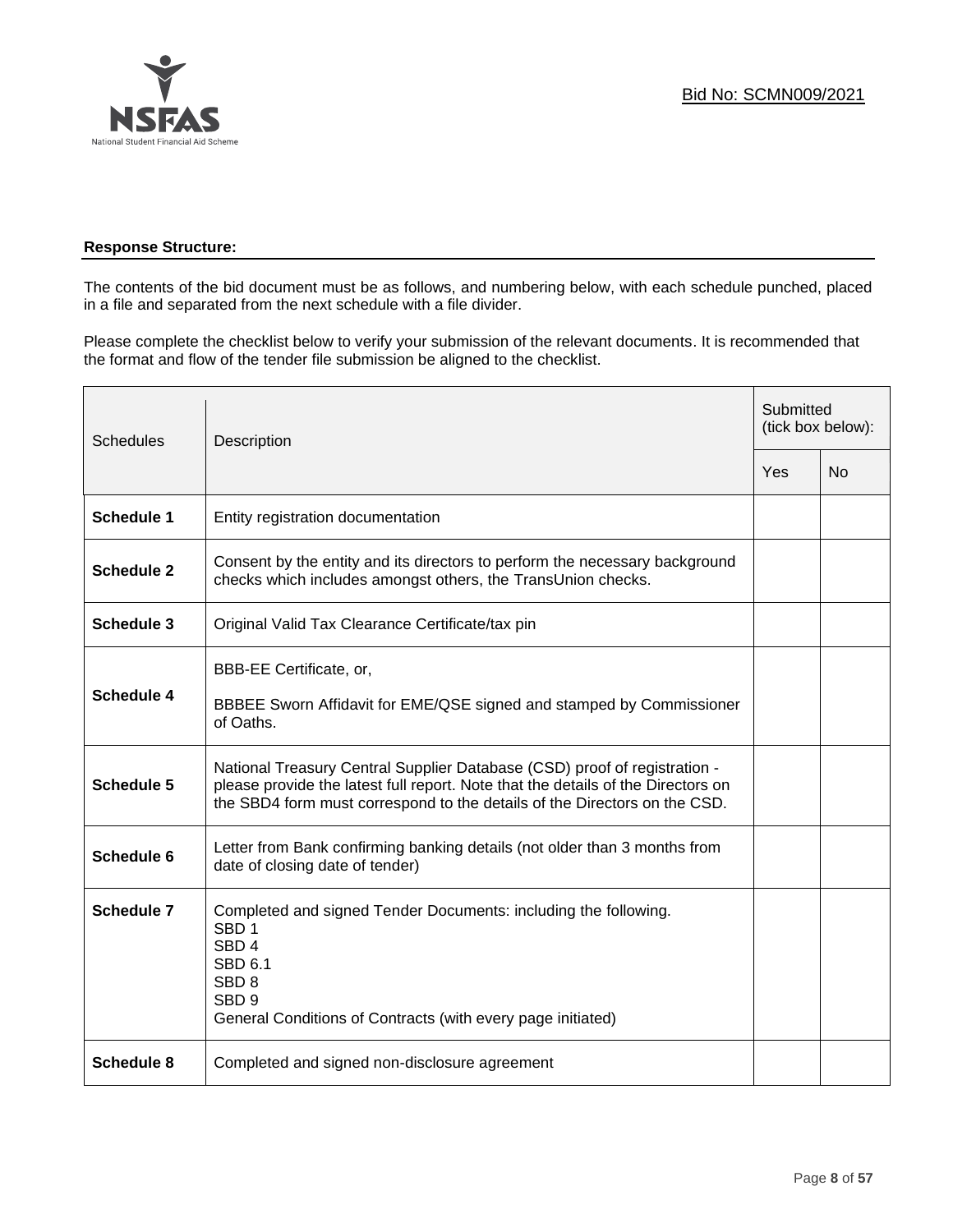## Bid No: SCMN009/2021



| <b>Schedules</b>   | Description                                                    | Submitted<br>(tick box below): |           |
|--------------------|----------------------------------------------------------------|--------------------------------|-----------|
|                    |                                                                | Yes                            | <b>No</b> |
| Schedule 9         | Company profile detailing company experience                   |                                |           |
| Schedule 10        | Resource team, experience and qualifications                   |                                |           |
| <b>Schedule 11</b> | Reference letters from previous clients on client's letterhead |                                |           |
| <b>Schedule 12</b> | Detailed plan and approach                                     |                                |           |
| Schedule 13        | <b>Transformation statistics</b>                               |                                |           |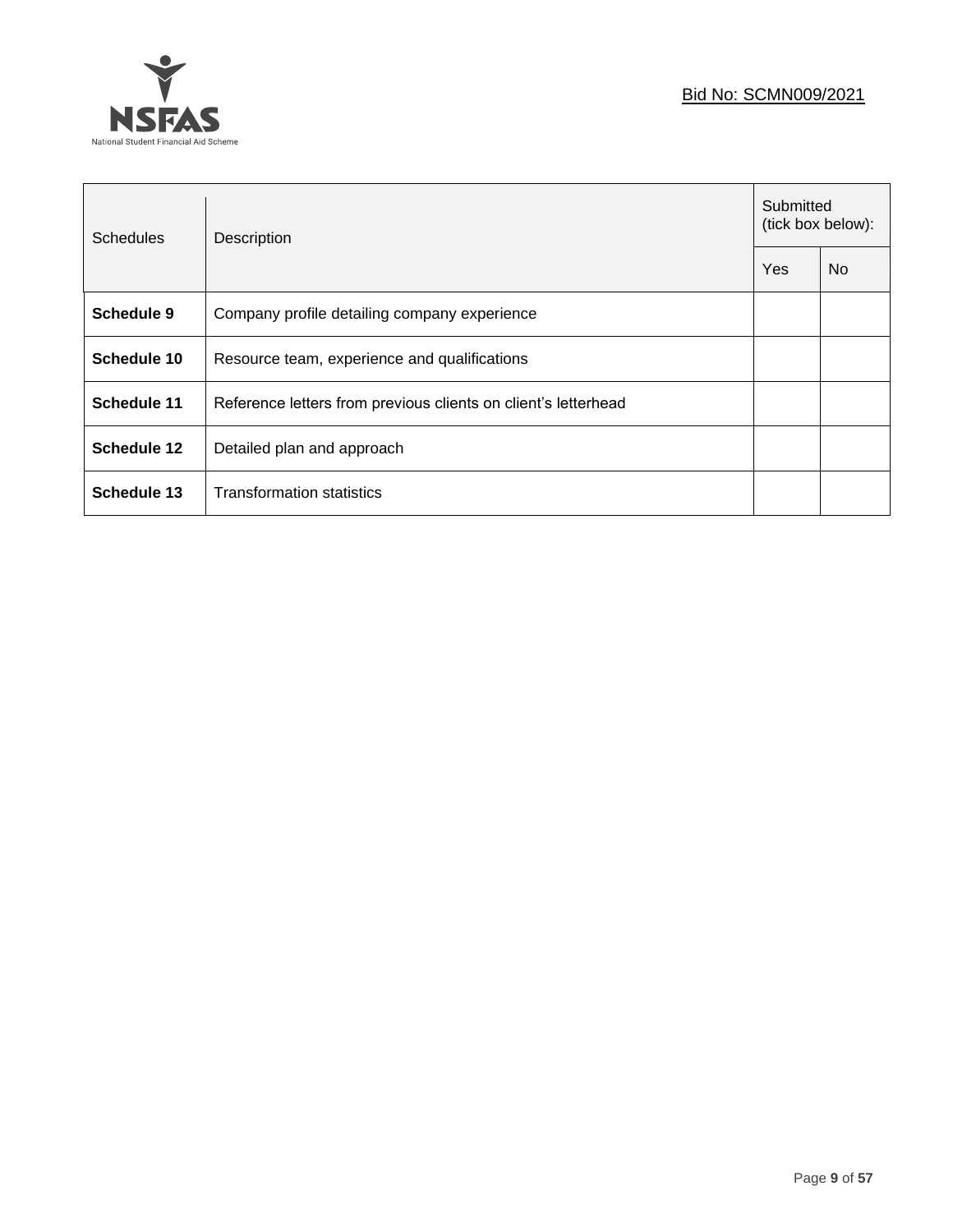## **Contract Negotiations**

The successful bidder (s) will be required to enter into a written contract/SLA with NSFAS. The final terms and conditions will be negotiated between NSFAS and the successful bidders (s). Should the awarded bidder fail to sign the SLA within a reasonable timeframe deemed by NSFAS, NSFAS reserves the right to cancel the award/contract and award the tender to the 2<sup>nd</sup> placed bidder.

## **Payments**

By responding to this bid document, the service provider agrees to the following

NSFAS will pay the successful bidder (s) the fees set out in the final contract according to the table of deliverables. No additional amounts will be payable by NSFAS to the successful bidder (s).

The successful bidder (s) shall invoice NSFAS for the services rendered in a reasonable timeframe. The invoices billed to NSFAS must be in relation to the original scope of work/terms of reference.

The invoice must be accompanied by supporting source document(s) containing detailed information, as NSFAS may reasonably require, for the purposes of establishing the specific nature, extent and quality of the services which were undertaken by the successful bidder (s). The purchase order number must be included in all invoices submitted to NSFAS.

No payment will be made to the successful bidder (s) unless an original tax invoice complying with section 20 of the VAT Act, 1991 (Act No 89 of 1991), as amended, has been submitted to NSFAS.

Payment shall be made by bank transfer into the successful bidder (s) back account normally 30 days after receipt of an acceptable, original, valid tax invoice.

Payments will only be made to the bidder in accordance with the purchase order issued to the awarded bidder. Any services delivered by the bidder outside of the original bid specifications and over and above the purchase order value will not be paid for as NSFAS is not liable for these payments. Should the service provider perform any additional work outside of the tender award and its requirements, NSFAS will not be held liable for such payment to the service provider. Should you receive any instruction from NSFAS that does not come from the SCM unit to perform any work outside of the original bid specification, NSFAS will not be held liable for this payment.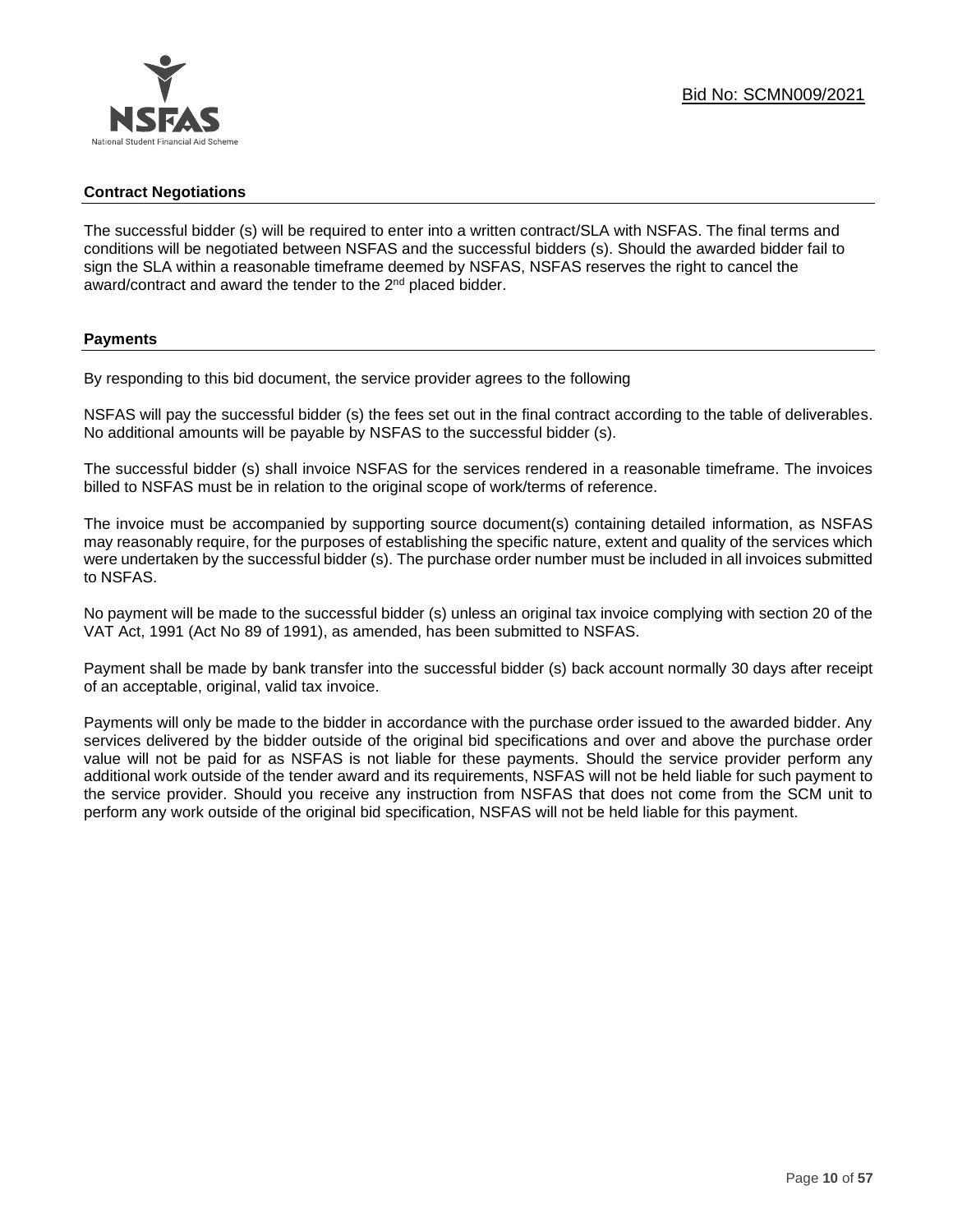

## **1. Purpose**

The purpose of this RFP is to procure the services of a panel of finance management firms for the purposes of the NFSAS finance unit as and when required for a period of three (3) years.

## **2. Background**

The NSFAS was established in terms of the NSFAS Act, no. 56 of 1999 with the aim of providing financial assistance to eligible students that study at TVET colleges and public universities. The NSFAS also receives and manages the funds granted by the Department of Higher Education and Training and administers funding on behalf of other funders.

NSFAS has finance capacity constraints and has received a qualified audit report by the Auditor-General of South Africa (AGSA) for the past three (3) years. NSFAS is based in Wynberg, Cape Town, but needs additional capacity to assist with matters across the country from time to time.

#### **3. Mandatory requirements**

All bids must comply with the mandatory requirements and failure to comply with any of these requirements will immediately disqualify the bid.

| No. | <b>Mandatory requirements</b>                                                             | Page reference per bidder proposal |
|-----|-------------------------------------------------------------------------------------------|------------------------------------|
| 3.1 | Complete and sign the non-disclosure agreement which is<br>attached to this bid document. |                                    |

#### **4. Functional specifications**

The primary focus of the appointment of the successful service providers is to assist the NSFAS with finance management resources as and when required. The successful service providers will have to provide the NSFAS with the following services amongst others:

#### **Reporting:**

- 4.1 Prepare on CaseWare software interim and annual financial statements and audit schedules and resolving audit queries as required.
- 4.2 Compile, review and submit reports on financial performance to the Chief Financial Officer (CFO) for the Executive Officer and Governance Committees, as and when required.
- 4.3 Assist with statutory reporting to National Treasury.
- 4.4 Assist with technical related queries on applicable legislation and the GRAP reporting framework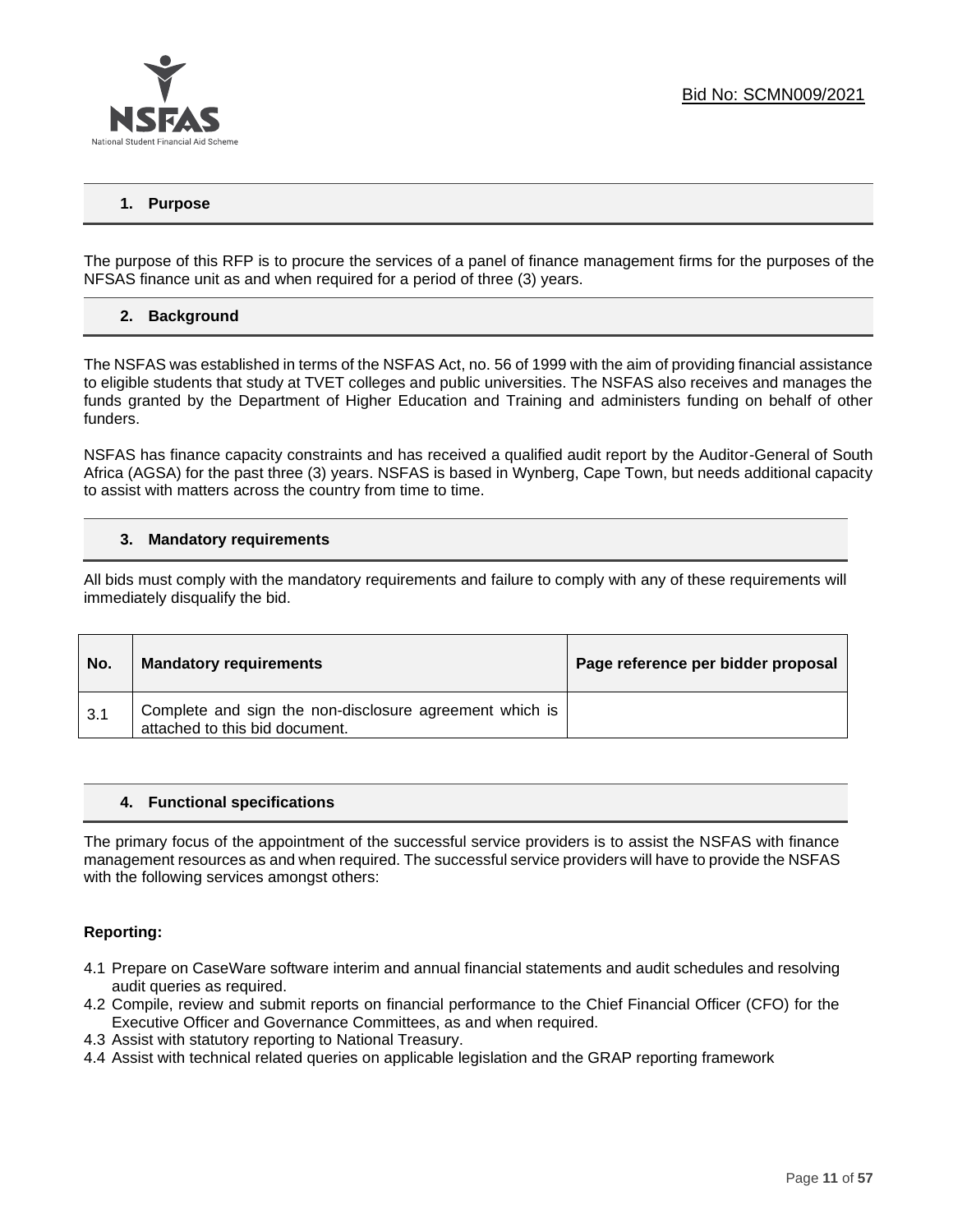



4.5 Prepare the Estimate of National Expenditure (ENE) and the Medium-Term Expenditure Framework (MTEF) reports.

#### **Budgeting:**

- 4.6 Managing the budget and reporting function.
- 4.7 Develop and implement budget and reporting policies and procedures.
- 4.8 Implement and monitor the annual budget process in line with the legislative prescripts.
- 4.9 Analyse performance against budgeting and investigate significant variances.
- 4.10 Manage expenditure budgets within the accepted budgetary framework.

#### **Policies and processes and reconciliations:**

- 4.11 Provide a support service to the CFO in their execution of functions in terms of the legislative prescripts.
- 4.12 Manage and implement new procedures and policies.
- 4.13 Assist with the drafting of any new or amendments to finance related policies, procedures and work instructions.
- 4.14 Ensure implementation of internal control procedures for effective functioning and risk management
- 4.15 Ensure timely, accurate and meaningful monthly general ledger reconciliations.
- 4.16 Assist with the preparation or review of all finance related reconciliations.

#### **Training and transfer of skills:**

- 4.17 Ensure effective and efficient financial and human resource management including supervision and training of staff members.
- 4.18 Provide adequate transfer of skills to current and new finance staff members.

#### **Debt management:**

- 4.19 Effectively and efficiently manage the accounts administration and debtors' functions.
- 4.20 Assist the debtor's department with debt recovery, reconciliations and reporting
- 4.21 Assist the NSFAS loan book department with the management of the loan book, Ensure accuracy of the loan book
- 4.22 Assist the debtor's department with debt recovery, reconciliations and reporting.

#### **Creditors management:**

4.23 Assist the creditors department with payments, calculations, remittances, reporting and reconciliations

#### **Other:**

4.24 Assist with any other functions as requested by the CFO.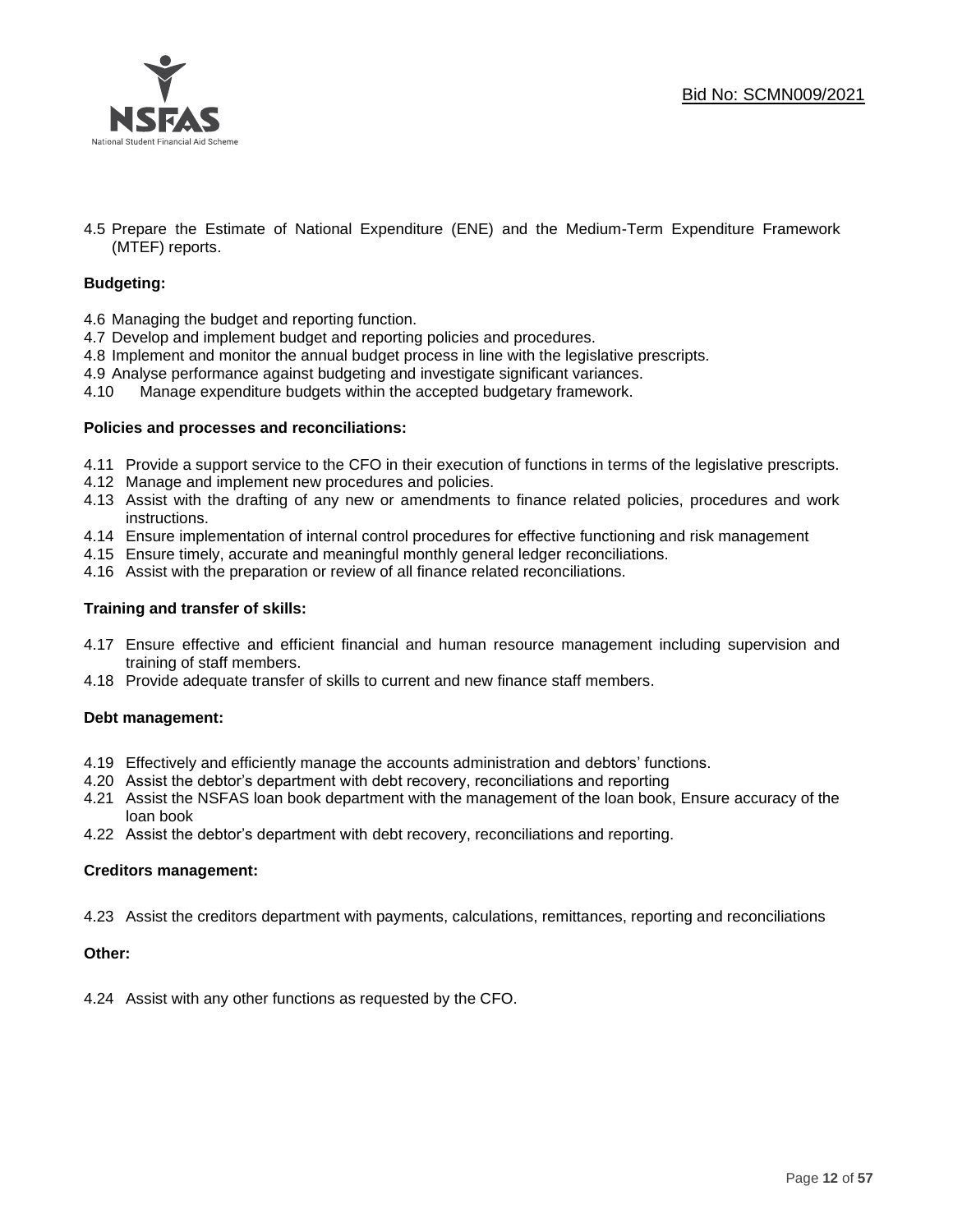

## **5. Evaluation criteria**

*Bidders need to score a minimum of 70% for the evaluation criteria. Bidders who score less than 70% minimum for the evaluation criteria will not be considered further for Price and BBBEE. Bids will be evaluated in accordance with the following technical criteria:*

Technical evaluation criteria element:

| <b>Element</b>       | Weight |
|----------------------|--------|
| Skills and resources | 30%    |
| Company performance  | 15%    |
| Methodology          | 40%    |
| Transformation       | 15%    |
| <b>TOTAL</b>         | 100%   |

| <b>Skills and resources</b>                                                                                                                                                             | Points available- max 30                                                                                                                                                                     | <b>Bidder scoring</b> |
|-----------------------------------------------------------------------------------------------------------------------------------------------------------------------------------------|----------------------------------------------------------------------------------------------------------------------------------------------------------------------------------------------|-----------------------|
| The bidder's proposed team must have the<br>relevant skills, expertise and experience in<br>providing financial management services. The<br>bidder must provide the CVs of the proposed | Lead director/ partner with a minimum of 10<br>years' experience of having performed<br>related<br>financial<br>services<br>and<br>has<br>membership to SAICA. = 10 points                   |                       |
| team and including the qualifications as<br>required.                                                                                                                                   | Senior manager with a minimum of 5<br>years' experience of having performed<br>financial related services and has<br>membership to SAICA= 5 points                                           |                       |
|                                                                                                                                                                                         | Manager with a minimum of 5 years'<br>experience of having performed financial<br>related services and has membership to<br>SAICA= 5 points                                                  |                       |
|                                                                                                                                                                                         | A minimum of three (3) accountants with a<br>minimum of 3 years' experience of having<br>performed financial related services and<br>has a Bachelor of Commerce degree,<br>each = $5$ points |                       |
|                                                                                                                                                                                         | A minimum of three (3) debt collection<br>agents with a minimum of 3 years'<br>experience of having performed debt<br>collection services, each $=$ 5 points                                 |                       |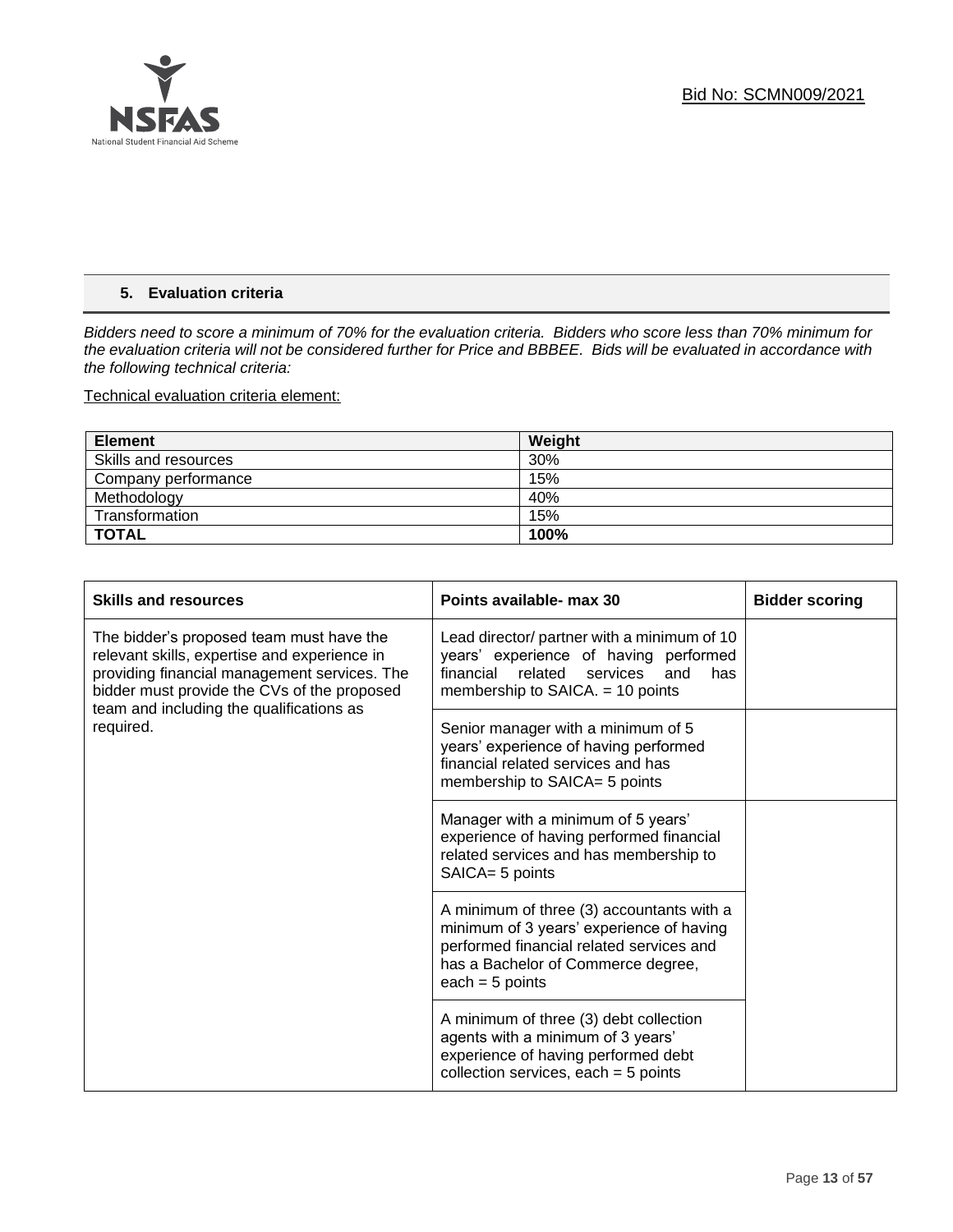

| <b>Company performance</b>                                                                                                                  | Points available- max 15                       | <b>Bidder scoring</b> |
|---------------------------------------------------------------------------------------------------------------------------------------------|------------------------------------------------|-----------------------|
| The bidder must provide a minimum of three (3)<br>references on the letterhead of the company<br>where similar services had been delivered. | More than 3 reference letters $=$<br>15 points |                       |
|                                                                                                                                             | 3 reference letters $=$<br>10 points           |                       |
|                                                                                                                                             | Less than 3 reference letters=<br>0 points     |                       |

| Methodology and approach                                                                                                                                           | Points available- max 40                                                                                                                                                                                                                                                                                                            | <b>Bidder scoring</b> |
|--------------------------------------------------------------------------------------------------------------------------------------------------------------------|-------------------------------------------------------------------------------------------------------------------------------------------------------------------------------------------------------------------------------------------------------------------------------------------------------------------------------------|-----------------------|
| The bidder must provide a detailed project<br>approach and methodology demonstrating the<br>understanding of financial management and<br>debt collection services. | Methodology and approach submitted<br>which demonstrates the following:                                                                                                                                                                                                                                                             |                       |
|                                                                                                                                                                    | Accounting and financial reporting<br>(5 points)<br>Budget management (5 points)<br>Finance administration (5 points)<br>Audit related matters (5 points)<br>Reporting and statutory matters (5<br>points)<br>IT systems supporting financial<br>management (5 points)<br>Finance debt collection services<br>$(10 \text{ points})$ |                       |

| <b>Transformation</b>                                                                     | Points available- max 15       | <b>Bidder scoring</b> |
|-------------------------------------------------------------------------------------------|--------------------------------|-----------------------|
| The bidder must meet the following<br>transformation criteria:<br>30% or more woman owned | Both criteria met= 15 points   |                       |
|                                                                                           | One (1) criteria met= 5 points |                       |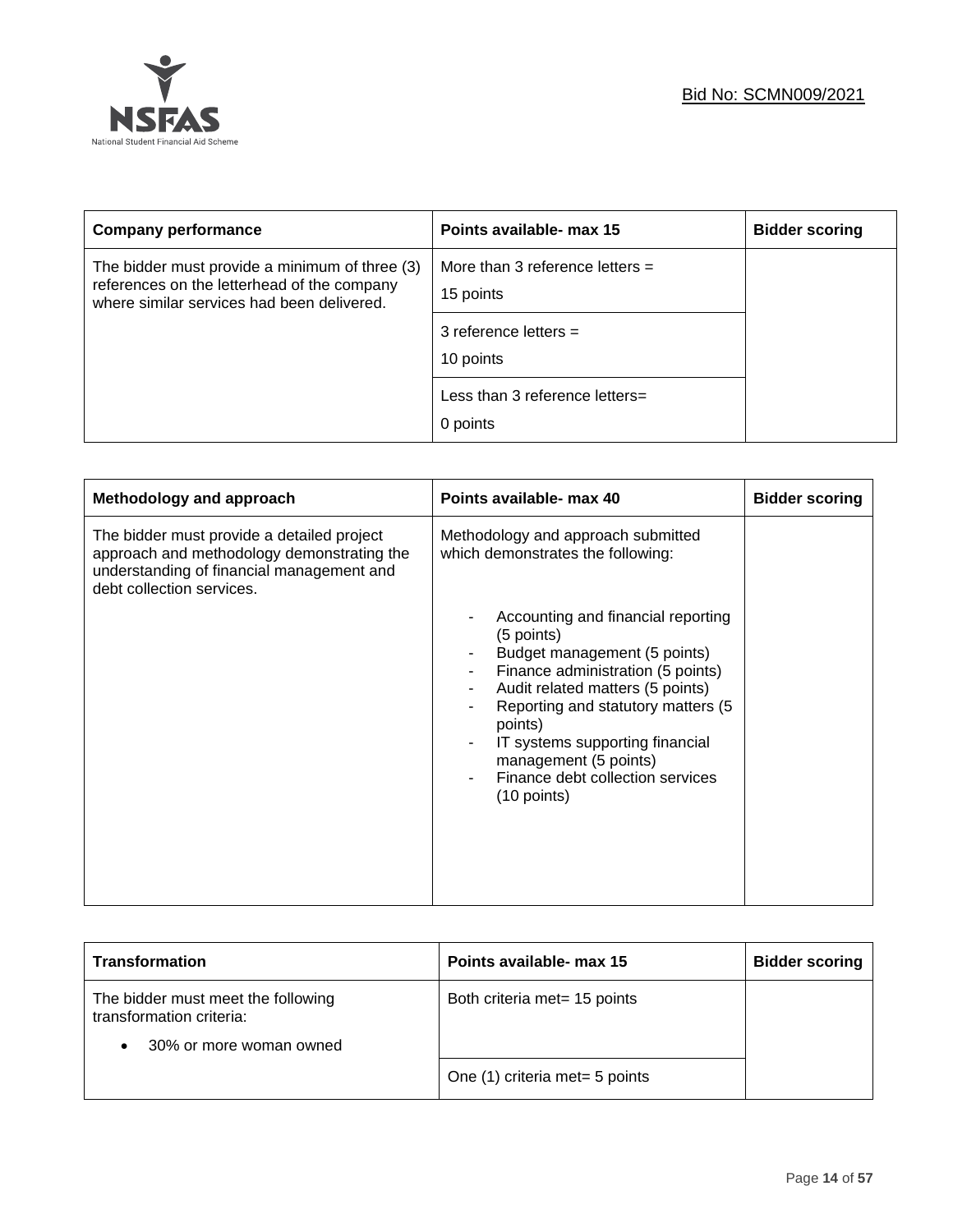



|  | Sub-contract a minimum of 15% of the<br>contract to an EME or QSE whom is at<br>least 51% black owned |  |  |
|--|-------------------------------------------------------------------------------------------------------|--|--|
|--|-------------------------------------------------------------------------------------------------------|--|--|

## **6. Pricing Schedule**

Please consider the inevitable Consumer Price Index (CPI) increases year on year on the pricing upon the duration of the contract period being in excess of a 36-month period.

The pricing must be inclusive of ALL costs including disbursements (travel, accommodation etc) where applicable. The bidder must not provide travel/accommodation rates separately as this must be built into the rate per hour in the table below. NSFAS will not be held responsible or accountable for any disbursement costs that is provided separately and that is not built into the rate per hour. The bidder must complete the pricing schedule as required and not submit their own schedule as NSFAS reserves the right to reject any other pricing schedule.

Note that the list of resources outlined in this tender document is not exhaustive, and the service provider must be able to provide additional resources, if required, during the contract period.

On appointment and at any time during the contract, should a resource be unavailable or poor performance has been identified by NSFAS, the service provider must provide a replacement resource to NSFAS (which should be reviewed by NSFAS) within 48 hours.

The rate per hour must be in accordance with the latest guidelines for consultants as issued by the Department of Public Services and Administration (DPSA), which was effective from 1 July 2020.

| No. | <b>Resource</b>          | Rate per hour (VAT and<br>disbursements included) |
|-----|--------------------------|---------------------------------------------------|
| 1.  | Director/Partner         |                                                   |
| 2.  | Senior Manager           |                                                   |
| 3.  | Manager                  |                                                   |
| 4.  | <b>Assistant Manager</b> |                                                   |
| 5.  | Accountant               |                                                   |
| 6.  | Debt recovery consultant |                                                   |

#### **The bidder must also complete the below table:**

| Average rate per hour for the full team (which includes VAT and<br>disbursements) that will be allocated to this project (NSFAS reserves |
|------------------------------------------------------------------------------------------------------------------------------------------|
| the right to perform the evaluation on an average rate basis)                                                                            |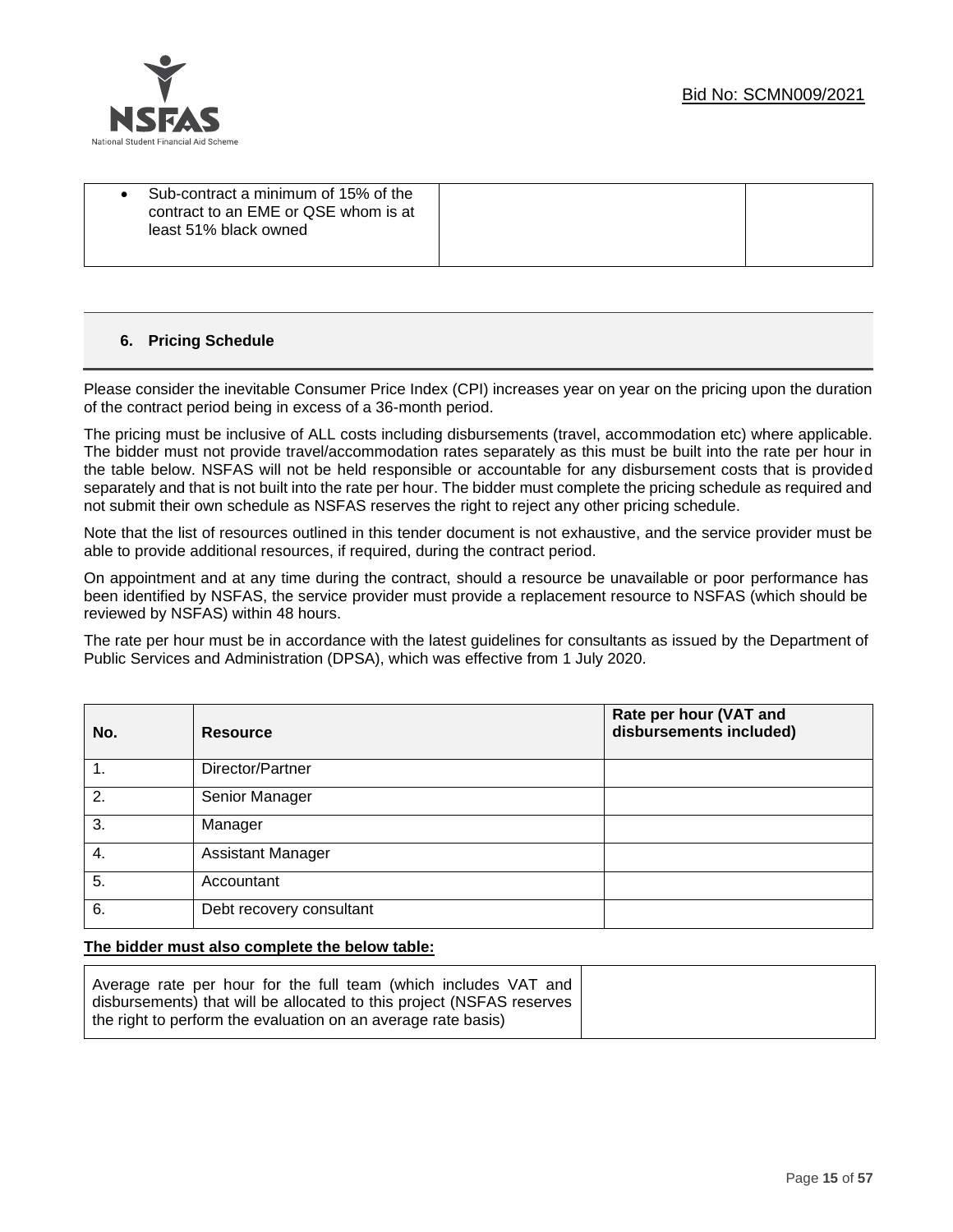

## **7. Contract Period**

This contract period is for 36 months on as and when basis. NSFAS reserves the right to cancel this panel at any time, should the needs of NSFAS change at any time, provided a one (1) months' notice of termination is provided by NSFAS. Being appointed on the panel does not guarantee any work as the work will be allocated on a rotational basis as and when required. Should a panel member perform poorly on any matter, NSFAS reserves the right to cease any further allocation of work to that service provider.

## **8. Preference Point System**

All proposals that will achieve the minimum qualifying score (acceptable tenders) will be evaluated further in terms of the preference point system as follows: A maximum of 80 points is allocated for price on the following basis:

## **80/20**

$$
Ps = 80 \left( 1 - \frac{Pt - P \min}{P \min} \right)
$$

Where

Ps = Points scored for comparative price of proposal under consideration

Pt = Comparative price of bid under consideration

Pmin = Comparative price of lowest acceptable proposal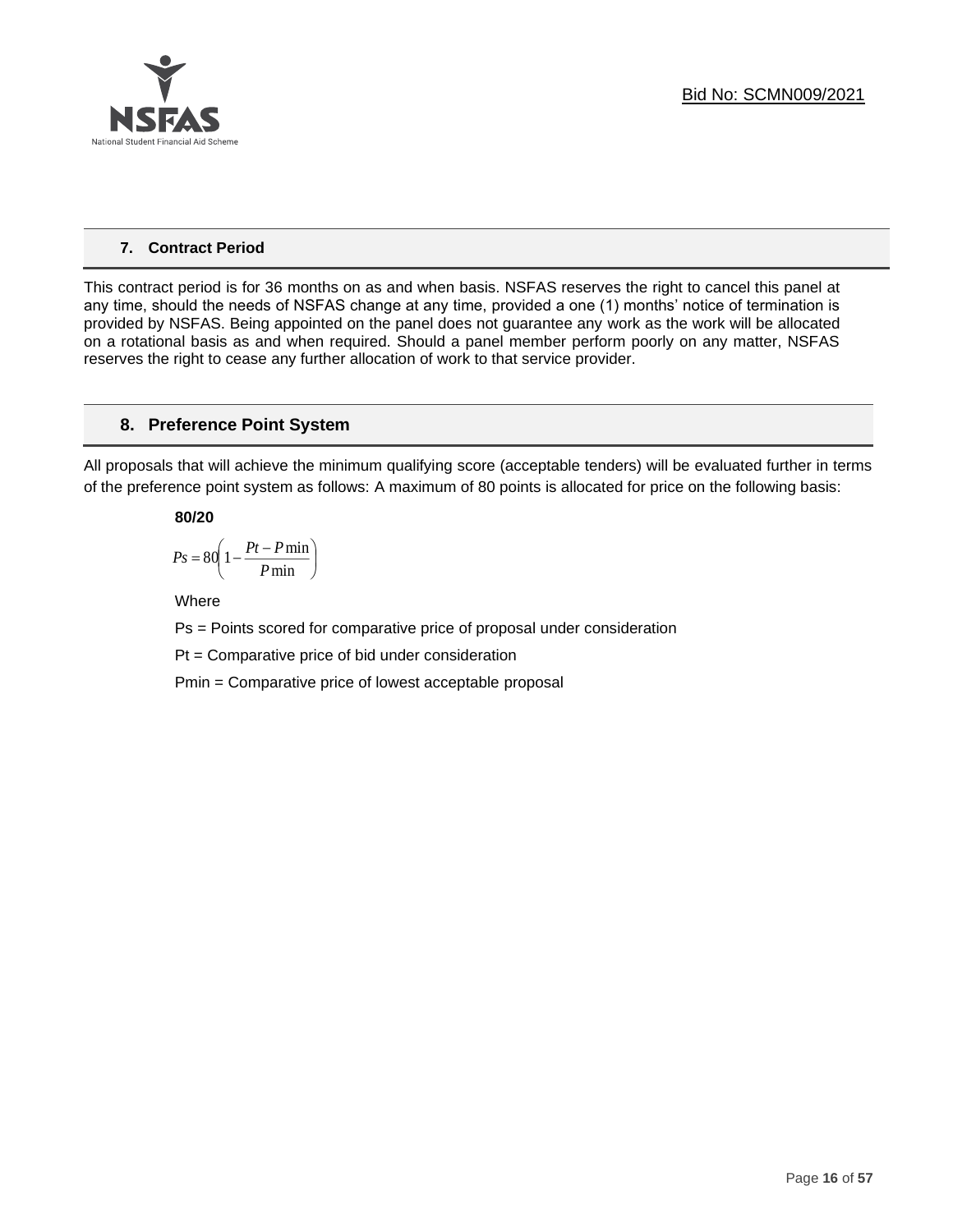

## **1. Declaration of Interest**

This declaration will be used by institutions to ensure that when goods and services are being procured, all reasonable steps are taken to combat the abuse of the supply chain management system.

The bid of any bidder may be disregarded if that bidder, or any of its directors have:

- A. abused the NSFAS's supply chain management system;
- B. committed fraud or any other improper conduct in relation to such system; or
- C. failed to perform on any previous contract.

## **In order to give effect to the above, the following questionnaire must be completed and submitted with the bid**.

| The following particulars must be furnished: |                                                                                          |  |  |
|----------------------------------------------|------------------------------------------------------------------------------------------|--|--|
| 2.1                                          | Full Name of bidder or his or her representative:                                        |  |  |
|                                              |                                                                                          |  |  |
| 2.2                                          | <b>Identity Number:</b>                                                                  |  |  |
|                                              |                                                                                          |  |  |
| 2.3                                          | Position occupied in the Company (director, trustee, shareholder <sup>2</sup> , member): |  |  |
|                                              |                                                                                          |  |  |

2.4 Registration number of the company, enterprise, close corporation, partnership agreement or trust: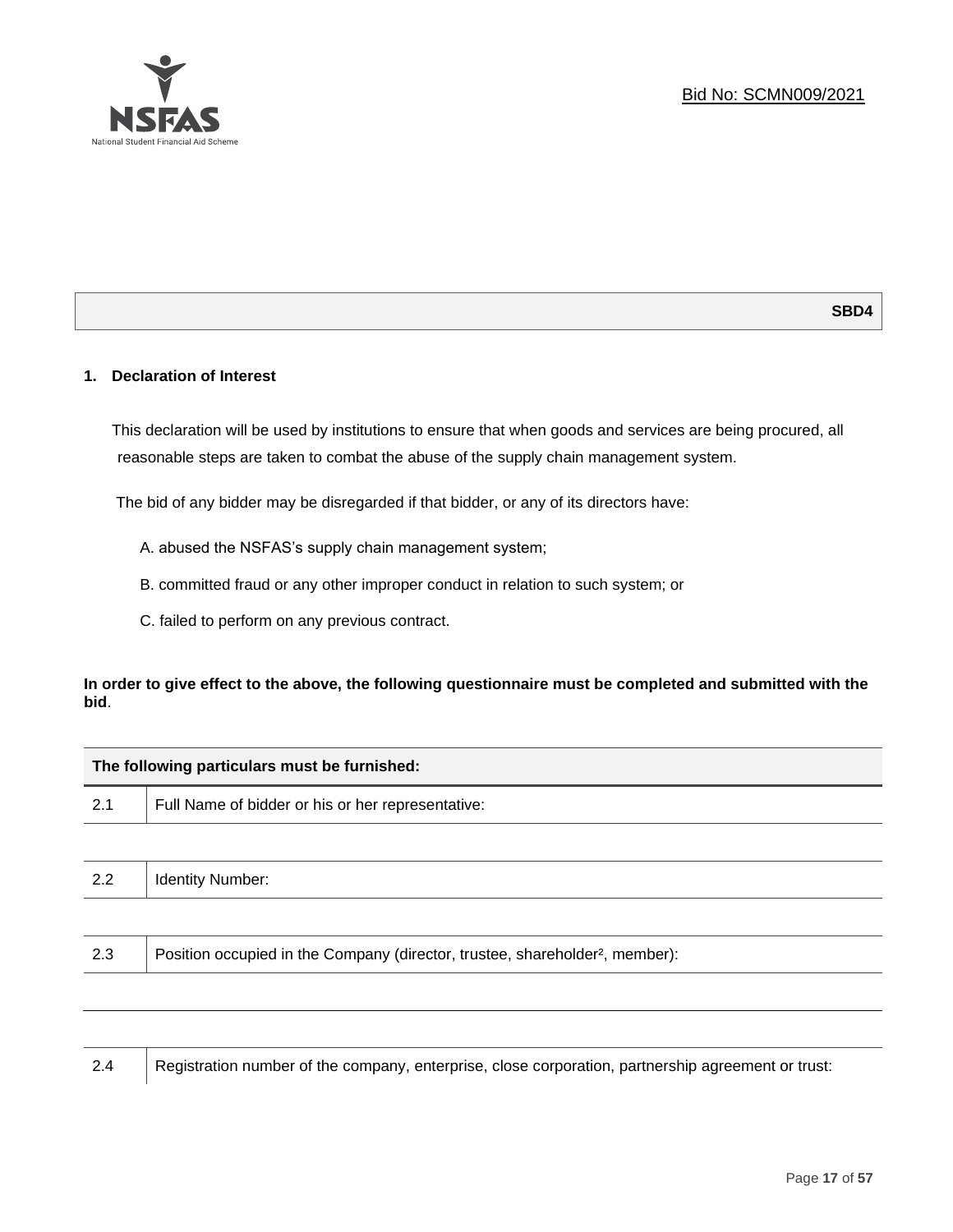

| 2.5 | Tax Reference Number:           |
|-----|---------------------------------|
|     |                                 |
| 2.6 | <b>VAT Registration Number:</b> |
|     |                                 |

| 2.6.1  | The names of all directors / trustees / shareholders / members, their individual identity numbers, tax<br>reference numbers and, if applicable, employee / PESAL numbers must be indicated in paragraph 3<br>below. |     |  |  |
|--------|---------------------------------------------------------------------------------------------------------------------------------------------------------------------------------------------------------------------|-----|--|--|
| 2.7    | Are you or any person connected with the bidder presently employed by the state?                                                                                                                                    |     |  |  |
|        | Yes                                                                                                                                                                                                                 | No. |  |  |
| 2.7.2. | If yes, furnish the following particulars:                                                                                                                                                                          |     |  |  |
|        | Name of person / director / trustee / shareholder/ member:                                                                                                                                                          |     |  |  |

| Name of state institution at which you or the person connected to the bidder is employed: |  |
|-------------------------------------------------------------------------------------------|--|
|-------------------------------------------------------------------------------------------|--|

| Position occupied in the state institution: |
|---------------------------------------------|
|                                             |

"State" means

ヿ

- (a) Any national or provincial department, national or provincial public entity or constitutional institution within the meaning of the Public Finance Management Act, 1999 (Act No 1 of 1999);
- (b) Any municipality or municipal entity;
- (c) Provincial legislature;
- (d) National Assembly or the National Council of Provinces;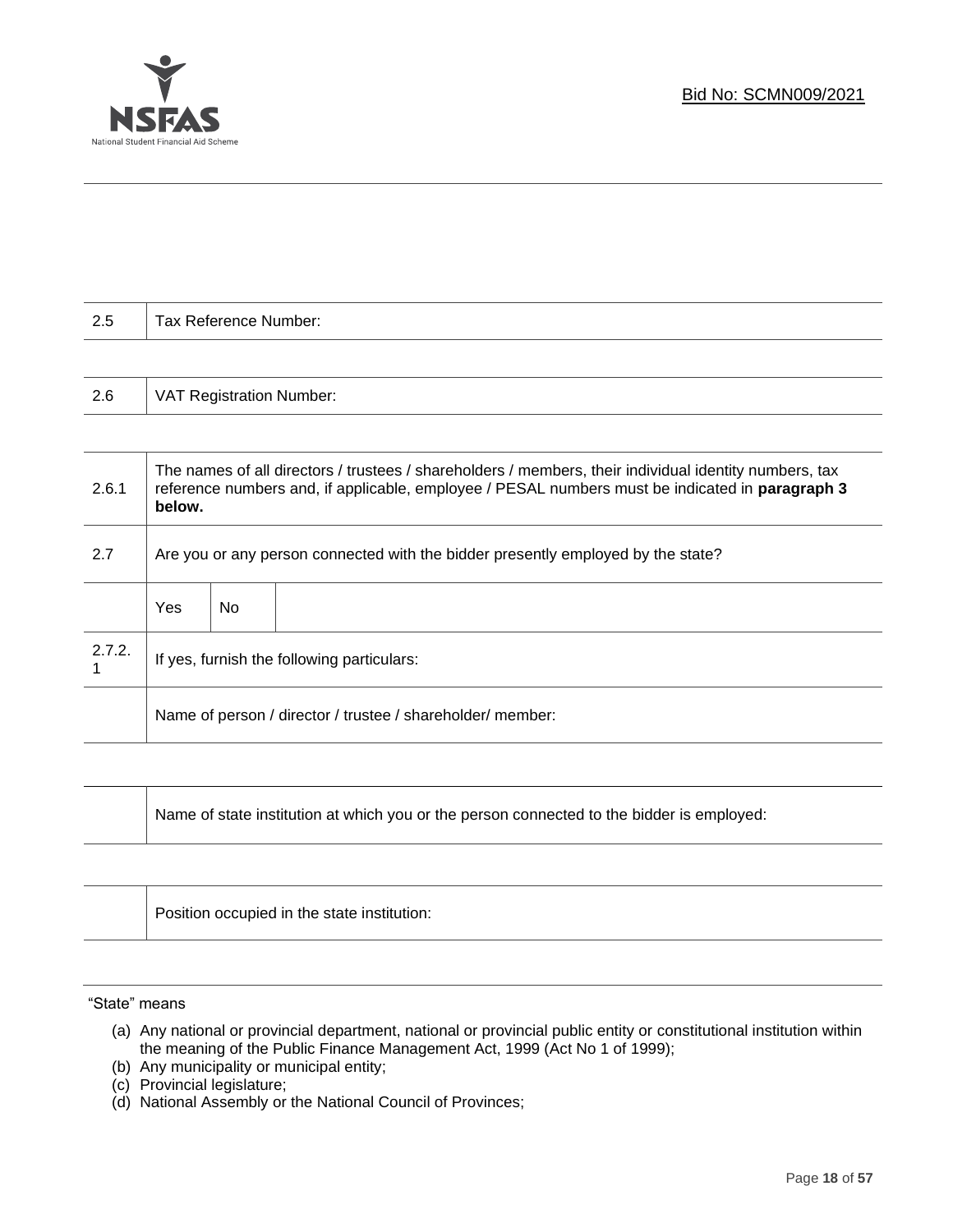

## (e) Parliament.

"Shareholder" means a person who owns shares in the company and is actively involved in the management of the enterprise or business and exercises control over the enterprise

|             | Any other particulars:                                                                                                                                                                                                                           |           |  |  |
|-------------|--------------------------------------------------------------------------------------------------------------------------------------------------------------------------------------------------------------------------------------------------|-----------|--|--|
| 2.7.2       | If you are presently employed by the state, did you obtain the appropriate authority to undertake<br>remunerative work outside employment in the public sector?                                                                                  |           |  |  |
|             | Yes                                                                                                                                                                                                                                              | <b>No</b> |  |  |
|             | If yes, did you attach proof of such authority to the bid document?                                                                                                                                                                              |           |  |  |
| 2.7.2.      | Note: Failure to submit proof of such authority, where applicable, may result in the disqualification of the<br>bid.                                                                                                                             |           |  |  |
|             | Yes                                                                                                                                                                                                                                              | No        |  |  |
| 2.7.2.<br>2 | If no, furnish reasons for non-submission of such proof:                                                                                                                                                                                         |           |  |  |
| 2.8         | Did you or your spouse, or any of the company's directors / trustees / shareholders / members or their<br>spouses conduct business with the state in the previous twelve months?                                                                 |           |  |  |
|             | Yes                                                                                                                                                                                                                                              | No        |  |  |
| 2.8.1       | If so, furnish particulars:                                                                                                                                                                                                                      |           |  |  |
| 2.9         | Do you, or any person connected with the bidder, have any relationship (family, friend, other) with a<br>person employed by the state and who may be involved with the evaluation and or adjudication of this<br>bid?                            |           |  |  |
|             | Yes                                                                                                                                                                                                                                              | <b>No</b> |  |  |
| 2.9.1       | If so, furnish particulars:                                                                                                                                                                                                                      |           |  |  |
| 2.10        | Are you, or any person connected with the bidder, aware of any relationship (family, friend, other)<br>between any other bidder and any person employed by the state who may be involved with the<br>evaluation and or adjudication of this bid? |           |  |  |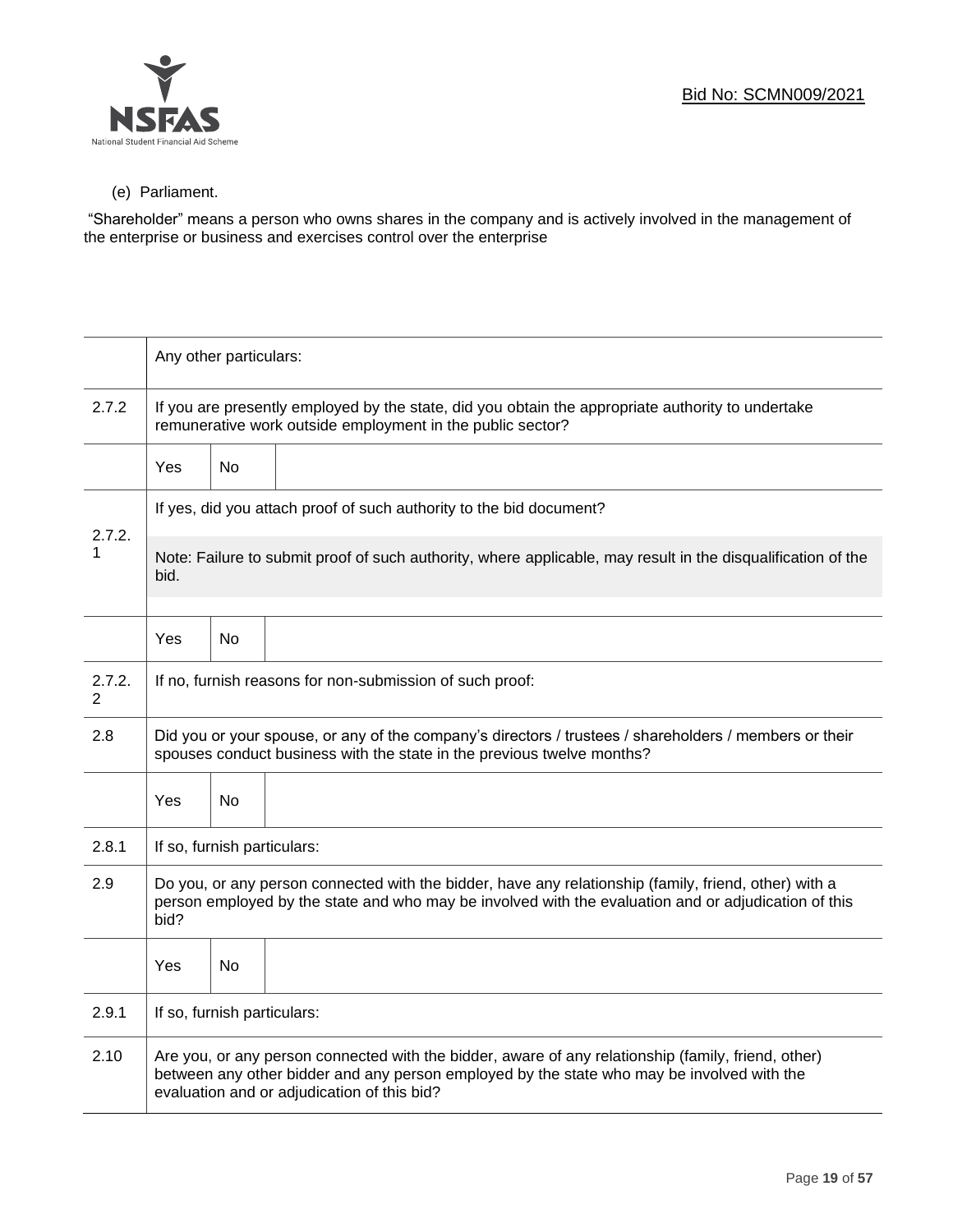



|        | <b>Yes</b>                                                                                                                                                                               | No. |                             |
|--------|------------------------------------------------------------------------------------------------------------------------------------------------------------------------------------------|-----|-----------------------------|
| 2.10.1 | If so, furnish particulars:                                                                                                                                                              |     |                             |
| 2.11   | Do you or any of the directors / trustees / shareholders / members of the company have any interest in<br>any other related companies whether or not they are bidding for this contract? |     |                             |
|        | <b>Yes</b>                                                                                                                                                                               | No. |                             |
| 2.11.1 |                                                                                                                                                                                          |     | If so, furnish particulars: |

## **Full details of directors / trustees / members / shareholders**.

| Full Name | <b>Identity Number</b> | Personal Income Tax<br>Reference Number | State Employee Number /<br>PERSEL Number |
|-----------|------------------------|-----------------------------------------|------------------------------------------|
|           |                        |                                         |                                          |
|           |                        |                                         |                                          |
|           |                        |                                         |                                          |
|           |                        |                                         |                                          |
|           |                        |                                         |                                          |
|           |                        |                                         |                                          |
|           |                        |                                         |                                          |
|           |                        |                                         |                                          |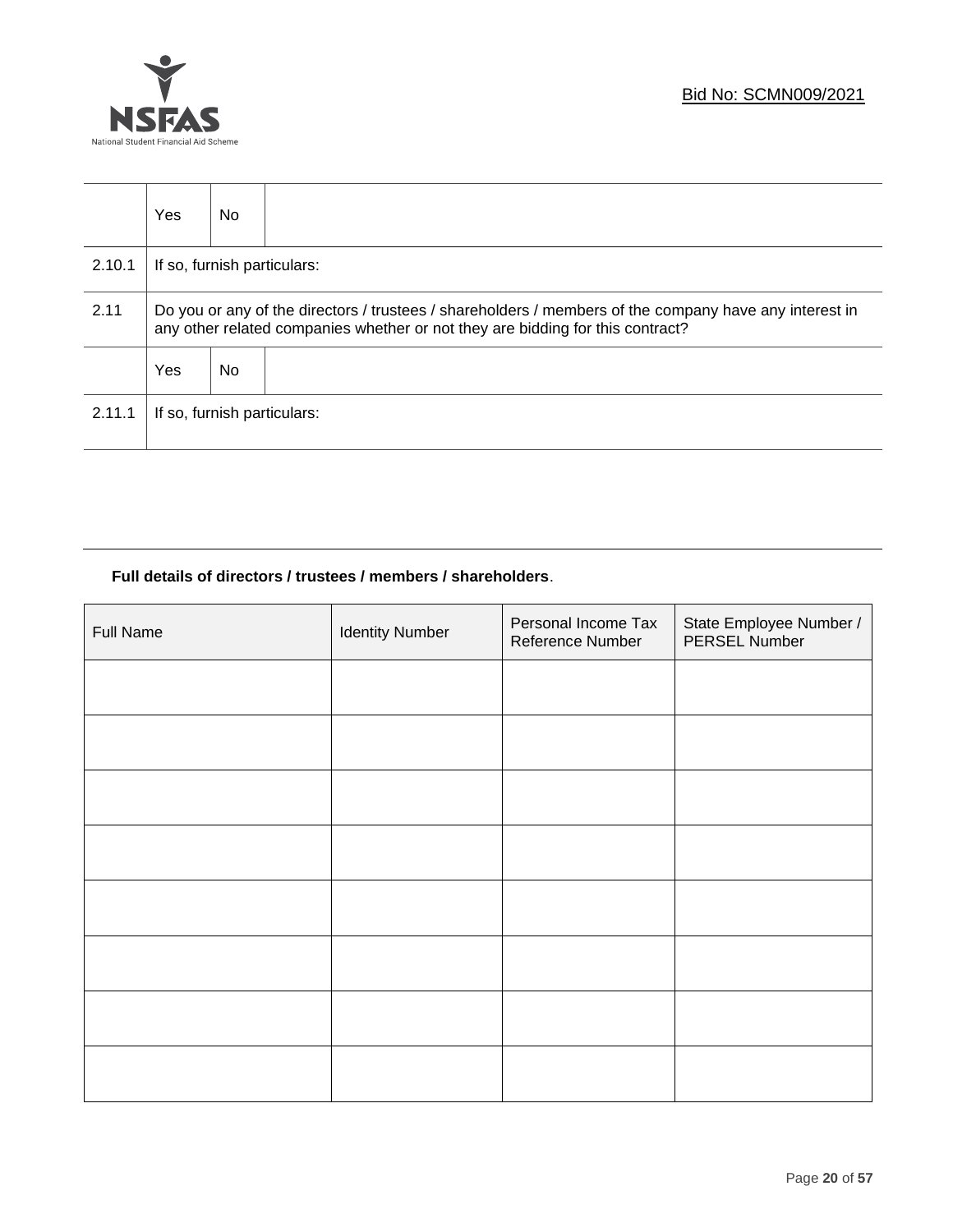

## **Declaration**

I, the undersigned (NAME)………………………………………………………………………

Certify that the information furnished in paragraphs 2 and 3 above is correct. I accept that the state may reject the bid or act against me should this declaration prove to be false.

| <b>Signature</b> | <b>Date</b>    |
|------------------|----------------|
|                  |                |
|                  |                |
|                  |                |
| <b>Position</b>  | Name of bidder |
|                  |                |
|                  |                |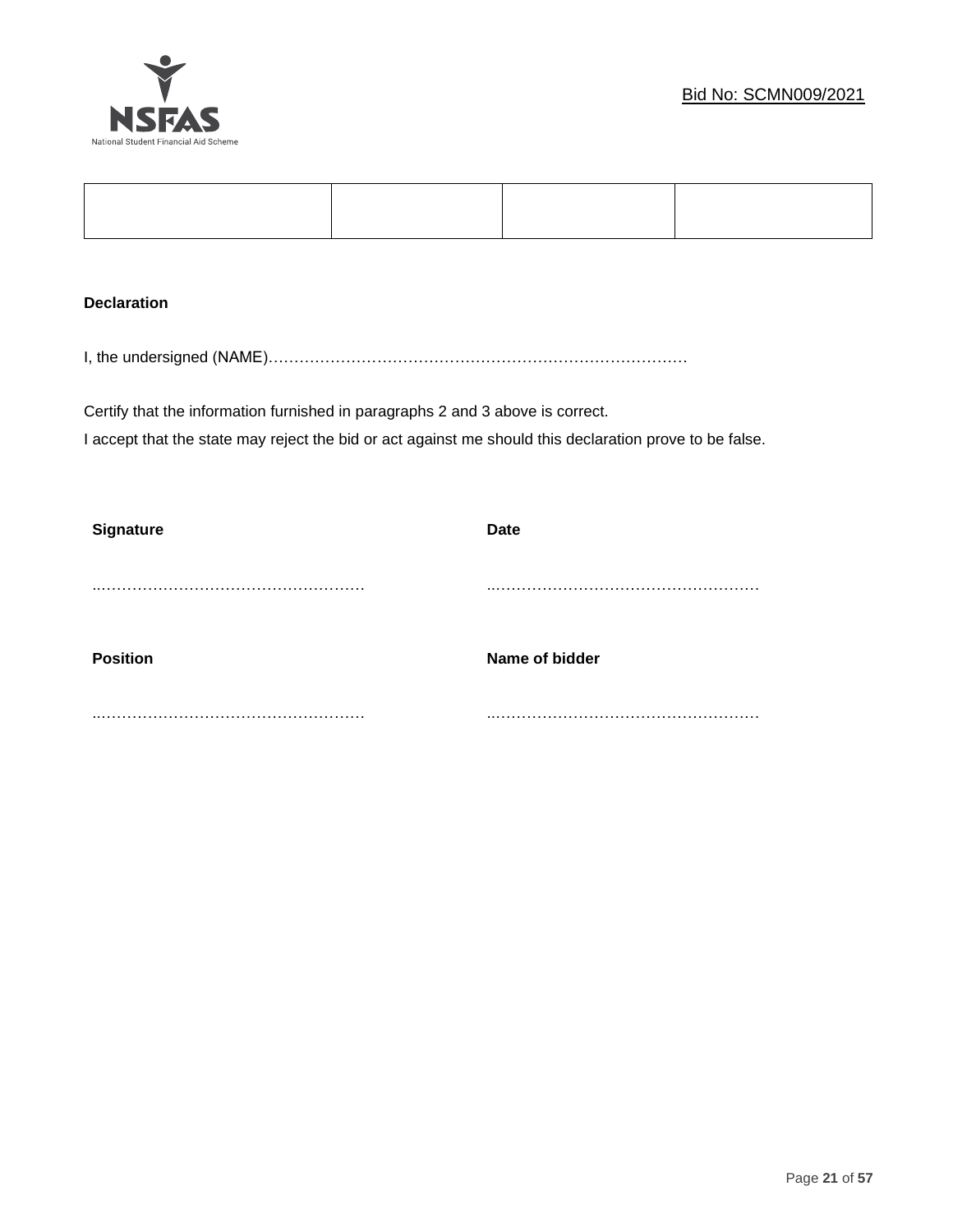

## **Declaration of bidder's past Supply Chain Management practices**

**SBD 8**

This declaration will be used by institutions to ensure that when goods and services are being procured, all reasonable steps are taken to combat the abuse of the supply chain management system.

The bid of any bidder may be disregarded if that bidder, or any of its directors have -

- (a) abused the institution's supply chain management system.
- (b) committed fraud or any other improper conduct in relation to such system; or
- (c) failed to perform on any previous contract.

In order to give effect to the above, **the following questionnaire must be completed and submitted with the bid.**

**The following particulars must be furnished:**

|                                                                                                                                                                                                                                                       |     |                             | Is the bidder or any of its directors listed on the National Treasury's Database of Restricted Suppliers as<br>companies or persons prohibited from doing business with the public sector?                                                                                                                                                                                           |
|-------------------------------------------------------------------------------------------------------------------------------------------------------------------------------------------------------------------------------------------------------|-----|-----------------------------|--------------------------------------------------------------------------------------------------------------------------------------------------------------------------------------------------------------------------------------------------------------------------------------------------------------------------------------------------------------------------------------|
| (Companies or persons who are listed on this Database were informed in writing of this restriction by the<br>Accounting Officer/Authority of the institution that imposed the restriction after the audi alteram partem<br>1.1.<br>rule was applied). |     |                             |                                                                                                                                                                                                                                                                                                                                                                                      |
|                                                                                                                                                                                                                                                       | The |                             | Database of Restricted Suppliers now resides on the National<br>Treasury's website<br>(http://www.treasury.gov.za) and can be accessed by clicking on its link at the bottom of the home page.                                                                                                                                                                                       |
|                                                                                                                                                                                                                                                       | Yes | <b>No</b>                   |                                                                                                                                                                                                                                                                                                                                                                                      |
| 1.2.                                                                                                                                                                                                                                                  |     | If so, furnish particulars: |                                                                                                                                                                                                                                                                                                                                                                                      |
| 1.3.                                                                                                                                                                                                                                                  | the | Prevention                  | Is the bidder or any of its directors listed on the Register for Tender Defaulters in terms of section 29 of<br>Activities<br>(No<br>Combating<br>of<br>Corrupt<br>12<br>2004)?<br>and<br>Act<br>of<br>The Register for Tender Defaulters can be accessed on the National Treasury's website<br>(http://www.treasury.gov.za) by clicking on its link at the bottom of the home page. |
|                                                                                                                                                                                                                                                       | Yes | No.                         |                                                                                                                                                                                                                                                                                                                                                                                      |
| 1.4.                                                                                                                                                                                                                                                  |     | If so, furnish particulars: |                                                                                                                                                                                                                                                                                                                                                                                      |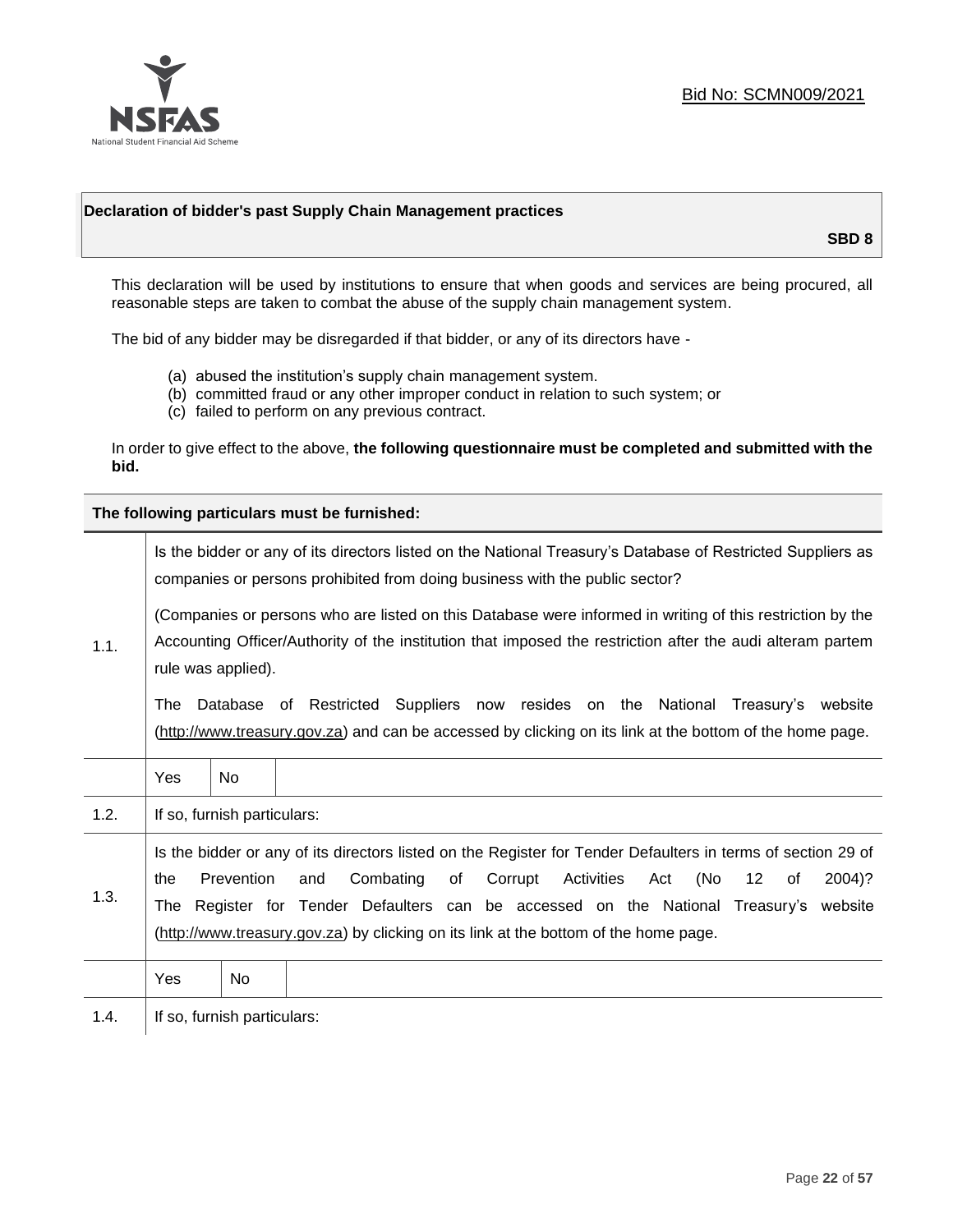

T

| 1.5. | Was the bidder or any of its directors convicted by a court of law (including a court outside of the<br>Republic of South Africa) for fraud or corruption during the past five years? |    |  |
|------|---------------------------------------------------------------------------------------------------------------------------------------------------------------------------------------|----|--|
|      | <b>Yes</b>                                                                                                                                                                            | No |  |
| 1.6. | If so, furnish particulars:                                                                                                                                                           |    |  |
| 1.7. | Was any contract between the bidder and any organ of state terminated during the past five years on<br>account of failure to perform on or comply with the contract?                  |    |  |
|      | <b>Yes</b><br>No                                                                                                                                                                      |    |  |
| 1.8. | If so, furnish particulars:                                                                                                                                                           |    |  |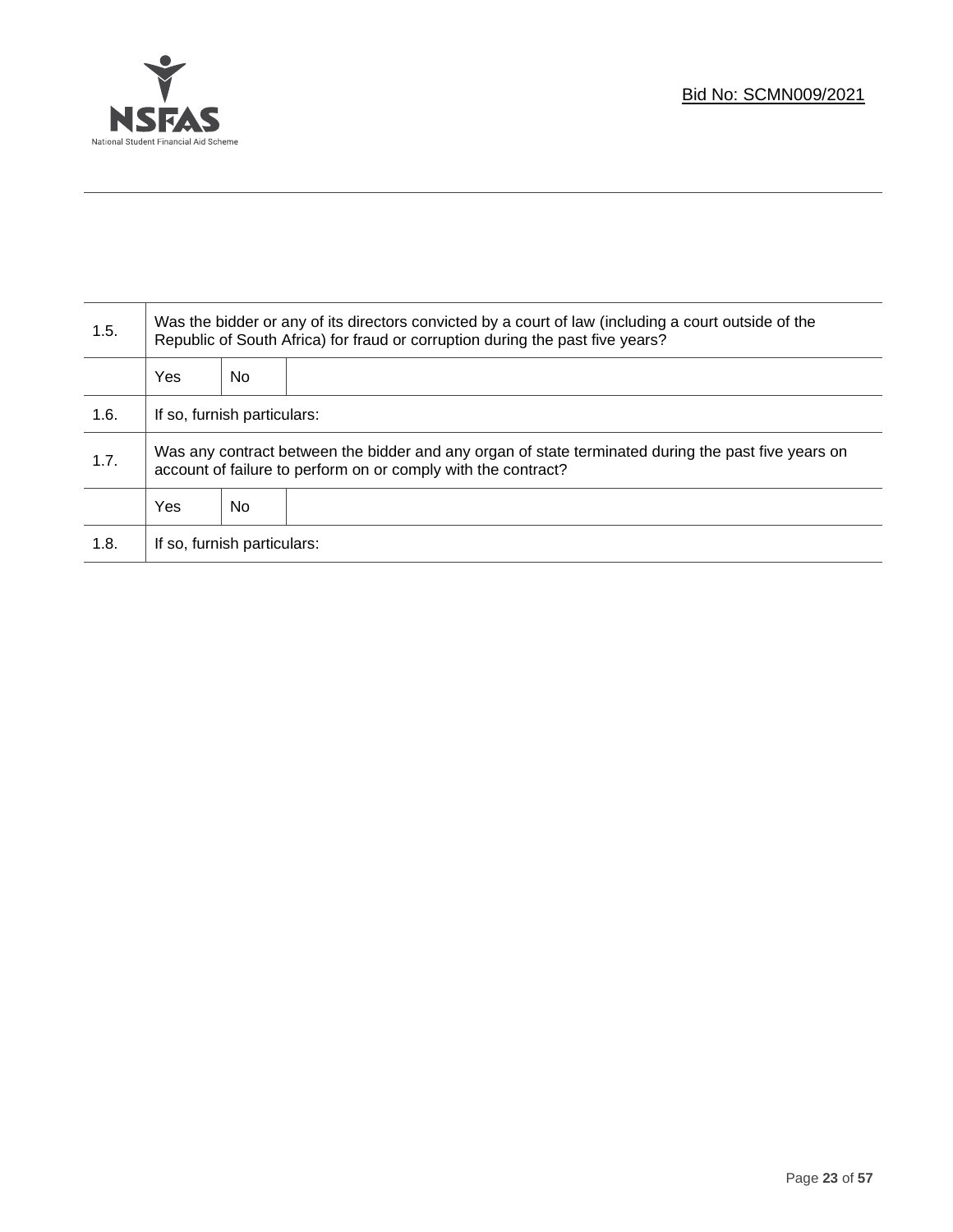

## **Declaration**

I, the undersigned (NAME)………………………………………………………………………

Certify that the information furnished on the declaration from is true and correct.

I accept that, in addition to cancellation of a contract, action may be taken against me should this declaration provide to be false.

| Signature       | <b>Date</b>    |
|-----------------|----------------|
|                 |                |
|                 |                |
| <b>Position</b> | Name of bidder |
|                 |                |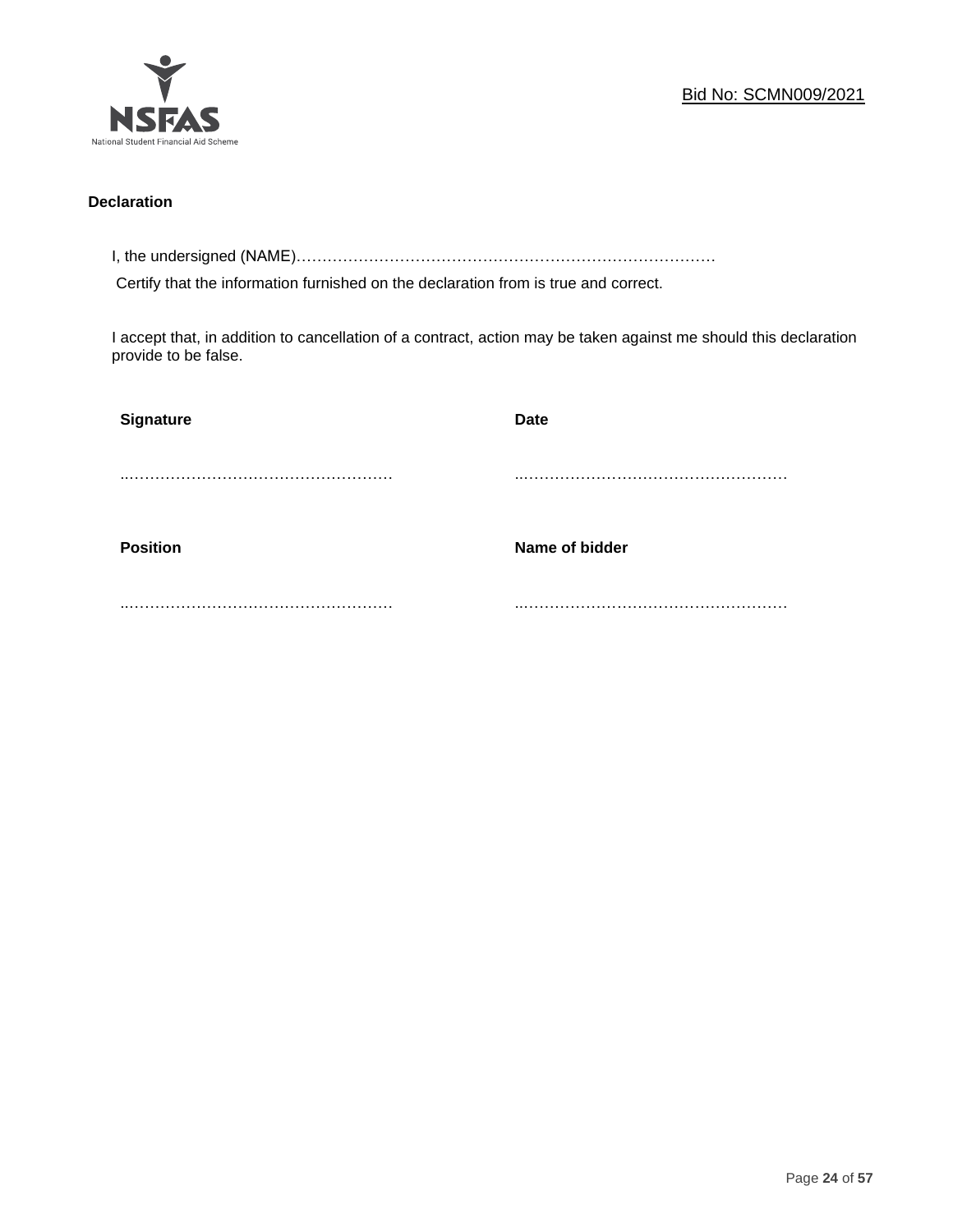

## **SBD 9**

## **CERTIFICATE OF INDEPENDENT BID DETERMINATION**

I, the undersigned, in submitting the accompanying bid in response to the invitation for the bid made by: NSFAS

(Name of Institution)

Do hereby make the following statements that I certify to be true and complete in every respect:

| I certify, on behalf of: |  |
|--------------------------|--|
| (Name of Bidder)         |  |

- 1. I have read, and I understand the contents of this Certificate.
- 6.1.I understand that the accompanying bid will be disqualified if this Certificate is found not to be true and complete in every respect.
- 6.2.I am authorized by the bidder to sign this Certificate, and to submit the accompanying bid, on behalf of the bidder.
- 6.3.Each person whose signature appears on the accompanying bid has been authorized by the bidder to determine the terms of, and to sign the bid, on behalf of the bidder.
- 6.4.For the purposes of this Certificate and the accompanying bid, I understand that the word "competitor" shall include any individual or organization, other than the bidder, whether or not affiliated with the bidder, who:
	- 6.4.1.1.1. has been requested to submit a bid in response to this bid invitation.
	- 6.4.1.1.2. could potentially submit a bid in response to this bid invitation, based on their qualifications,
	- 6.4.1.1.3. Abilities or experience.
- 6.10. Provides the same goods and services as the bidder and/or is in the same line of business as the bidder.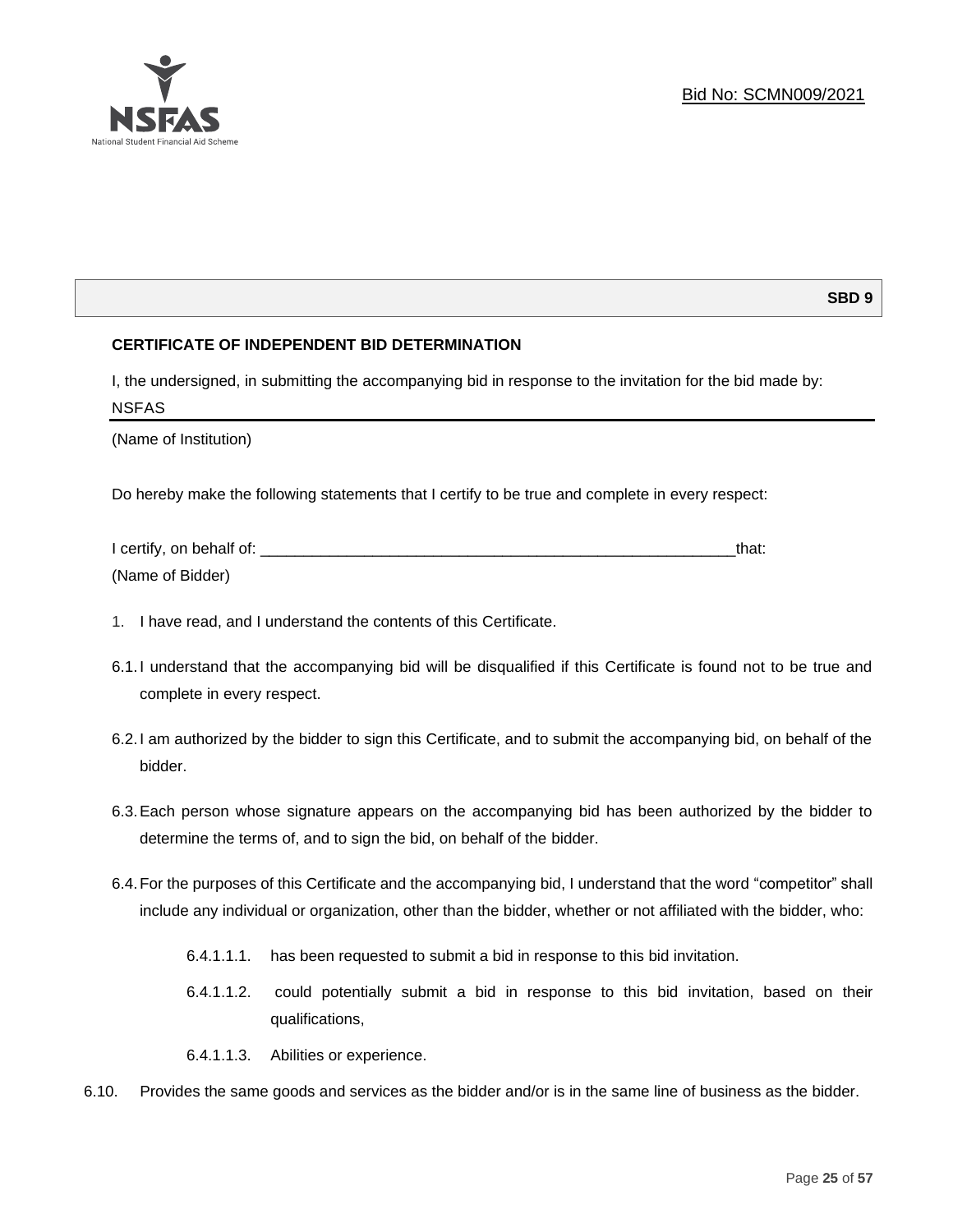

6.11. The bidder has arrived at the accompanying bid independently from, and without consultation, communication, agreement or arrangement with any competitor. However, communication between partners in a joint venture or consortium<sup>3</sup> will not be construed as collusive bidding.

<sup>3</sup> Joint venture or Consortium means an association of persons for the purpose of combining their expertise, property, capital, efforts, skill and knowledge in an activity for the execution of a contract.

- 6.12. In particular, without limiting the generality of paragraphs 6 above, there has been no consultation, communication, agreement or arrangement with any competitor regarding:
	- (a) prices
	- (b) geographical area where product or service will be rendered (market allocation)
	- (c) methods, factors or formulas used to calculate prices;
	- (d) the intention or decision to submit or not to submit, a bid;
	- (e) the submission of a bid which does not meet the specifications and conditions of the bid; or
	- (f) bidding with the intention not to win the bid.
- 6.13. In addition, there have been no consultations, communications, agreements or arrangements with any competitor regarding the quality, quantity, specifications and conditions or delivery particulars of the products or services to which this bid invitation relates.
- 6.14. The terms of the accompanying bid have not been, and will not be, disclosed by the bidder, directly or indirectly, to any competitor, prior to the date and time of the official bid opening or of the awarding of the contract.
- 6.15. I am aware that, in addition and without prejudice to any other remedy provided to combat any restrictive practices related to bids and contracts, bids that are suspicious will be reported to the Competition Commission for investigation and possible imposition of administrative penalties in terms of section 59 of the Competition Act No 89 of 1998 and or may be reported to the National Prosecuting Authority (NPA) for criminal investigation and or may be restricted from conducting business with the public sector for a period not exceeding ten (10) years in terms of the Prevention and Combating of Corrupt Activities Act No 12 of 2004 or any other applicable legislation.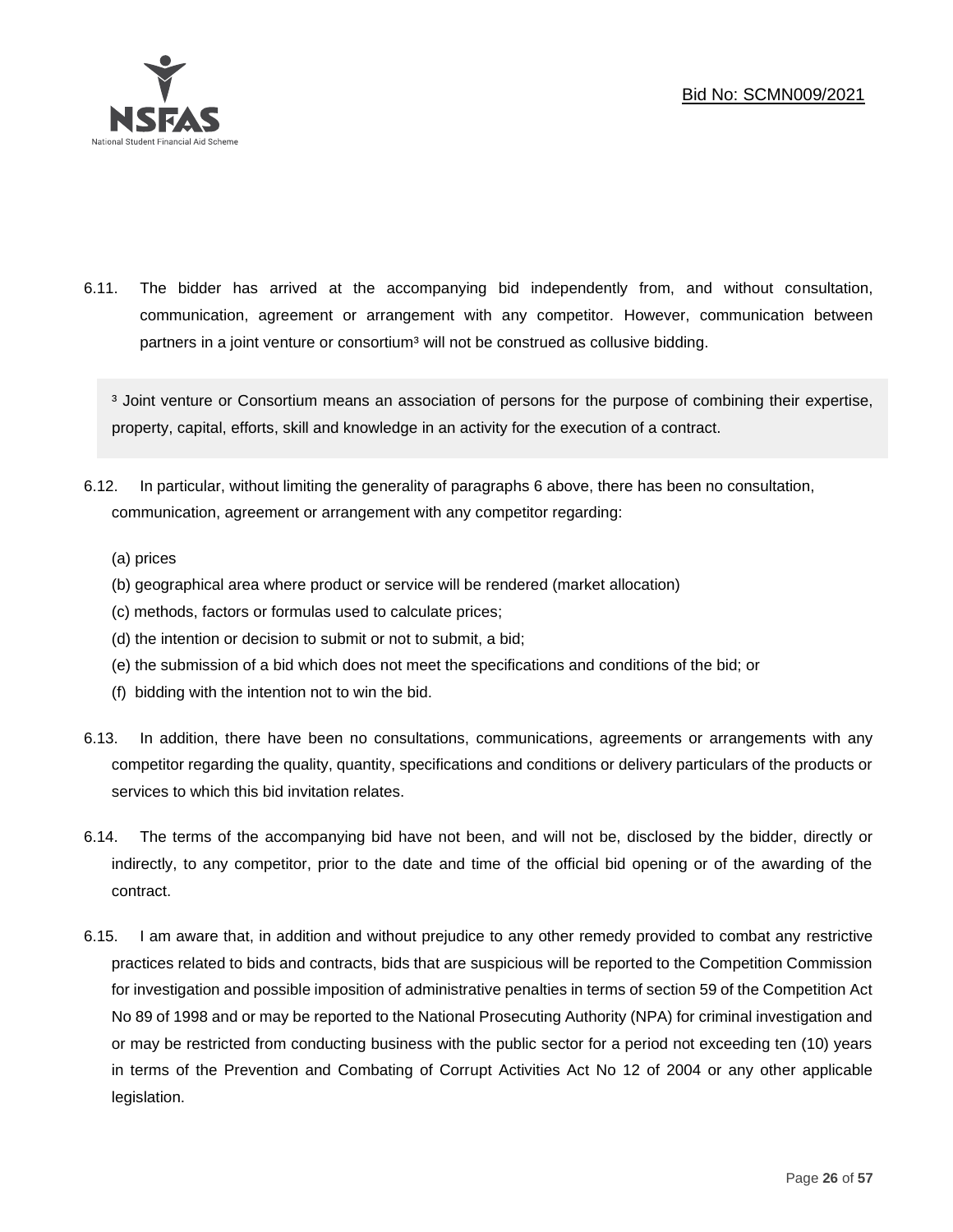

| Signature | Date           |
|-----------|----------------|
|           |                |
|           |                |
| Position  | Name of bidder |
|           |                |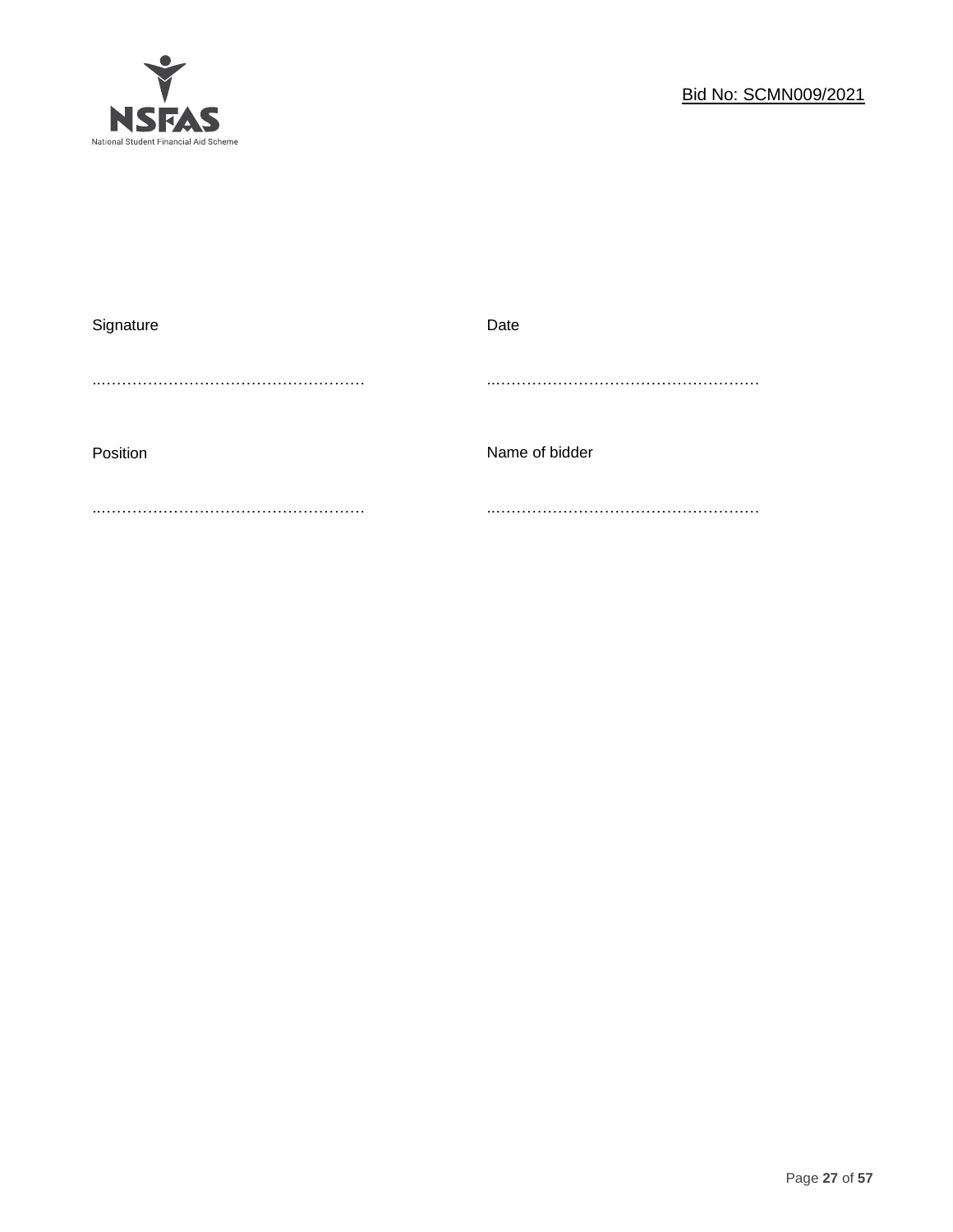

## **1. PREFERENCE POINTS CLAIM FORM IN TERMS OF THE PREFERENTIAL PROCUREMENT REGULATIONS 2017**

This preference form must form part of all bids invited. It contains general information and serves as a claim form for preference points for Broad-Based Black Economic Empowerment (B-BBEE) Status Level of Contribution

## **NB: BEFORE COMPLETING THIS FORM, BIDDERS MUST STUDY THE GENERAL CONDITIONS, DEFINITIONS AND DIRECTIVES APPLICABLE IN RESPECT OF B-BBEE, AS PRESCRIBED IN THE PREFERENTIAL PROCUREMENT REGULATIONS, 2017.**

## **1. GENERAL CONDITIONS**

- 1.1 The following preference point systems are applicable to all bid:
	- the 80/20 system for requirements with a Rand value of up to R50 000 000 (all applicable taxes included); and

1.2

a) The value of this bid is estimated not to exceed R50 000 000 (all applicable taxes included) and therefore the 80/20 Preference point system shall be applicable.

Points for this bid shall be awarded for:

- (a) Price; and
- (b) B-BBEE Status Level of Contributor.
- 1.3 The maximum points for this bid are allocated as follows:

|                                                   | <b>POINTS</b> |
|---------------------------------------------------|---------------|
| <b>PRICE</b>                                      | 80            |
| <b>B-BBEE STATUS LEVEL OF CONTRIBUTOR</b>         | 20            |
| Total points for Price and B-BBEE must not exceed | 100           |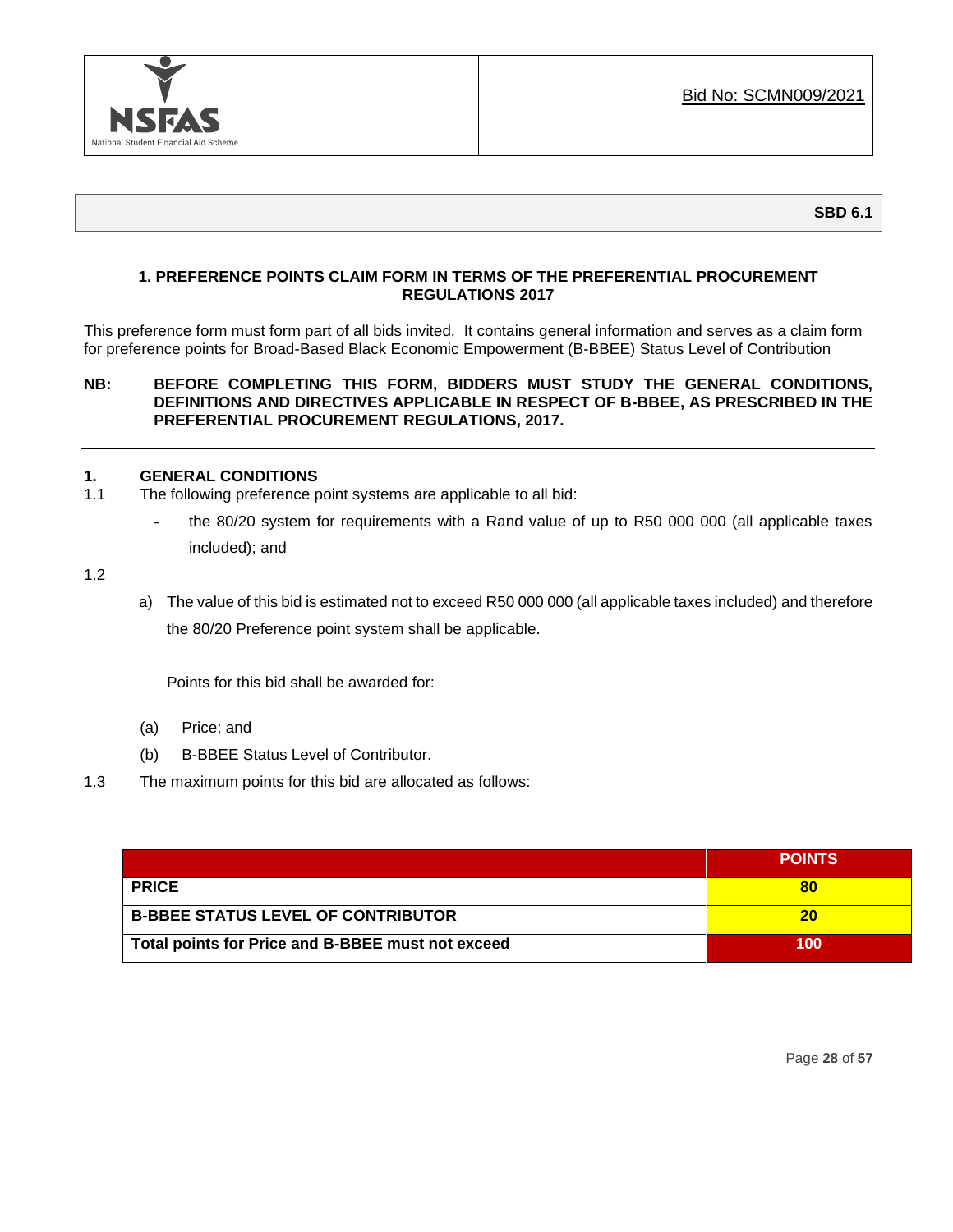

- 1.4 Failure on the part of a bidder to submit proof of B-BBEE Status level of contributor together with the bid, will be interpreted to mean that preference points for B-BBEE status level of contribution are not claimed.
- 1.5 The purchaser reserves the right to require of a bidder, either before a bid is adjudicated or at any time subsequently, to substantiate any claim in regard to preferences, in any manner required by the purchaser.

## **2. DEFINITIONS**

- (a) **"B-BBEE"** means broad-based black economic empowerment as defined in section 1 of the Broad-Based Black Economic Empowerment Act.
- (b) "**B-BBEE status level of contributor"** means the B-BBEE status of an entity in terms of a code of good practice on black economic empowerment, issued in terms of section 9(1) of the Broad-Based Black Economic Empowerment Act.
- (c) **"bid"** means a written offer in a prescribed or stipulated form in response to an invitation by an organ of state for the provision of goods or services, through price quotations, advertised competitive bidding processes or proposals.
- (d) **"Broad-Based Black Economic Empowerment Act"** means the Broad-Based Black Economic Empowerment Act, 2003 (Act No. 53 of 2003);
- **(e) "EME"** means an Exempted Micro Enterprise in terms of a code of good practice on black economic empowerment issued in terms of section 9 (1) of the Broad-Based Black Economic Empowerment Act.
- (f) **"functionality"** means the ability of a tenderer to provide goods or services in accordance with specifications as set out in the tender documents.
- (g) **"prices"** includes all applicable taxes less all unconditional discounts;
- (h) **"proof of B-BBEE status level of contributor"** means:
	- **1)** B-BBEE Status level certificate issued by an authorized body or person;
	- **2)** A sworn affidavit as prescribed by the B-BBEE Codes of Good Practice;
	- **3)** Any other requirement prescribed in terms of the B-BBEE Act;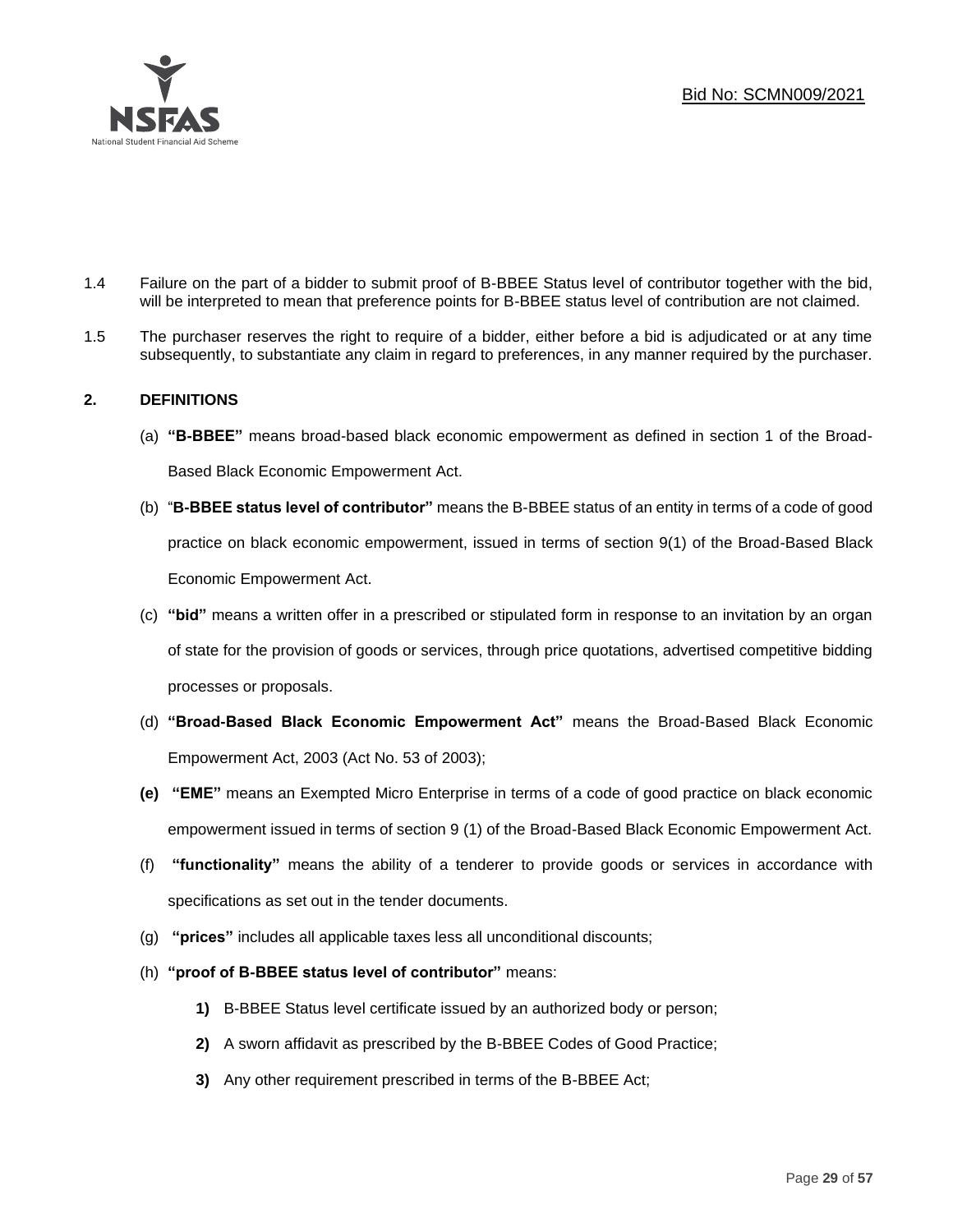

- (i) **"QSE"** means a qualifying small business enterprise in terms of a code of good practice on black economic empowerment issued in terms of section 9 (1) of the Broad-Based Black Economic Empowerment Act.
- *(j)* **"rand value"** means the total estimated value of a contract in Rand, calculated at the time of bid invitation, and includes all applicable taxes.

## **3. POINTS AWARDED FOR PRICE**

## 3.1 **THE 80/20 PREFERENCE POINT SYSTEMS**

A maximum of 80 points is allocated for price on the following basis:

**80/20**

$$
Ps = 80 \left( 1 - \frac{Pt - P \min}{P \min} \right)
$$

Where

Ps = Points scored for price of bid under consideration

l

 $Pt =$  Price of bid under consideration

Pmin = Price of lowest acceptable bid

## **4. POINTS AWARDED FOR B-BBEE STATUS LEVEL OF CONTRIBUTOR**

4.1 In terms of Regulation 6 (2) and 7 (2) of the Preferential Procurement Regulations, preference points must be awarded to a bidder for attaining the B-BBEE status level of contribution in accordance with the table below: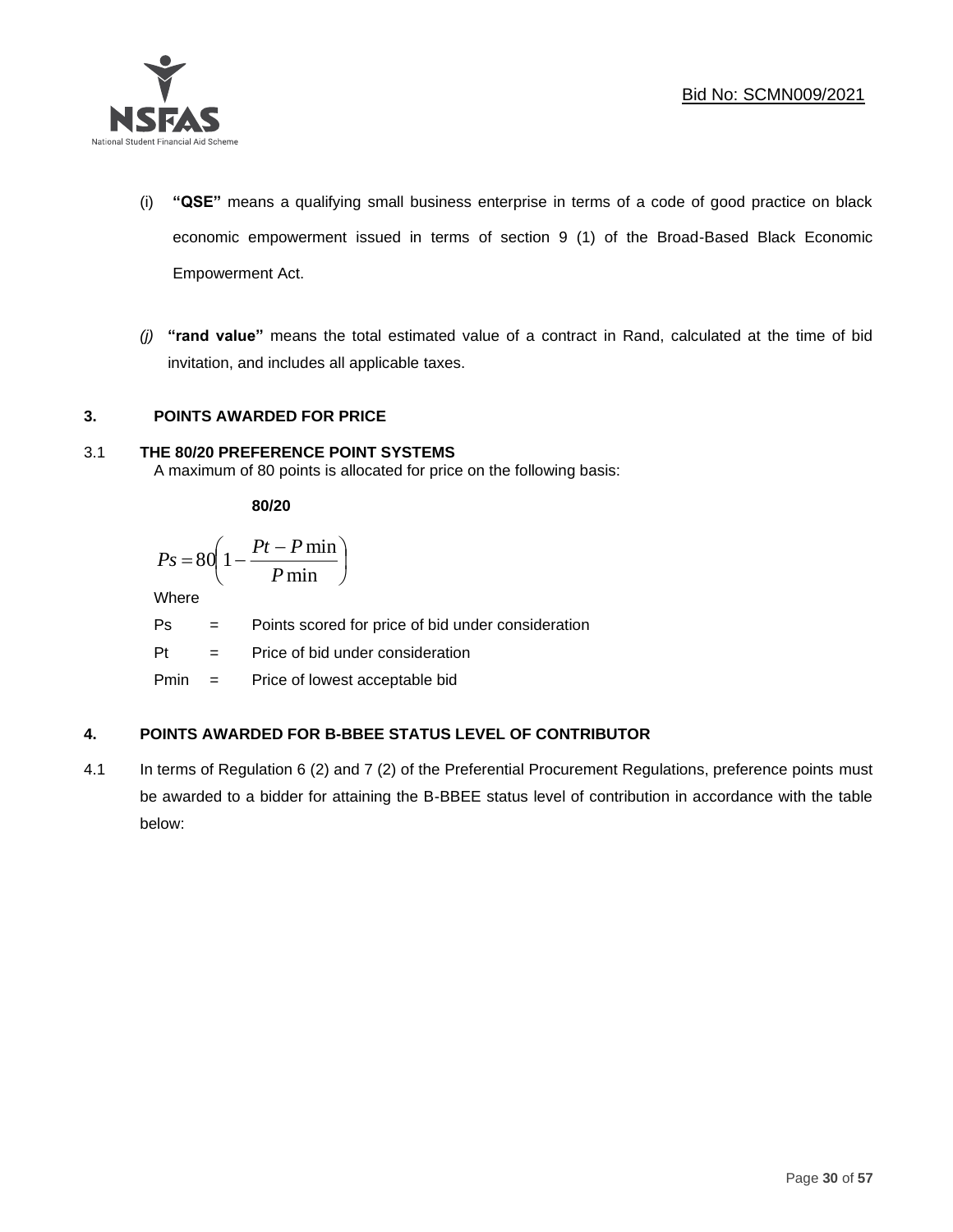

| <b>B-BBEE Status Level of</b><br><b>Contributor</b> | <b>Number of points</b><br>(90/10 system) | <b>Number of points</b><br>(80/20 system) |
|-----------------------------------------------------|-------------------------------------------|-------------------------------------------|
|                                                     | 10                                        | 20                                        |
| 2                                                   | 9                                         | 18                                        |
| 3                                                   | 6                                         | 14                                        |
|                                                     | 5                                         | 12                                        |
| 5                                                   |                                           | 8                                         |
| 6                                                   |                                           | 6                                         |
|                                                     |                                           |                                           |
| 8                                                   |                                           | ົ                                         |
| Non-compliant contributor                           |                                           |                                           |

## **5. BID DECLARATION**

5.1 Bidders who claim points in respect of B-BBEE Status Level of Contribution must complete the following:

## **6. B-BBEE STATUS LEVEL OF CONTRIBUTOR CLAIMED IN TERMS OF PARAGRAPHS 1.4 AND 4.1**

6.1 B-BBEE Status Level of Contributor: = ……… (maximum of 20 points)

(Points claimed in respect of paragraph 7.1 must be in accordance with the table reflected in paragraph

4.1 and must be substantiated by relevant proof of B-BBEE status level of contributor.

## **7. SUB-CONTRACTING**

7.1 Will any portion of the contract be sub-contracted?

## (*Tick applicable box*)



7.1.1 If yes, indicate:

- i) What percentage of the contract will be subcontracted............…………….…………%
- ii) The name of the sub-contractor…………………………………………………………...
- iii) The B-BBEE status level of the sub-contractor......................................……………...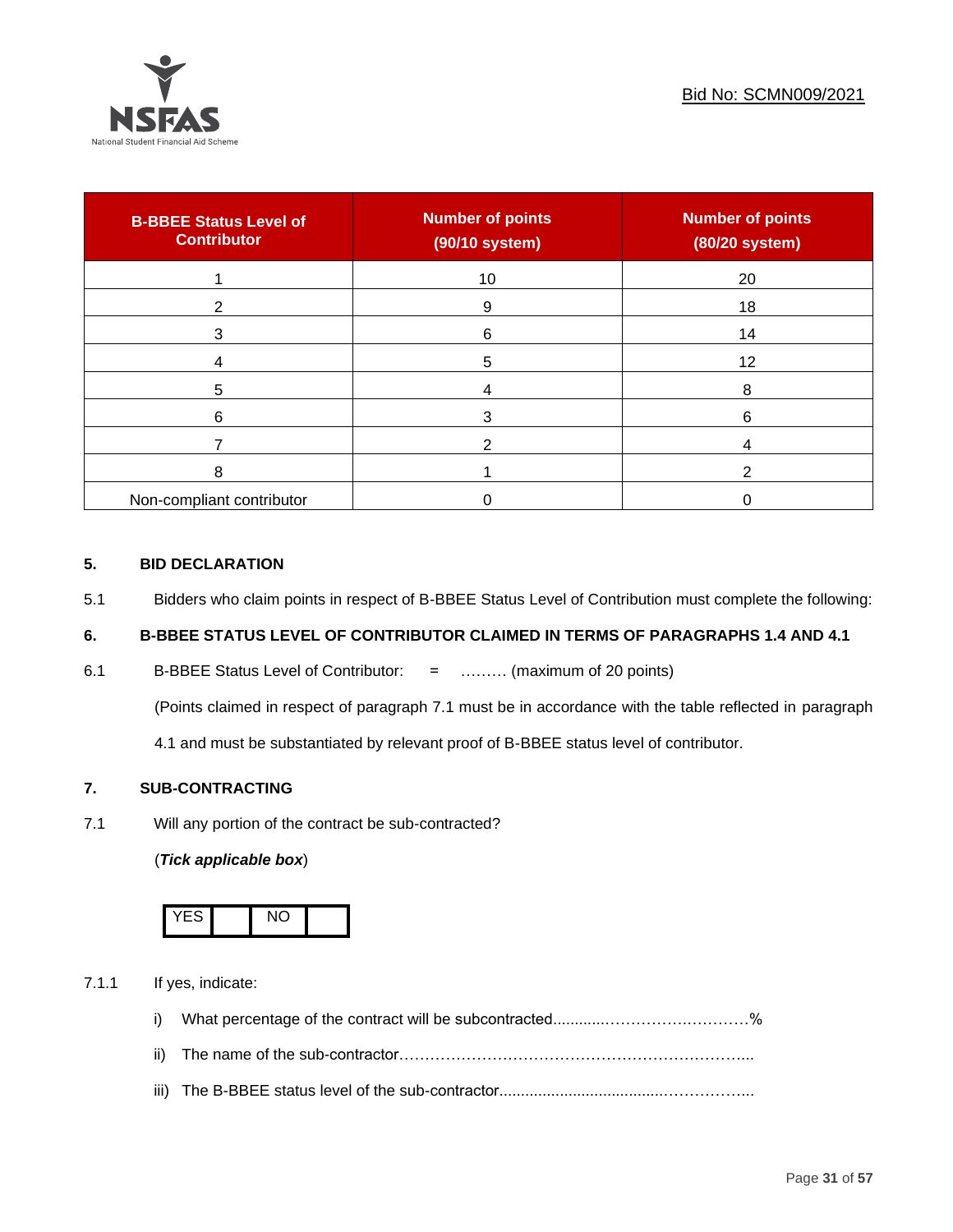

iv) Whether the sub-contractor is an EME or QSE

## *(Tick applicable box*)



v) Specify, by ticking the appropriate box, if subcontracting with an enterprise in terms of Preferential

Procurement Regulations,2017:

| Designated Group: An EME or QSE which is at last 51% owned by:    |            | QSE |
|-------------------------------------------------------------------|------------|-----|
|                                                                   | $\sqrt{ }$ | V   |
| <b>Black people</b>                                               |            |     |
| Black people who are youth                                        |            |     |
| Black people who are women                                        |            |     |
| Black people with disabilities                                    |            |     |
| Black people living in rural or underdeveloped areas or townships |            |     |
| Cooperative owned by black people                                 |            |     |
| Black people who are military veterans                            |            |     |
| <b>OR</b>                                                         |            |     |
| Any EME                                                           |            |     |
| Any QSE                                                           |            |     |

## 8. **DECLARATION WITH REGARD TO COMPANY/FIRM**

- 8.1 Name of company/firm………………………………………………………………………….
- 8.2 VAT registration number…………………………………….…………………………………
- 8.3 Company registration number…………….……………………….…………………………….

## 8.4 TYPE OF COMPANY/ FIRM

- D Partnership/Joint Venture / Consortium
- □ One-person business/sole propriety
- D Close corporation
- D Company
- (Pty) Limited

[TICK APPLICABLE BOX]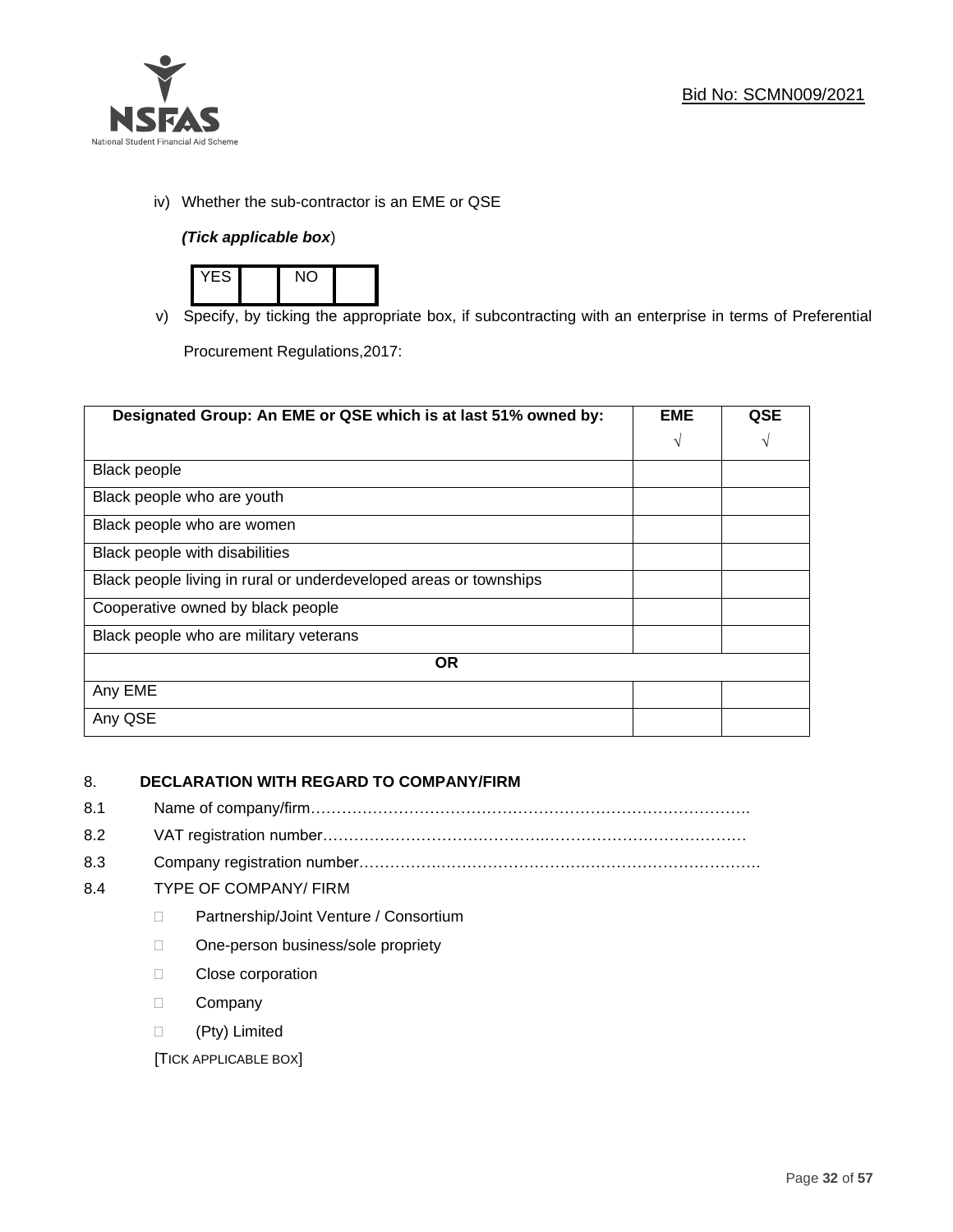

## Bid No: SCMN009/2021

| 8.5 | DESCRIBE PRINCIPAL BUSINESS ACTIVITIES                                                                       |                                                                                                           |  |
|-----|--------------------------------------------------------------------------------------------------------------|-----------------------------------------------------------------------------------------------------------|--|
|     |                                                                                                              |                                                                                                           |  |
|     |                                                                                                              |                                                                                                           |  |
|     |                                                                                                              |                                                                                                           |  |
| 8.6 |                                                                                                              | <b>COMPANY CLASSIFICATION</b>                                                                             |  |
|     | $\Box$                                                                                                       | Manufacturer                                                                                              |  |
|     | $\Box$                                                                                                       | Supplier                                                                                                  |  |
|     | $\Box$                                                                                                       | Professional service provider                                                                             |  |
|     | □                                                                                                            | Other service providers, e.g. transporter, etc.                                                           |  |
|     |                                                                                                              | [TICK APPLICABLE BOX]                                                                                     |  |
| 8.7 |                                                                                                              |                                                                                                           |  |
| 8.8 | I/we, the undersigned, who is / are duly authorised to do so on behalf of the company/firm, certify that the |                                                                                                           |  |
|     |                                                                                                              | points claimed, based on the B-BBE status level of contributor indicated in paragraphs 1.4 and 6.1 of the |  |
|     | foregoing certificates, qualifies the company/ firm for the preference(s) shown and I / we acknowledge       |                                                                                                           |  |
|     | that:                                                                                                        |                                                                                                           |  |
|     | i)                                                                                                           | The information furnished is true and correct.                                                            |  |
|     | ii)                                                                                                          | The preference points claimed are in accordance with the General Conditions as indicated in               |  |
|     |                                                                                                              | paragraph 1 of this form.                                                                                 |  |
|     | iii)                                                                                                         | In the event of a contract being awarded as a result of points claimed as shown in paragraphs 1.4 and     |  |
|     |                                                                                                              | 6.1, the contractor may be required to furnish documentary proof to the satisfaction of the purchaser     |  |
|     |                                                                                                              | that the claims are correct.                                                                              |  |
|     | iv)                                                                                                          | If the B-BBEE status level of contributor has been claimed or obtained on a fraudulent basis or any of    |  |
|     |                                                                                                              | the conditions of contract have not been fulfilled, the purchaser may, in addition to any other remedy    |  |
|     |                                                                                                              | it may have -                                                                                             |  |
|     |                                                                                                              |                                                                                                           |  |
|     |                                                                                                              | disqualify the person from the bidding process.<br>(a)                                                    |  |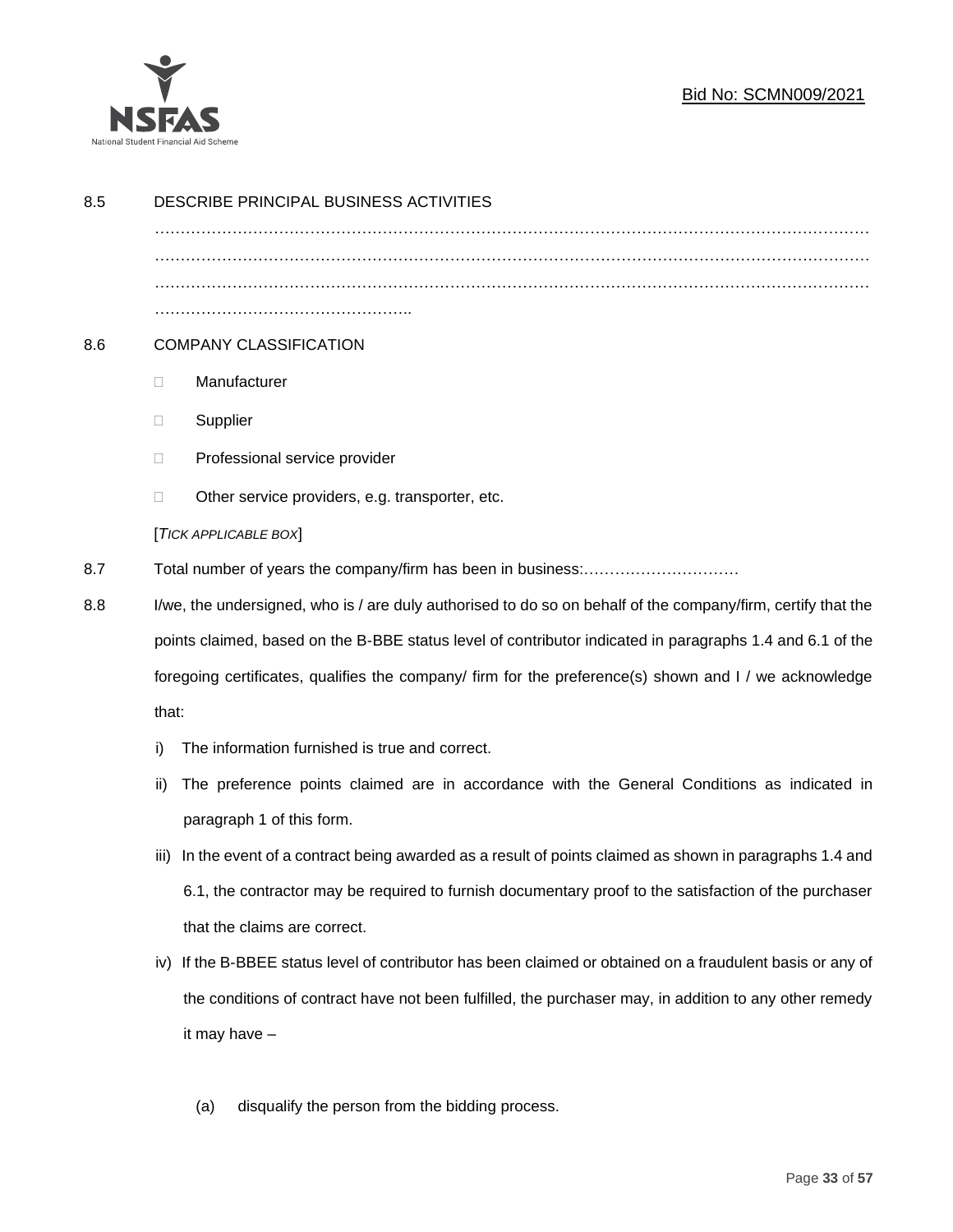

- (b) recover costs, losses or damages it has incurred or suffered as a result of that person's conduct.
- (c) cancel the contract and claim any damages which it has suffered as a result of having to make less favourable arrangements due to such cancellation.
- (d) recommend that the bidder or contractor, its shareholders and directors, or only the shareholders and directors who acted on a fraudulent basis, be restricted by the National Treasury from obtaining business from any organ of state for a period not exceeding 10 years, after the *audi alteram partem* (hear the other side) rule has been applied; and
- (e) forward the matter for criminal prosecution.

| <b>WITNESSES</b> |                            |
|------------------|----------------------------|
|                  | SIGNATURE(S) OF BIDDERS(S) |
|                  | DATE:<br>.<br>ADDRESS      |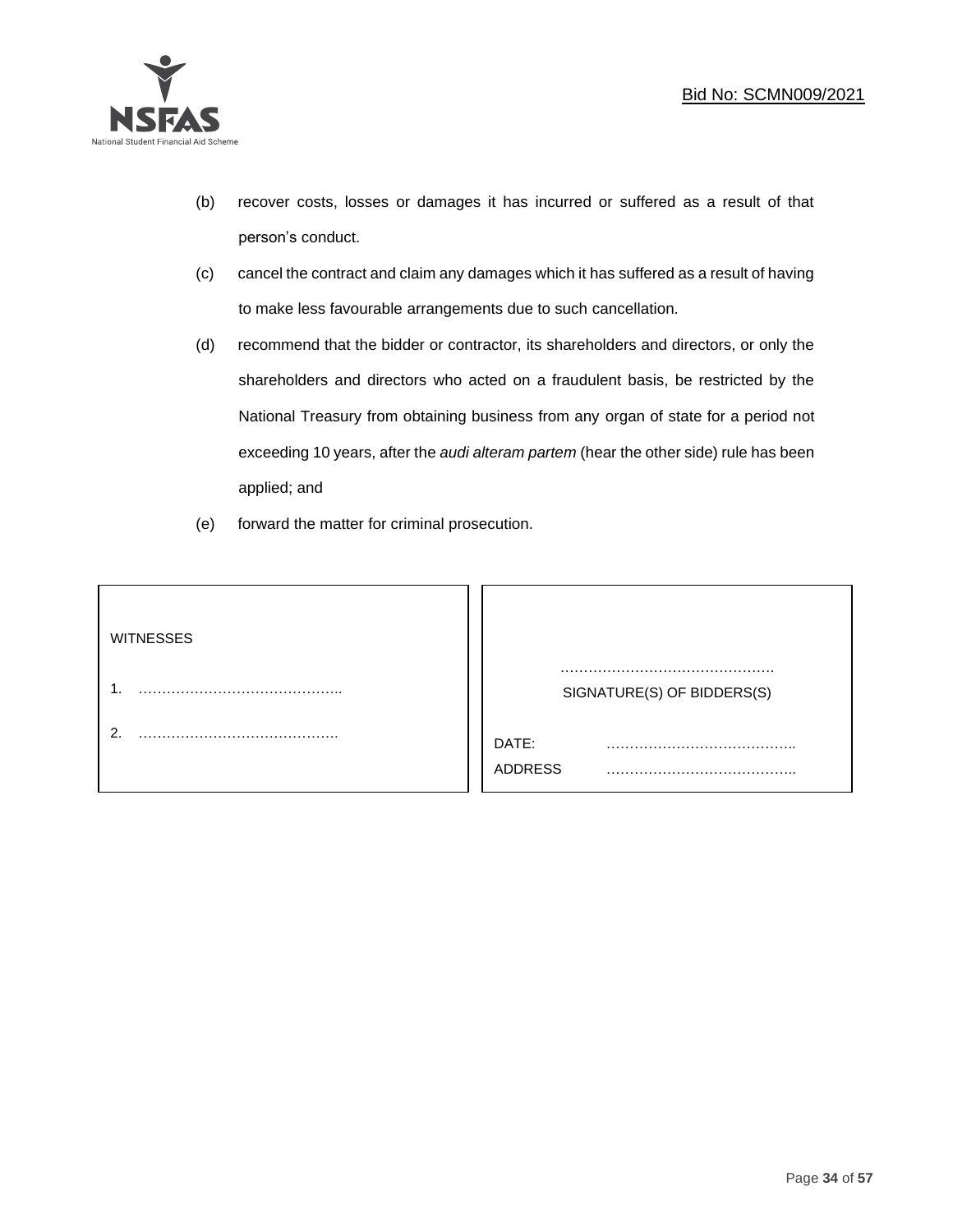

## GOVERNMENT PROCUREMENT

## **GENERAL CONDITIONS OF CONTRACT July 2010**

## **NOTES**

The purpose of this document is to:

(i) Draw special attention to certain general conditions applicable to government bids, contracts and orders; and

(ii) To ensure that clients be familiar with regard to the rights and obligations of all parties involved in doing business with government.

In this document words in the singular also mean in the plural and vice versa and words in the masculine also mean in the feminine and neuter.

• The General Conditions of Contract will form part of all bid documents and may not be amended.

Special Conditions of Contract (SCC) relevant to a specific bid, should be compiled separately for every bid (if applicable) and will supplement the General Conditions of Contract. Whenever there is a conflict, the provisions in the SCC shall prevail.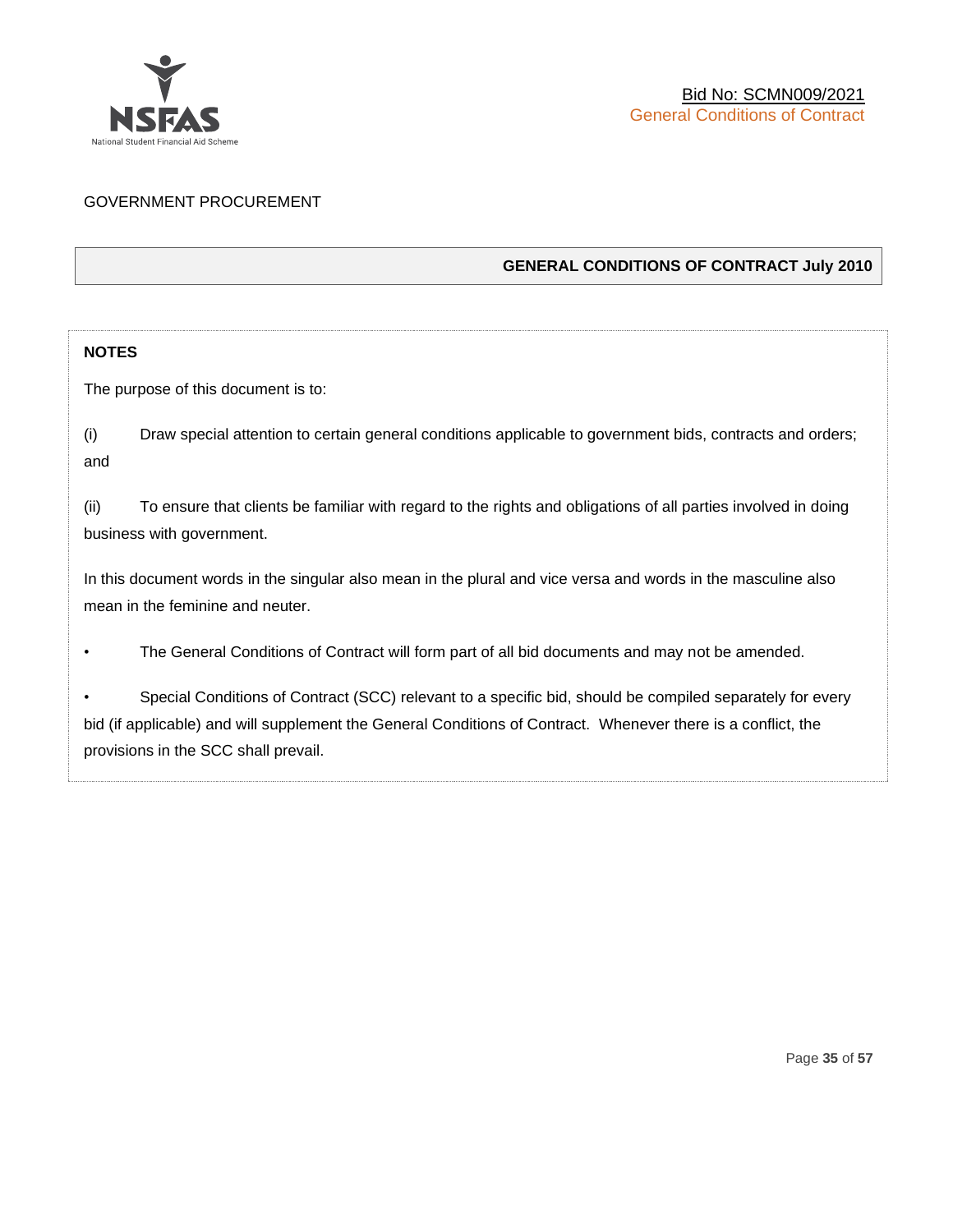

## TABLE OF CLAUSES

- 1. Definitions
- 2. Application
- 3. General
- 4. Standards
- 5. Use of contract documents and information; inspection
- 6. Patent rights
- 7. Performance security
- 8. Inspections, tests and analysis
- 9. Packing
- 10. Delivery and documents
- 11. Insurance
- 12. Transportation
- 13. Incidental services
- 14. Spare parts
- 15. Warranty
- 16. Payment
- 17. Prices
- 18. Contract amendments
- 19. Assignment
- 20. Subcontracts
- 21. Delays in the supplier's performance
- 22. Penalties
- 23. Termination for default
- 24. Dumping and countervailing duties
- 25. Force Majeure
- 26. Termination for insolvency
- 27. Settlement of disputes
- 28. Limitation of liability
- 29. Governing language
- 30. Applicable law
- 31. Notices
- 32. Taxes and duties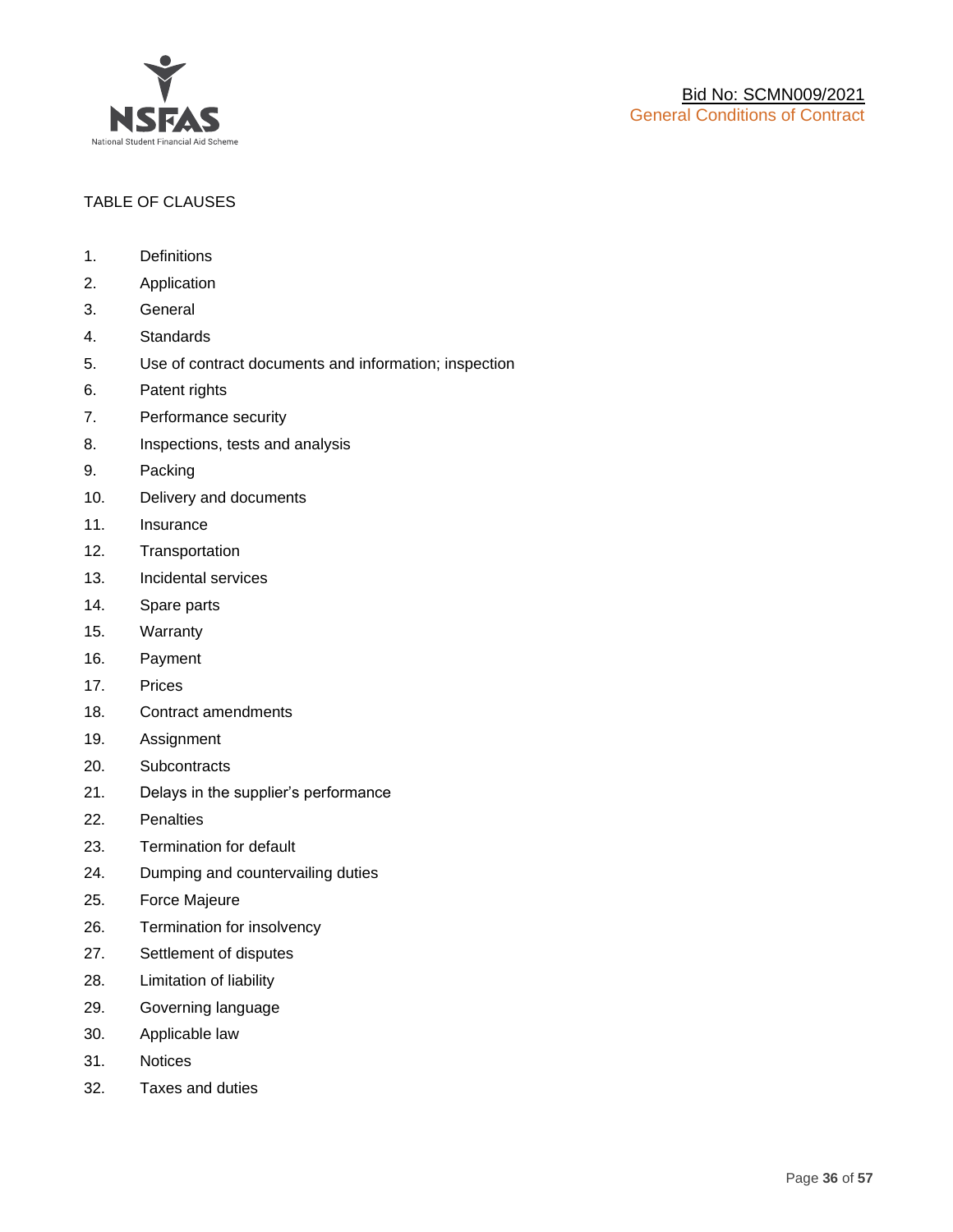

- 33. National Industrial Participation Programme (NIPP)
- 34. Prohibition of restrictive practices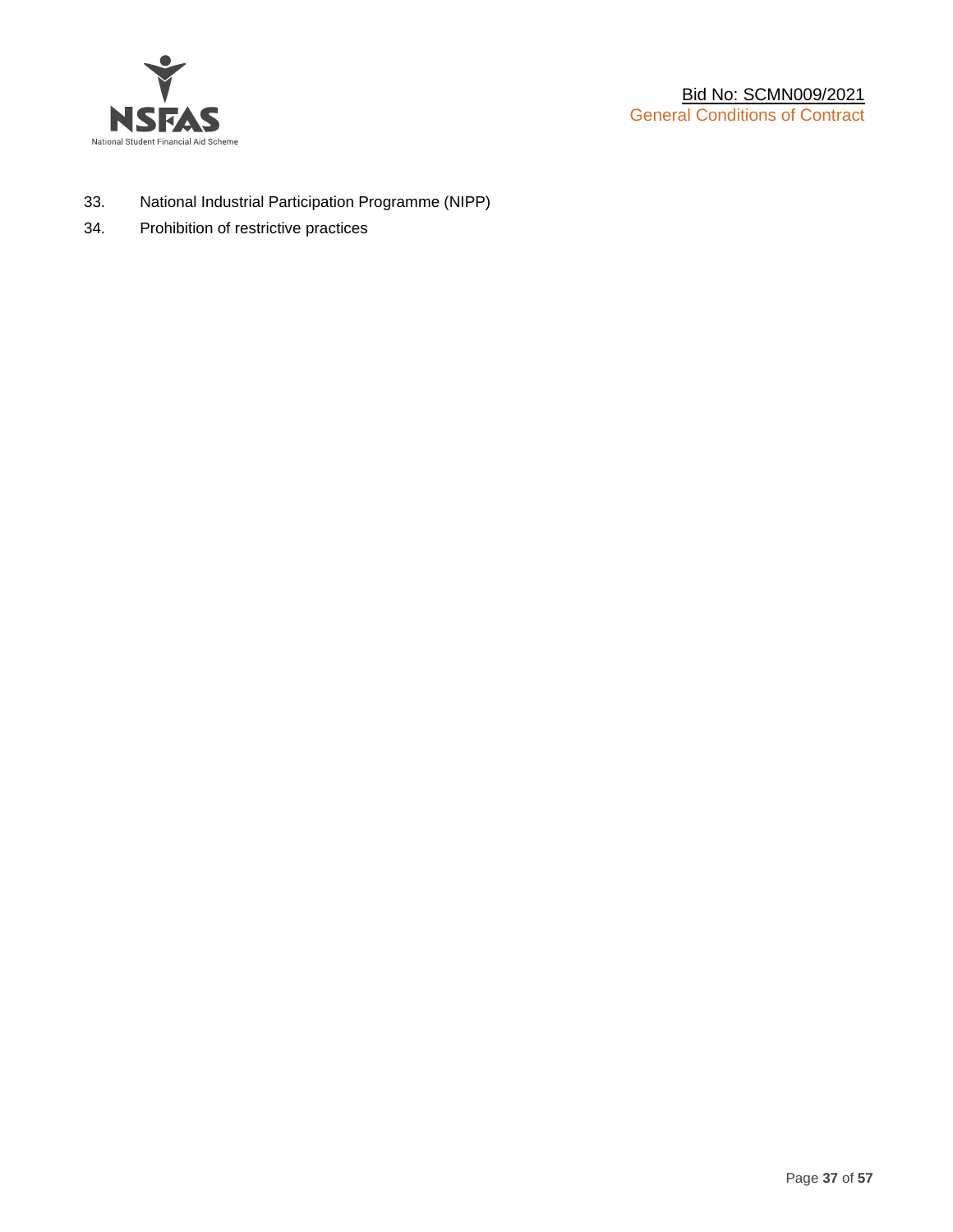

#### **General Conditions of Contract**

#### **1. Definitions**

- 1. The following terms shall be interpreted as indicated:
- 1.1 "Closing time" means the date and hour specified in the bidding documents for the receipt of bids.
- 1.2 "Contract" means the written agreement entered into between the purchaser and the supplier, as recorded in the contract form signed by the parties, including all attachments and appendices thereto and all documents incorporated by reference therein.
- 1.3 "Contract price" means the price payable to the supplier under the contract for the full and proper performance of his contractual obligations.
- 1.4 "Corrupt practice" means the offering, giving, receiving, or soliciting of anything of value to influence the action of a public official in the procurement process or in contract execution.
- 1.5 "Countervailing duties" are imposed in cases where an enterprise abroad is subsidized by its government and encouraged to market its products internationally.
- 1.6 "Country of origin" means the place where the goods were mined, grown or produced or from which the services are supplied. Goods are produced when, through manufacturing, processing or substantial and major assembly of components, a commercially recognized new product results that is substantially different in basic characteristics or in purpose or utility from its components.
- 1.7 "Day" means calendar day.
- 1.8 "Delivery" means delivery in compliance of the conditions of the contract or order.
- 1.9 "Delivery ex stock" means immediate delivery directly from stock actually on hand.
- 1.10 "Delivery into consignees store or to his site" means delivered and unloaded in the specified store or depot or on the specified site in compliance with the conditions of the contract or order, the supplier bearing all risks and charges involved until the supplies are so delivered and a valid receipt is obtained.
- 1.11 "Dumping" occurs when a private enterprise abroad market its goods on own initiative in the RSA at lower prices than that of the country of origin and which have the potential to harm the local industries in the RSA.
- 1.12 " Force majeure" means an event beyond the control of the supplier and not involving the supplier's fault or negligence and not foreseeable. Such events may include, but is not restricted to, acts of the purchaser in its sovereign capacity, wars or revolutions, fires, floods, epidemics, quarantine restrictions and freight embargoes.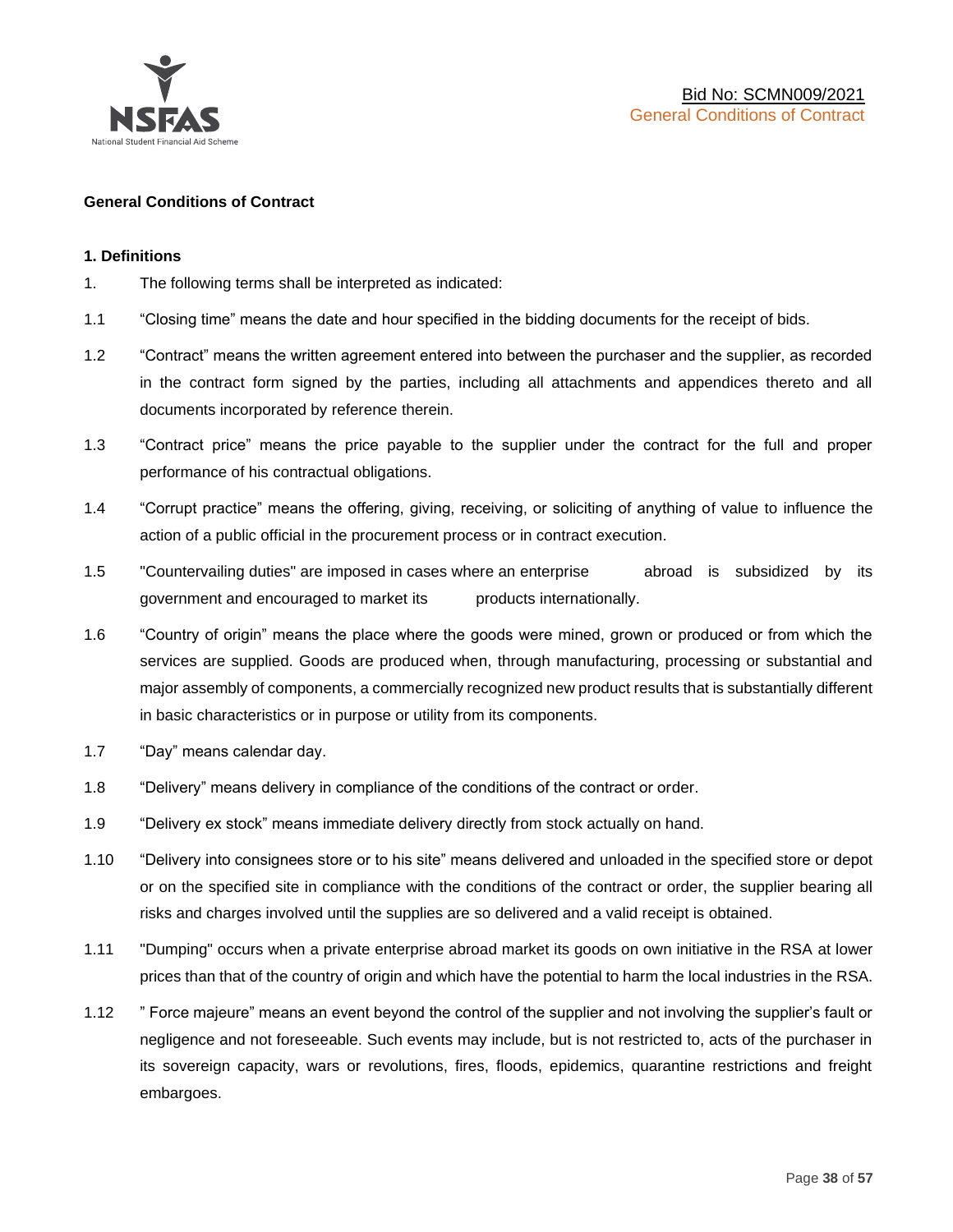

- 1.13 "Fraudulent practice" means a misrepresentation of facts in order to influence a procurement process or the execution of a contract to the detriment of any bidder and includes collusive practice among bidders (prior to or after bid submission) designed to establish bid prices at artificial non-competitive levels and to deprive the bidder of the benefits of free and open competition.
- 1.14 "GCC" means the General Conditions of Contract.
- 1.15 "Goods" means all of the equipment, machinery, and/or other materials that the supplier is required to supply to the purchaser under the contract.
- 1.16 "Imported content" means that portion of the bidding price represented by the cost of components, parts or materials which have been or are still to be imported (whether by the supplier or his subcontractors) and which costs are inclusive of the costs abroad, plus freight and other direct importation costs such as landing costs, dock dues, import duty, sales duty or other similar tax or duty at the South African place of entry as well as transportation and handling charges to the factory in the Republic where the supplies covered by the bid will be manufactured.
- 1.17 "Local content" means that portion of the bidding price which is not included in the imported content provided that local manufacture does take place.
- 1.18 "Manufacture" means the production of products in a factory using labour, materials, components and machinery and includes other related value-adding activities.
- 1.19 "Order" means an official written order issued for the supply of goods or works or the rendering of a service.
- 1.20 "Project site," where applicable, means the place indicated in bidding documents.
- 1.21 "Purchaser" means the organization purchasing the goods.
- 1.22 "Republic" means the Republic of South Africa.
- 1.23 "SCC" means the Special Conditions of Contract.
- 1.24 "Services" means those functional services ancillaries to the supply of the goods, such as transportation and any other incidental services, such as installation, commissioning, provision of technical assistance, training, catering, gardening, security, maintenance and other such obligations of the supplier covered under the contract.
- 1.25 "Written" or "in writing" means handwritten in ink or any form of electronic or mechanical writing.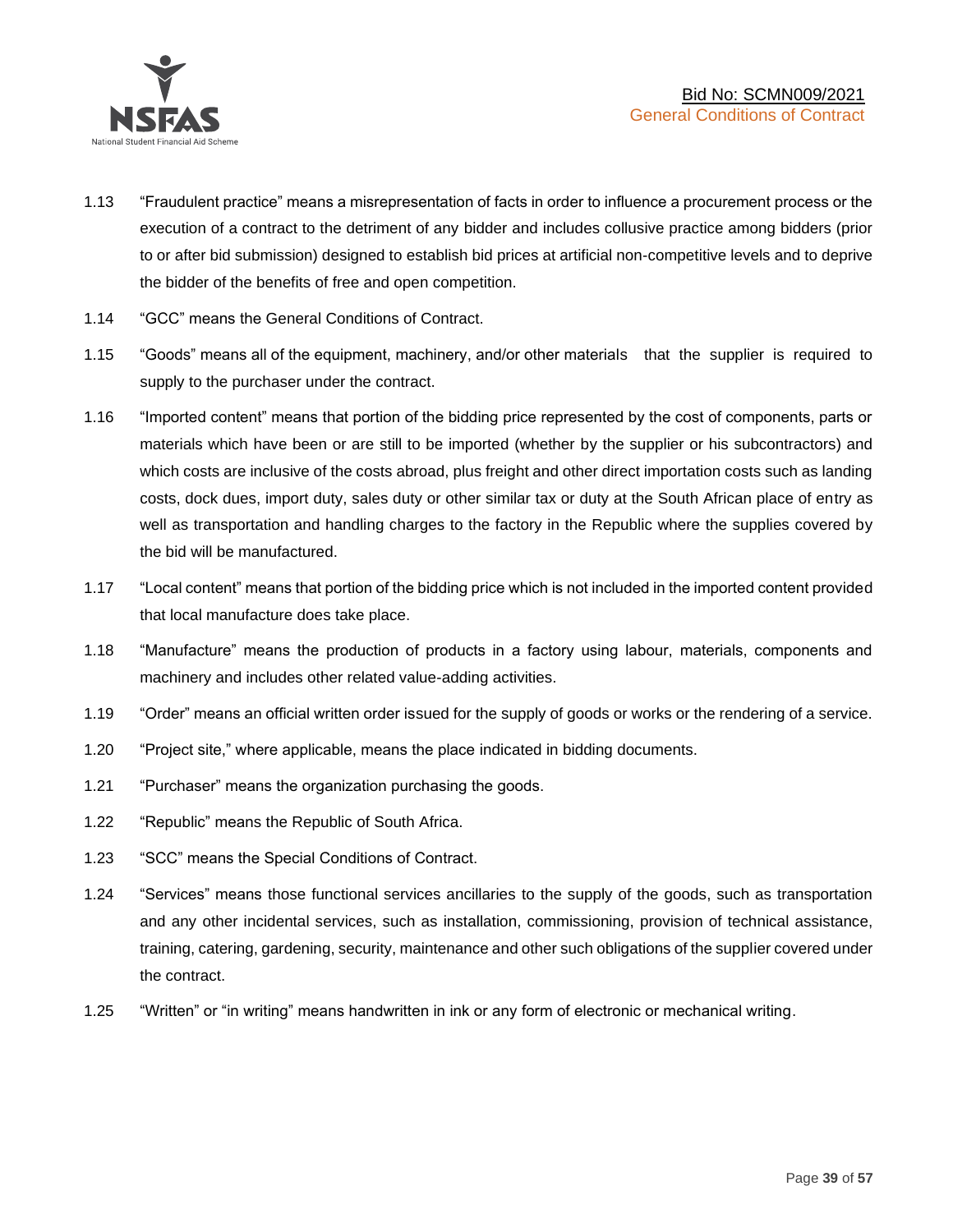

## **2. Application**

- 2.1 These general conditions are applicable to all bids, contracts and orders including bids for functional and professional services, sales, hiring, letting and the granting or acquiring of rights, but excluding immovable property, unless otherwise indicated in the bidding documents.
- 2.2 Where applicable, special conditions of contract are also laid down to cover specific supplies, services or works.
- 2.3 Where such special conditions of contract are in conflict with these general conditions, the special conditions shall apply.

#### **3 General**

- 3.1 Unless otherwise indicated in the bidding documents, the purchaser shall not be liable for any expense incurred in the preparation and submission of a bid. Where applicable a non-refundable fee for documents may be charged.
- 3.2 With certain exceptions, invitations to bid are only published in the Government Tender Bulletin. The Government Tender Bulletin may be obtained directly from the Government Printer, Private Bag X85, Pretoria 0001, or accessed electronically from [www.treasury.gov.za](http://www.treasury.gov.za/)

#### **4. Standards**

4.1 The goods supplied shall conform to the standards mentioned in the bidding documents and specifications.

#### **5. Use of contract documents and information; inspection**.

- 5.1 The supplier shall not, without the purchaser's prior written consent, disclose the contract, or any provision thereof, or any specification, plan, drawing, pattern, sample, or information furnished by or on behalf of the purchaser in connection therewith, to any person other than a person employed by the supplier in the performance of the contract. Disclosure to any such employed person shall be made in confidence and shall extend only so far as may be necessary for purposes of such performance.
- 5.2 The supplier shall not, without the purchaser's prior written consent, make use of any document or information mentioned in GCC clause 5.1 except for purposes of performing the contract.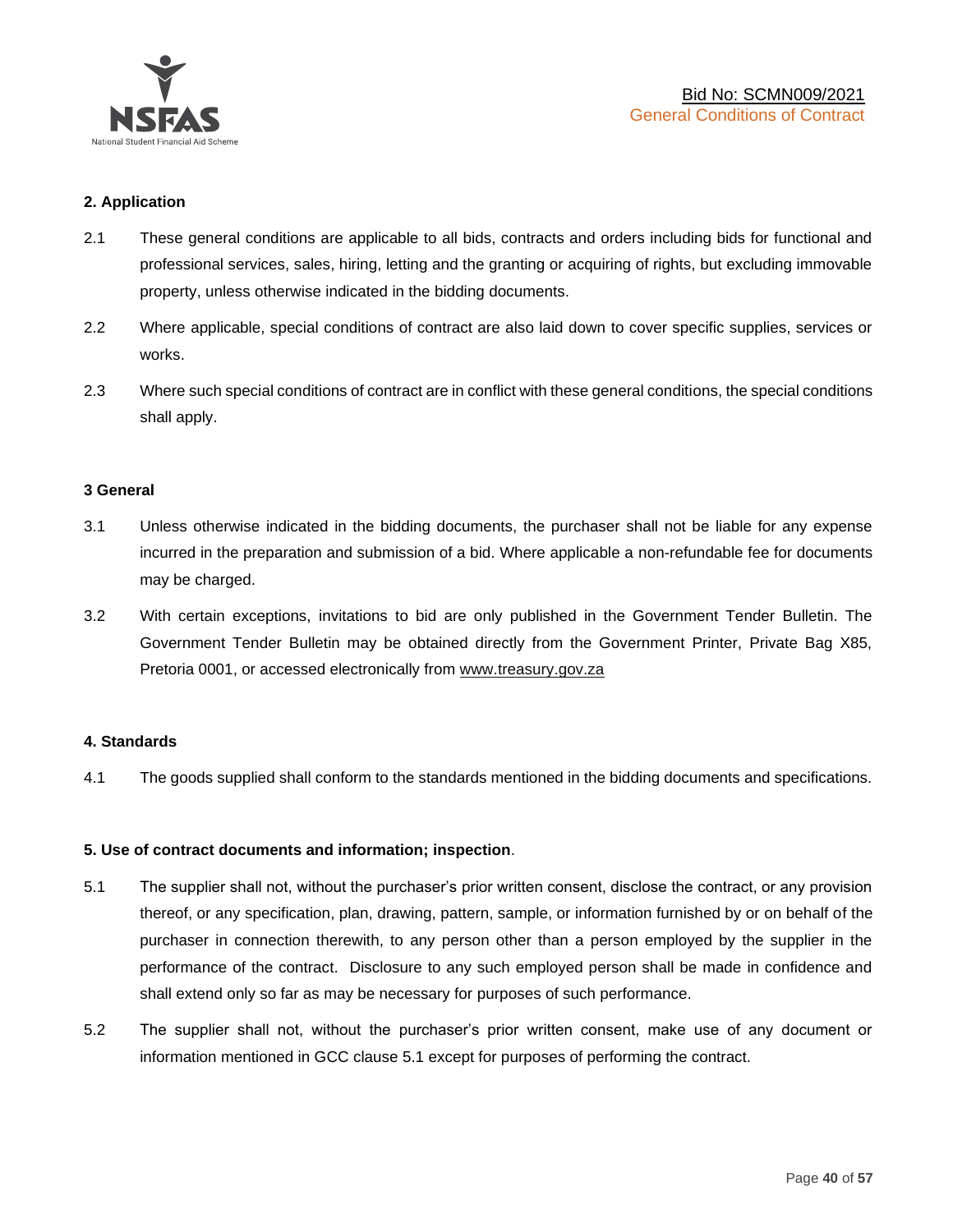

- 5.3 Any document, other than the contract itself mentioned in GCC clause 5.1 shall remain the property of the purchaser and shall be returned (all copies) to the purchaser on completion of the supplier's performance under the contract if so, required by the purchaser.
- 5.4 The supplier shall permit the purchaser to inspect the supplier's records relating to the performance of the supplier and to have them audited by auditors appointed by the purchaser, if so, required by the purchaser.

#### **6. Patent rights**

6.1 The supplier shall indemnify the purchaser against all third-party claims of infringement of patent, trademark, or industrial design rights arising from use of the goods or any part thereof by the purchaser.

## **7. Performance security**

- 7.1 Within thirty (30) days of receipt of the notification of contract award, the successful bidder shall furnish to the purchaser the performance security of the amount specified in SCC.
- 7.2 The proceeds of the performance security shall be payable to the purchaser as compensation for any loss resulting from the supplier's failure to complete his obligations under the contract.
- 7.3 The performance security shall be denominated in the currency of the contract, or in a freely convertible currency acceptable to the purchaser and shall be in one of the following forms:
	- (a) a bank guarantee or an irrevocable letter of credit issued by a reputable bank located in the purchaser's country or abroad, acceptable to the purchaser, in the form provided in the bidding documents or another form acceptable to the purchaser; or
	- (b) a cashier's or certified cheque
- 7.4 The performance security will be discharged by the purchaser and returned to the supplier not later than thirty (30) days following the date of completion of the supplier's performance obligations under the contract, including any warranty obligations, unless otherwise specified in SCC.

#### **8. Inspections, tests and analyses**

- 8.1 All pre-bidding testing will be for the account of the bidder.
- 8.2 If it is a bid condition that supplies to be produced or services to be rendered should at any stage during production or execution or on completion be subject to inspection, the premises of the bidder or contractor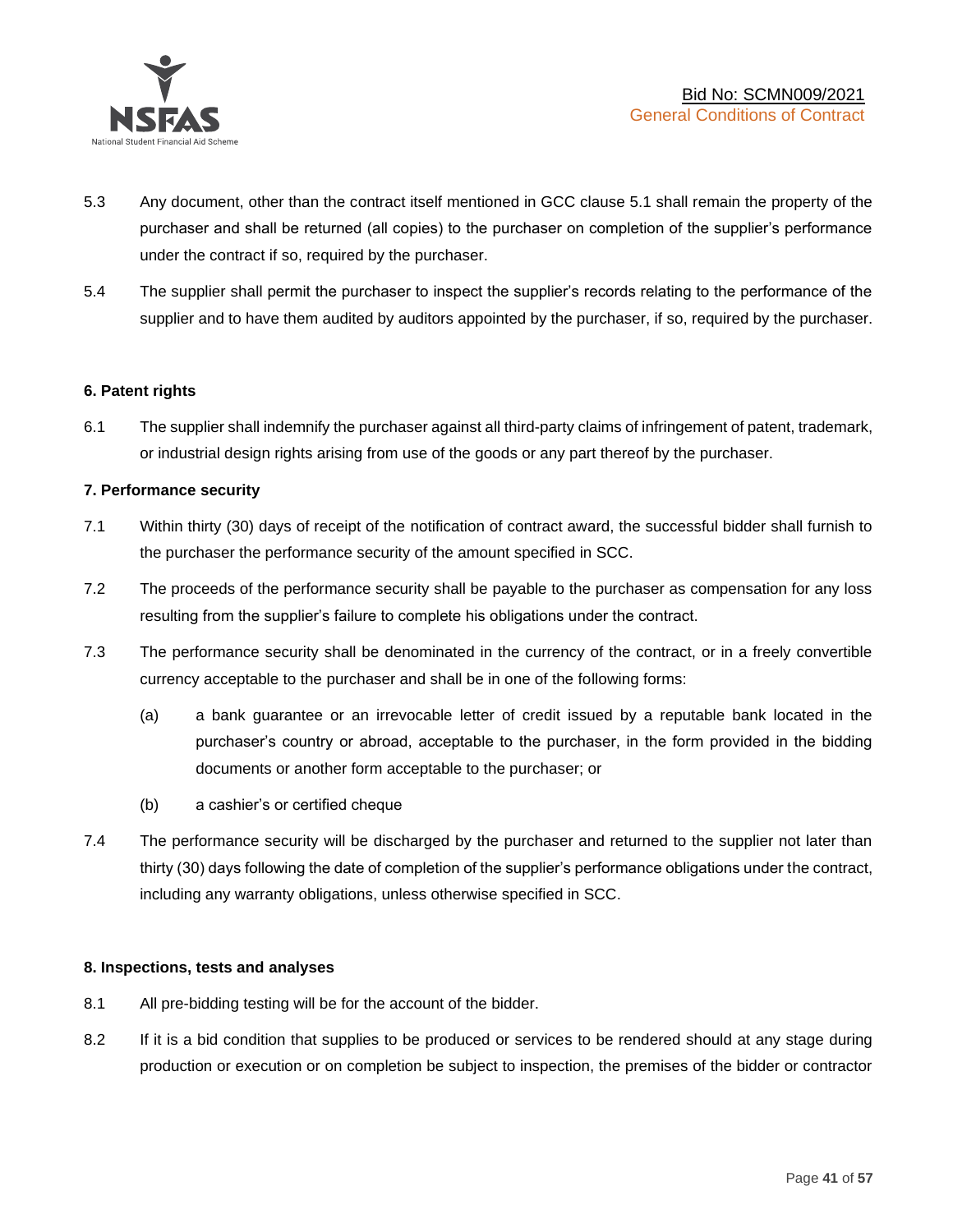shall be open, at all reasonable hours, for inspection by a representative of the Department or an organization acting on behalf of the Department.

- 8.3 If there are no inspection requirements indicated in the bidding documents and no mention is made in the contract, but during the contract period it is decided that inspections shall be carried out, the purchaser shall itself make the necessary arrangements, including payment arrangements with the testing authority concerned.
- 8.4 If the inspections, tests and analyses referred to in clauses 8.2 and 8.3 show the supplies to be in accordance with the contract requirements, the cost of the inspections, tests and analyses shall be defrayed by the purchaser.
- 8.5 Where the supplies or services referred to in clauses 8.2 and 8.3 do not comply with the contract requirements, irrespective of whether such supplies or services are accepted or not, the cost in connection with these inspections, tests or analyses shall be defrayed by the supplier.
- 8.6 Supplies and services which are referred to in clauses 8.2 and 8.3 and which do not comply with the contract requirements may be rejected.
- 8.7 Any contract supplies may on or after delivery be inspected, tested or analysed and may be rejected if found not to comply with the requirements of the contract. Such rejected supplies shall be held at the cost and risk of the supplier who shall, when called upon, remove them immediately at his own cost and forthwith substitute them with supplies which do comply with the requirements of the contract. Failing such removal, the rejected supplies shall be returned at the supplier's cost and risk. Should the supplier fail to provide the substitute supplies forthwith, the purchaser may, without giving the supplier further opportunity to substitute the rejected supplies, purchase such supplies as may be necessary at the expense of the supplier.
- 8.8 The provisions of clauses 8.4 to 8.7 shall not prejudice the right of the purchaser to cancel the contract on account of a breach of the conditions thereof, or to act in terms of Clause 23 of GCC.

## **9. Packing**

9.1 The supplier shall provide such packing of the goods as is required to prevent their damage or deterioration during transit to their final destination, as indicated in the contract. The packing shall be sufficient to withstand, without limitation, rough handling during transit and exposure to extreme temperatures, salt and precipitation during transit, and open storage. Packing, case size and weights shall take into consideration, where appropriate, the remoteness of the goods' final destination and the absence of heavy handling facilities at all points in transit.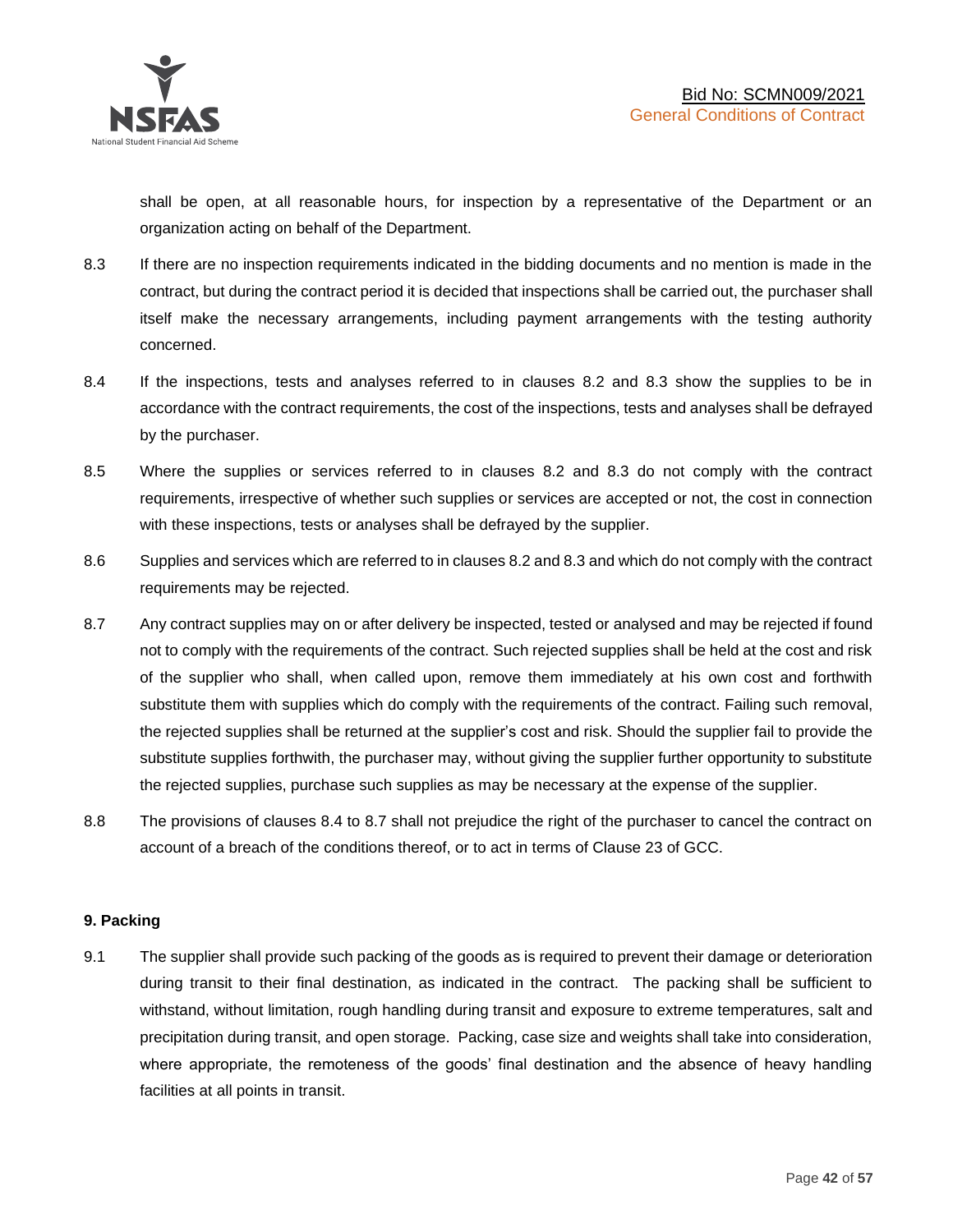

9.2 The packing, marking, and documentation within and outside the packages shall comply strictly with such special requirements as shall be expressly provided for in the contract, including additional requirements, if any, specified in SCC, and in any subsequent instructions ordered by the purchaser.

#### **10. Delivery and documents**

- 10.1 Delivery of the goods shall be made by the supplier in accordance with the terms specified in the contract. The details of shipping and/or other documents to be furnished by the supplier are specified in SCC.
- 10.2 Documents to be submitted by the supplier are specified in SCC.

#### **11. Insurance**

11.1 The goods supplied under the contract shall be fully insured in a freely convertible currency against loss or damage incidental to manufacture or acquisition, transportation, storage and delivery in the manner specified in the SCC.

#### **12. Transportation**

12.1 Should a price other than an all-inclusive delivered price be required, this shall be specified in the SCC.

#### **13. Incidental services**

13.1 The supplier may be required to provide any or all of the following services, including additional services, if any, specified in SCC:

(a) performance or supervision of on-site assembly and/or commissioning of the supplied ` goods;

- (b) furnishing of tools required for assembly and/or maintenance of the supplied goods;
- (c) furnishing of a detailed operations and maintenance manual for each appropriate unit of the supplied goods;
- (d) performance or supervision or maintenance and/or repair of the supplied goods, for a period of time agreed by the parties, provided that this service shall not relieve the supplier of any warranty obligations under this contract; and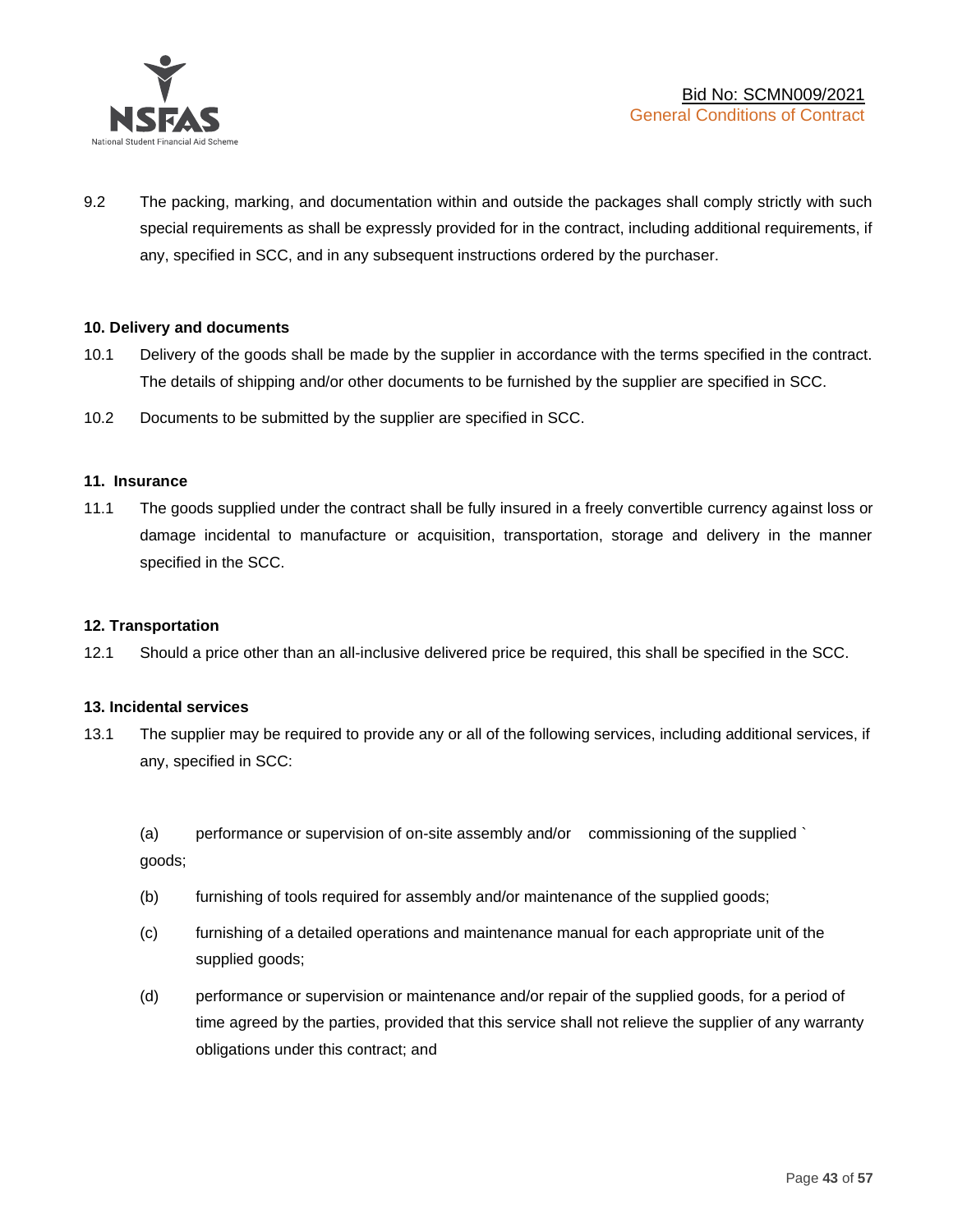

- (e) training of the purchaser's personnel, at the supplier's plant and/or on-site, in assembly, start-up, operation, maintenance, and/or repair of the supplied goods.
- 13.2 Prices charged by the supplier for incidental services, if not included in the contract price for the goods, shall be agreed upon in advance by the parties and shall not exceed the prevailing rates charged to other parties by the supplier for similar services.

## **14. Spare parts**

- 14.1 As specified in SCC, the supplier may be required to provide any or all of the following materials, notifications, and information pertaining to spare parts manufactured or distributed by the supplier:
	- (a) such spare parts as the purchaser may elect to purchase from the supplier, provided that this election shall not relieve the supplier of any warranty obligations under the contract; and
	- (b) in the event of termination of production of the spare parts:

(i) Advance notification to the purchaser of the pending termination, in sufficient time to permit the purchaser to procure needed requirements; and

(ii) following such termination, furnishing at no cost to the purchaser, the blueprints, drawings, and specifications of the spare parts, if requested.

#### **15. Warranty**

- 15.1 The supplier warrants that the goods supplied under the contract are new, unused, of the most recent or current models, and that they incorporate all recent improvements in design and materials unless provided otherwise in the contract. The supplier further warrants that all goods supplied under this contract shall have no defect, arising from design, materials, or workmanship (except when the design and/or material is required by the purchaser's specifications) or from any act or omission of the supplier, that may develop under normal use of the supplied goods in the conditions prevailing in the country of final destination.
- 15.2 This warranty shall remain valid for twelve (12) months after the goods, or any portion thereof as the case may be, have been delivered to and accepted at the final destination indicated in the contract, or for eighteen (18) months after the date of shipment from the port or place of loading in the source country, whichever period concludes earlier, unless specified otherwise in SCC.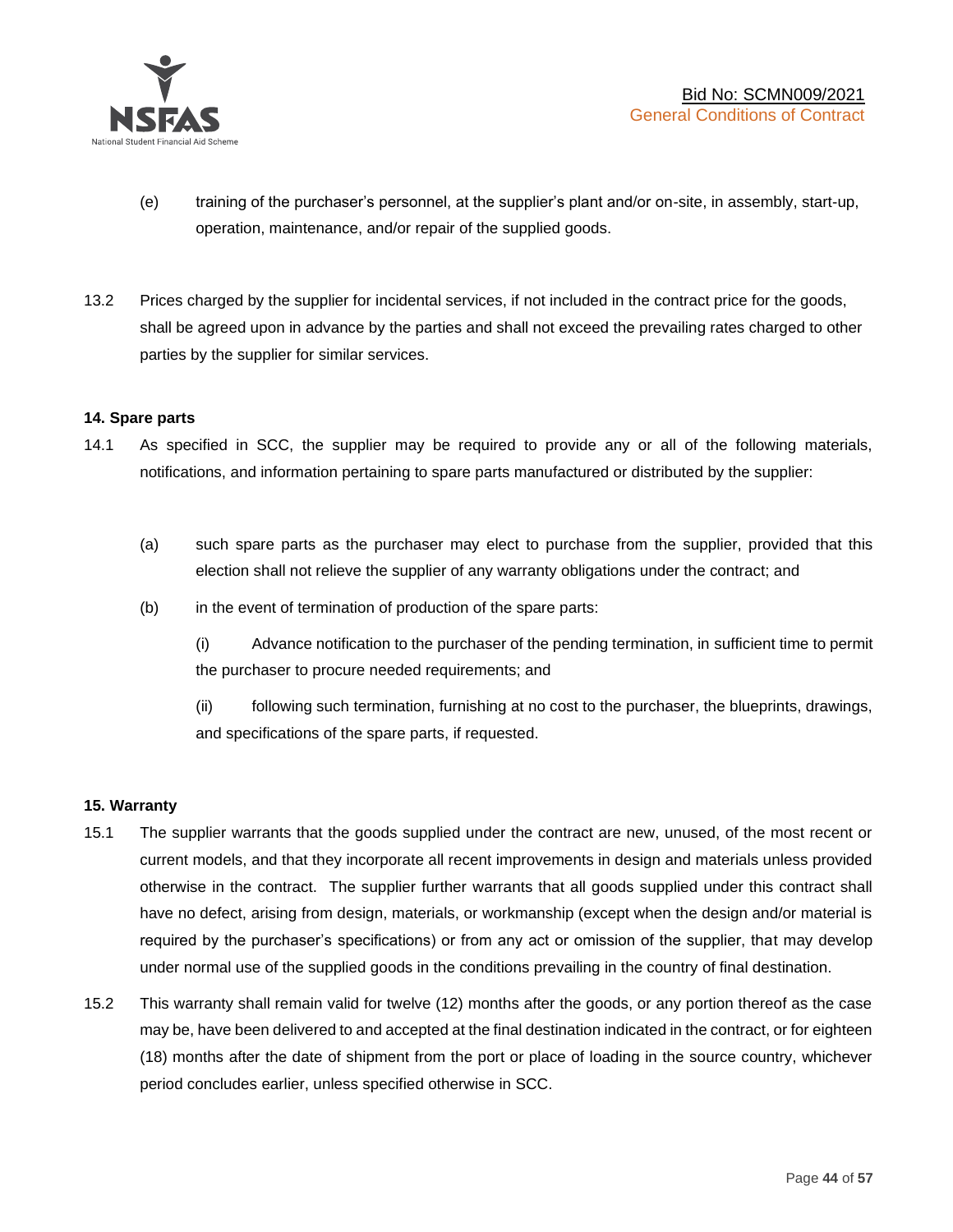

- 15.3 The purchaser shall promptly notify the supplier in writing of any claims arising under this warranty.
- 15.4 Upon receipt of such notice, the supplier shall, within the period specified in SCC and with all reasonable speed, repair or replace the defective goods or parts thereof, without costs to the purchaser.
- 15.5 If the supplier, having been notified, fails to remedy the defect(s) within the period specified in SCC, the purchaser may proceed to take such remedial action as may be necessary, at the supplier's risk and expense and without prejudice to any other rights which the purchaser may have against the supplier under the contract.

## **16. Payment**

- 16.1 The method and conditions of payment to be made to the supplier under this contract shall be specified in SCC.
- 16.2 The supplier shall furnish the purchaser with an invoice accompanied by a copy of the delivery note and upon fulfilment of other obligations stipulated in the contract.
- 16.3 Payments shall be made promptly by the purchaser, but in no case later than thirty (30) days after submission of an invoice or claim by the supplier.
- 16.4 Payment will be made in Rand unless otherwise stipulated in SCC.

#### **17. Prices**

17.1 Prices charged by the supplier for goods delivered and services performed under the contract shall not vary from the prices quoted by the supplier in his bid, with the exception of any price adjustments authorized in SCC or in the purchaser's request for bid validity extension, as the case may be.

#### **18. Contract amendments**

18.1 No variation in or modification of the terms of the contract shall be made except by written amendment signed by the parties concerned.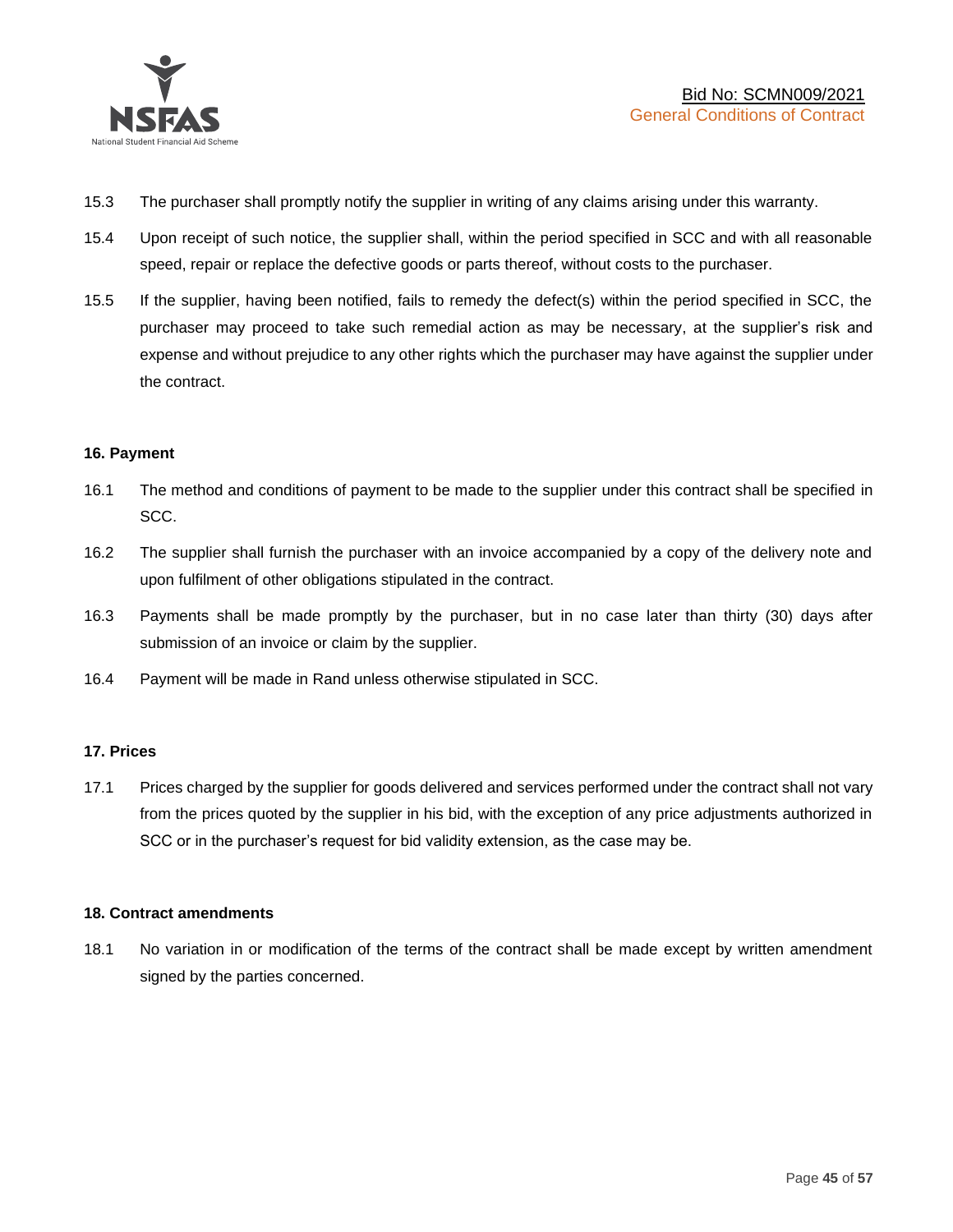

#### **19. Assignment**

19.1 The supplier shall not assign, in whole or in part, its obligations to perform under the contract, except with the purchaser's prior written consent.

#### **20. Subcontracts**

20.1 The supplier shall notify the purchaser in writing of all subcontracts awarded under this contract if not already specified in the bid. Such notification, in the original bid or later, shall not relieve the supplier from any liability or obligation under the contract.

#### **21. Delays in the supplier's performance**

- 21.1 Delivery of the goods and performance of services shall be made by the supplier in accordance with the time schedule prescribed by the purchaser in the contract.
- 21.2 If at any time during performance of the contract, the supplier or its subcontractor(s) should encounter conditions impeding timely delivery of the goods and performance of services, the supplier shall promptly notify the purchaser in writing of the fact of the delay, its likely duration and its cause(s). As soon as practicable after receipt of the supplier's notice, the purchaser shall evaluate the situation and may at his discretion extend the supplier's time for performance, with or without the imposition of penalties, in which case the extension shall be ratified by the parties by amendment of contract.
- 21.3 No provision in a contract shall be deemed to prohibit the obtaining of supplies or services from a national department, provincial department, or a local authority.
- 21.4 The right is reserved to procure outside of the contract small quantities or to have minor essential services executed if an emergency arises, the supplier's point of supply is not situated at or near the place where the supplies are required, or the supplier's services are not readily available.
- 21.5 Except as provided under GCC Clause 25, a delay by the supplier in the performance of its delivery obligations shall render the supplier liable to the imposition of penalties, pursuant to GCC Clause 22, unless an extension of time is agreed upon pursuant to GCC Clause 21.2 without the application of penalties.
- 21.6 Upon any delay beyond the delivery period in the case of a supplies contract, the purchaser shall, without cancelling the contract, be entitled to purchase supplies of a similar quality and up to the same quantity in substitution of the goods not supplied in conformity with the contract and to return any goods delivered later at the supplier's expense and risk, or to cancel the contract and buy such goods as may be required to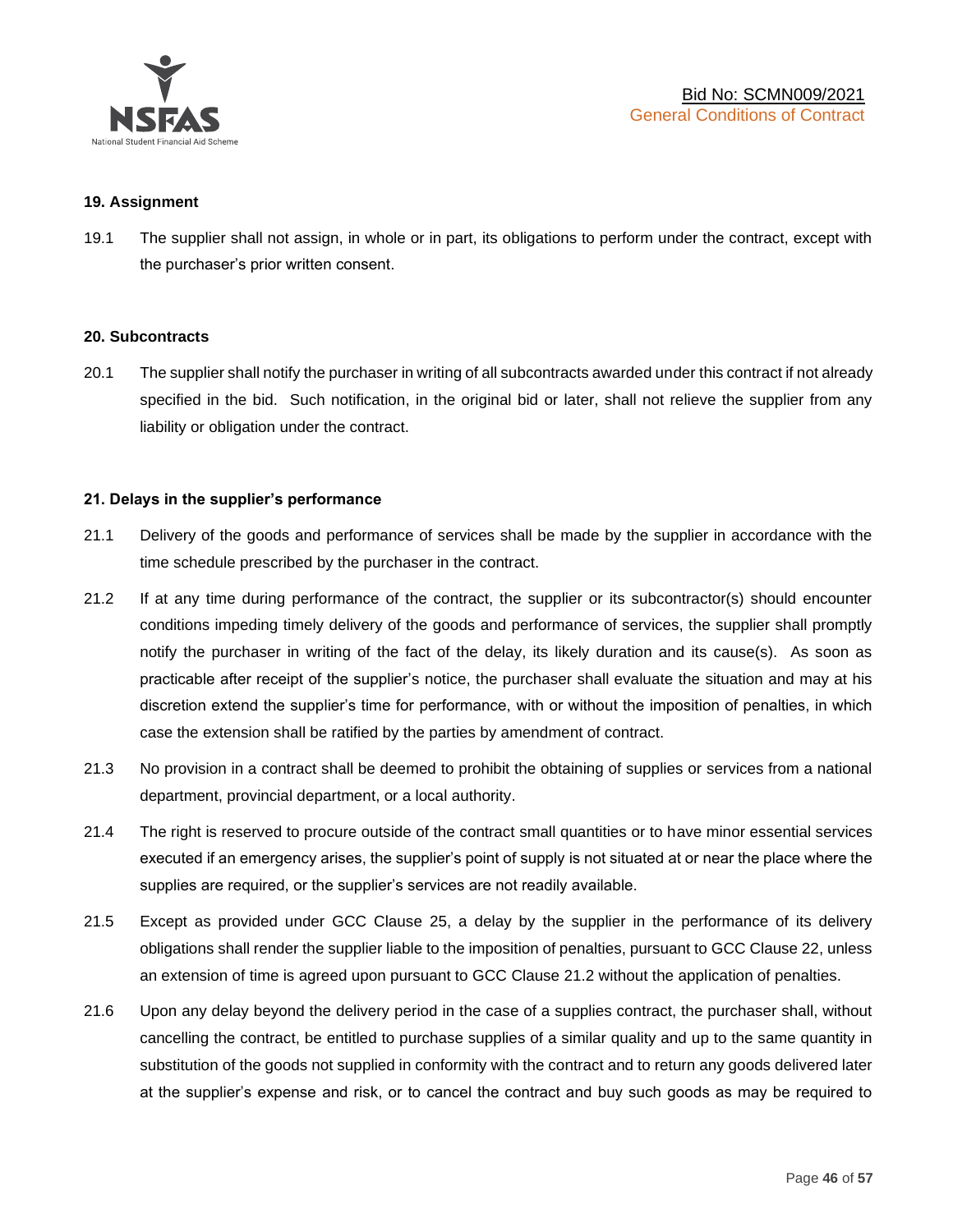

complete the contract and without prejudice to his other rights, be entitled to claim damages from the supplier.

#### **22. Penalties**

22.1 Subject to GCC Clause 25, if the supplier fails to deliver any or all of the goods or to perform the services within the period(s) specified in the contract, the purchaser shall, without prejudice to its other remedies under the contract, deduct from the contract price, as a penalty, a sum calculated on the delivered price of the delayed goods or unperformed services using the current prime interest rate calculated for each day of the delay until actual delivery or performance. The purchaser may also consider termination of the contract pursuant to GCC Clause 23.

## **23. Termination for default**

- 23.1 The purchaser, without prejudice to any other remedy for breach of contract, by written notice of default sent to the supplier, may terminate this contract in whole or in part:
	- (a) if the supplier fails to deliver any or all of the goods within the period(s) specified in the contract, or within any extension thereof granted by the purchaser pursuant to GCC Clause 21.2;
	- (b) if the Supplier fails to perform any other obligation(s) under the contract; or
	- (c) if the supplier, in the judgment of the purchaser, has engaged in corrupt or fraudulent practices in competing for or in executing the contract.
- 23.2 In the event the purchaser terminates the contract in whole or in part, the purchaser may procure, upon such terms and in such manner as it deems appropriate, goods, works or services similar to those undelivered, and the supplier shall be liable to the purchaser for any excess costs for such similar goods, works or services. However, the supplier shall continue performance of the contract to the extent not terminated.
- 23.3 Where the purchaser terminates the contract in whole or in part, the purchaser may decide to impose a restriction penalty on the supplier by prohibiting such supplier from doing business with the public sector for a period not exceeding 10 years.
- 23.4 If a purchaser intends imposing a restriction on a supplier or any person associated with the supplier, the supplier will be allowed a time period of not more than fourteen (14) days to provide reasons why the envisaged restriction should not be imposed. Should the supplier fail to respond within the stipulated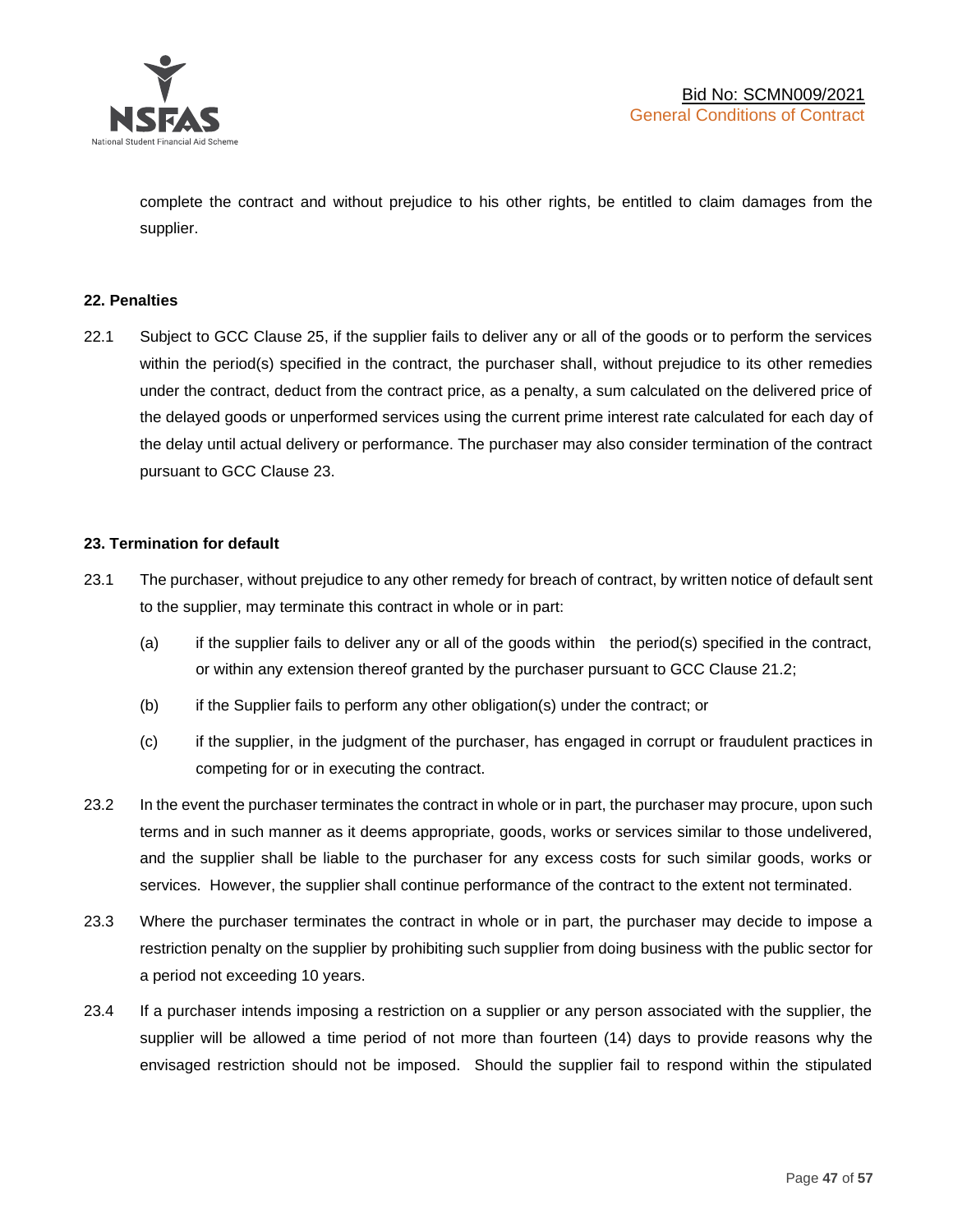

fourteen (14) days the purchaser may regard the intended penalty as not objected against and may impose it on the supplier.

- 23.5 Any restriction imposed on any person by the Accounting Officer / Authority will, at the discretion of the Accounting Officer / Authority, also be applicable to any other enterprise or any partner, manager, director or other person who wholly or partly exercises or exercised or may exercise control over the enterprise of the first-mentioned person, and with which enterprise or person the first-mentioned person, is or was in the opinion of the Accounting Officer / Authority actively associated.
- 23.6 If a restriction is imposed, the purchaser must, within five (5) working days of such imposition, furnish the National Treasury, with the following information:
	- (i) the name and address of the supplier and / or person restricted by the purchaser;
	- (ii) the date of commencement of the restriction
	- (iii) the period of restriction; and
	- (iv) the reasons for the restriction.

These details will be loaded in the National Treasury's central database of suppliers or persons prohibited from doing business with the public sector.

23.7 If a court of law convicts a person of an offence as contemplated in sections 12 or 13 of the Prevention and Combating of Corrupt Activities Act, No. 12 of 2004, the court may also rule that such person's name be endorsed on the Register for Tender Defaulters. When a person's name has been endorsed on the Register, the person will be prohibited from doing business with the public sector for a period not less than five years and not more than 10 years. The National Treasury is empowered to determine the period of restriction and each case will be dealt with on its own merits. According to section 32 of the Act the Register must be open to the public. The Register can be perused on the National Treasury website.

## **24. Anti- dumping and countervailing duties and rights**

24.1 When, after the date of bid, provisional payments are required, or anti-dumping or countervailing duties are imposed, or the amount of a provisional payment or anti-dumping or countervailing right is increased in respect of any dumped or subsidized import, the State is not liable for any amount so required or imposed, or for the amount of any such increase. When, after the said date, such a provisional payment is no longer required or any such anti-dumping or countervailing right is abolished, or where the amount of such provisional payment or any such right is reduced, any such favourable difference shall on demand be paid forthwith by the contractor to the State or the State may deduct such amounts from moneys (if any) which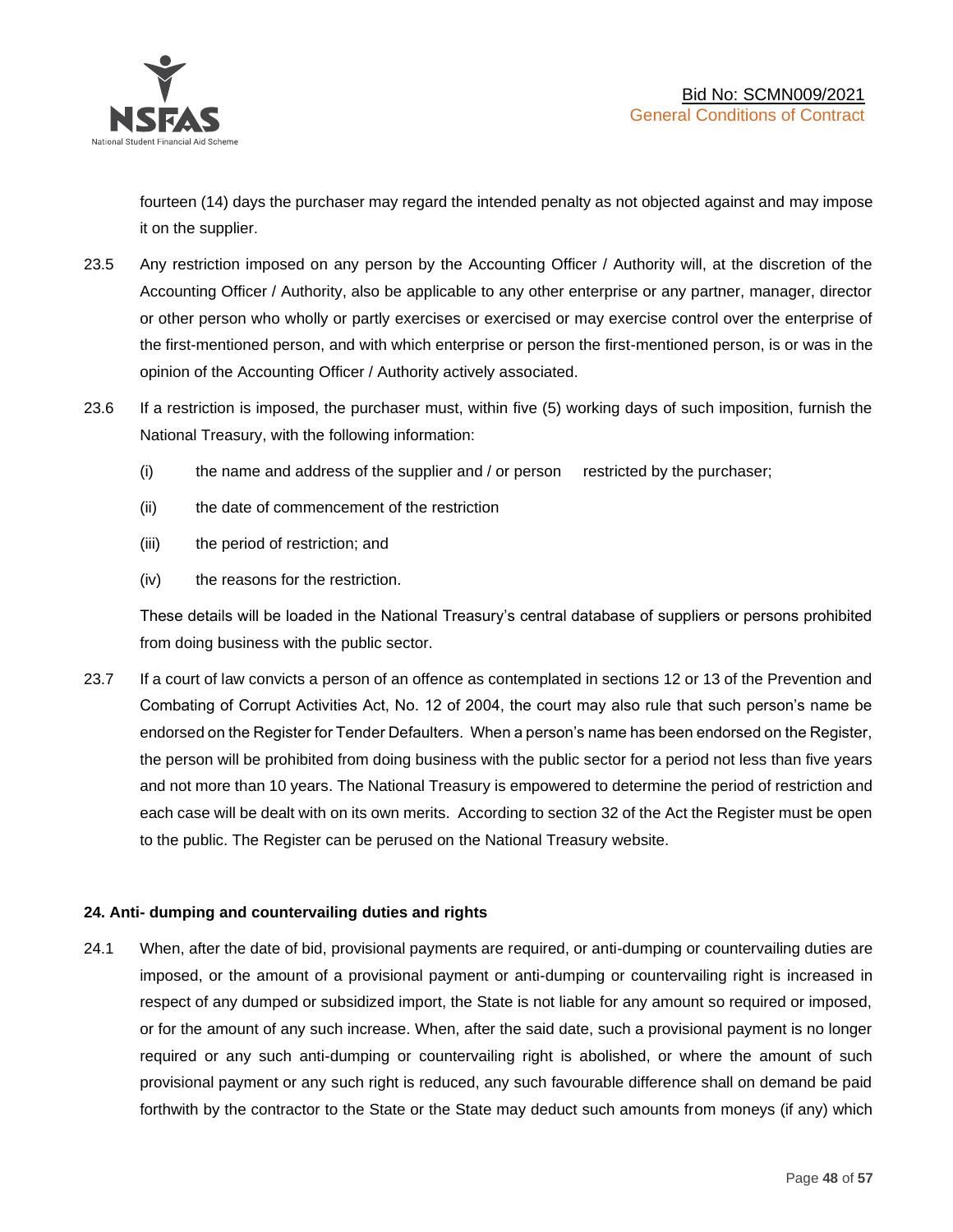

may otherwise be due to the contractor in regard to supplies or services which he delivered or rendered, or is to deliver or render in terms of the contract or any other contract or any other amount which may be due to him

## **25. Force Majeure**

- 25.1 Notwithstanding the provisions of GCC Clauses 22 and 23, the supplier shall not be liable for forfeiture of its performance security, damages, or termination for default if and to the extent that his delay in performance or other failure to perform his obligations under the contract is the result of an event of force majeure.
- 25.2 If a force majeure situation arises, the supplier shall promptly notify the purchaser in writing of such condition and the cause thereof. Unless otherwise directed by the purchaser in writing, the supplier shall continue to perform its obligations under the contract as far as is reasonably practical, and shall seek all reasonable alternative means for performance not prevented by the force majeure event.

#### **26. Termination for insolvency**

26.1 The purchaser may at any time terminate the contract by giving written notice to the supplier if the supplier becomes bankrupt or otherwise insolvent. In this event, termination will be without compensation to the supplier, provided that such termination will not prejudice or affect any right of action or remedy which has accrued or will accrue thereafter to the purchaser.

#### **27. Settlement of Disputes**

- 27.1 If any dispute or difference of any kind whatsoever arises between the purchaser and the supplier in connection with or arising out of the contract, the parties shall make every effort to resolve amicably such dispute or difference by mutual consultation.
- 27.2 If, after thirty (30) days, the parties have failed to resolve their dispute or difference by such mutual consultation, then either the purchaser or the supplier may give notice to the other party of his intention to commence with mediation. No mediation in respect of this matter may be commenced unless such notice is given to the other party.
- 27.3 Should it not be possible to settle a dispute by means of mediation, it may be settled in a South African court of law.
- 27.4 Mediation proceedings shall be conducted in accordance with the rules of procedure specified in the SCC.
- 27.5 Notwithstanding any reference to mediation and/or court proceedings herein,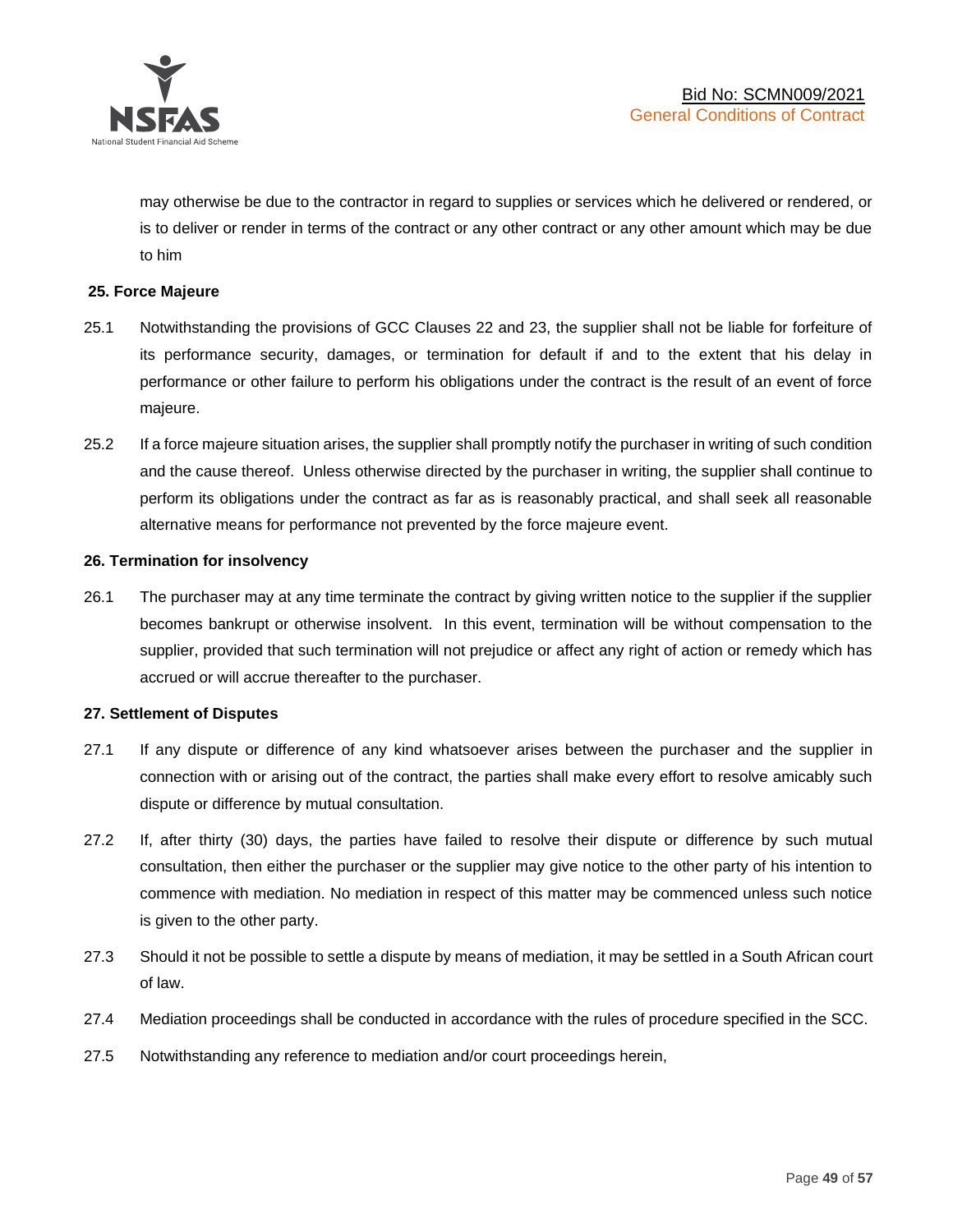

(a) the parties shall continue to perform their respective obligations under the contract unless they otherwise agree; and

(b) the purchaser shall pay the supplier any monies due the supplier.

## **28. Limitation of liability**

28.1 Except in cases of criminal negligence or wilful misconduct, and in the case of infringement pursuant to Clause 6;

(a) the supplier shall not be liable to the purchaser, whether in contract, tort, or otherwise, for any indirect or consequential loss or damage, loss of use, loss of production, or loss of profits or interest costs, provided that this exclusion shall not apply to any obligation of the supplier to pay penalties and/or damages to the purchaser; and

(b) the aggregate liability of the supplier to the purchaser, whether under the contract, in tort or otherwise, shall not exceed the total contract price, provided that this limitation shall not apply to the cost of repairing or replacing defective equipment.

#### **29. Governing language**

29.1 The contract shall be written in English. All correspondence and other documents pertaining to the contract that is exchanged by the parties shall also be written in English.

#### **30. Applicable Law**

30.1 The contract shall be interpreted in accordance with South African laws, unless otherwise specified in SCC.

#### **31. Notices**

31.1 Every written acceptance of a bid shall be posted to the supplier concerned by registered or certified mail and any other notice to him shall be posted by ordinary mail to the address furnished in his bid or to the address notified later by him in writing and such posting shall be deemed to be proper service of such notice

The time mentioned in the contract documents for performing any act after such aforesaid notice has been given, shall be reckoned from the date of posting of such notice.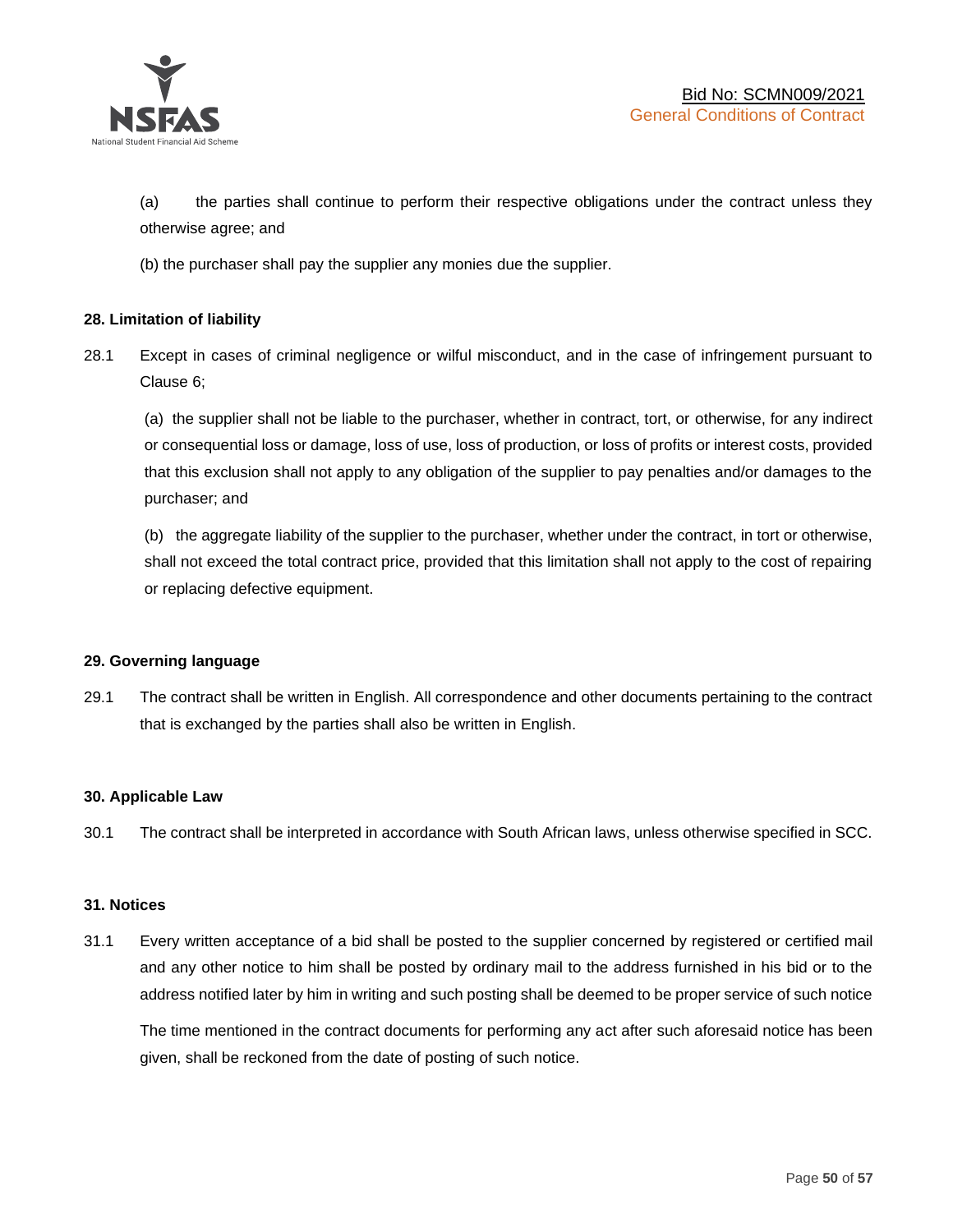

#### **32. Taxes and duties**

- 32.1 A foreign supplier shall be entirely responsible for all taxes, stamp duties, license fees, and other such levies imposed outside the purchaser's country.
- 32.2 A local supplier shall be entirely responsible for all taxes, duties, license fees, etc., incurred until delivery of the contracted goods to the purchaser.
- 32.3 No contract shall be concluded with any bidder whose tax matters are not in order. Prior to the award of a bid the Department must be in possession of a tax clearance certificate, submitted by the bidder. This certificate must be an original issued by the South African Revenue Services.

## **33. National Industrial Participation (NIP) Programme**

33.1 The NIP Programme administered by the Department of Trade and Industry shall be applicable to all contracts that are subject to the NIP obligation.

#### **34. Prohibition of Restrictive Practices**

- 34.1 In terms of section 4 (1) (b) (iii) of the Competition Act No. 89 of 1998, as amended, an agreement between, or concerted practice by, firms, or a decision by an association of firms, is prohibited if it is between parties in a horizontal relationship and if a bidder (s) is / are or a contractor(s) was / were involved in collusive bidding (or bid rigging).
- 34.2 If a bidder(s) or contractor(s), based on reasonable grounds or evidence obtained by the purchaser, has / have engaged in the restrictive practice referred to above, the purchaser may refer the matter to the Competition Commission for investigation and possible imposition of administrative penalties as contemplated in the Competition Act No. 89 of 1998.
- 34.3 If a bidder(s) or contractor(s), has / have been found guilty by the Competition Commission of the restrictive practice referred to above, the purchaser may, in addition and without prejudice to any other remedy provided for, invalidate the bid(s) for such item(s) offered, and / or terminate the contract in whole or part, and / or restrict the bidder(s) or contractor(s) from conducting business with the public sector for a period not exceeding ten (10) years and / or claim damages from the bidder(s) or contractor(s) concerned.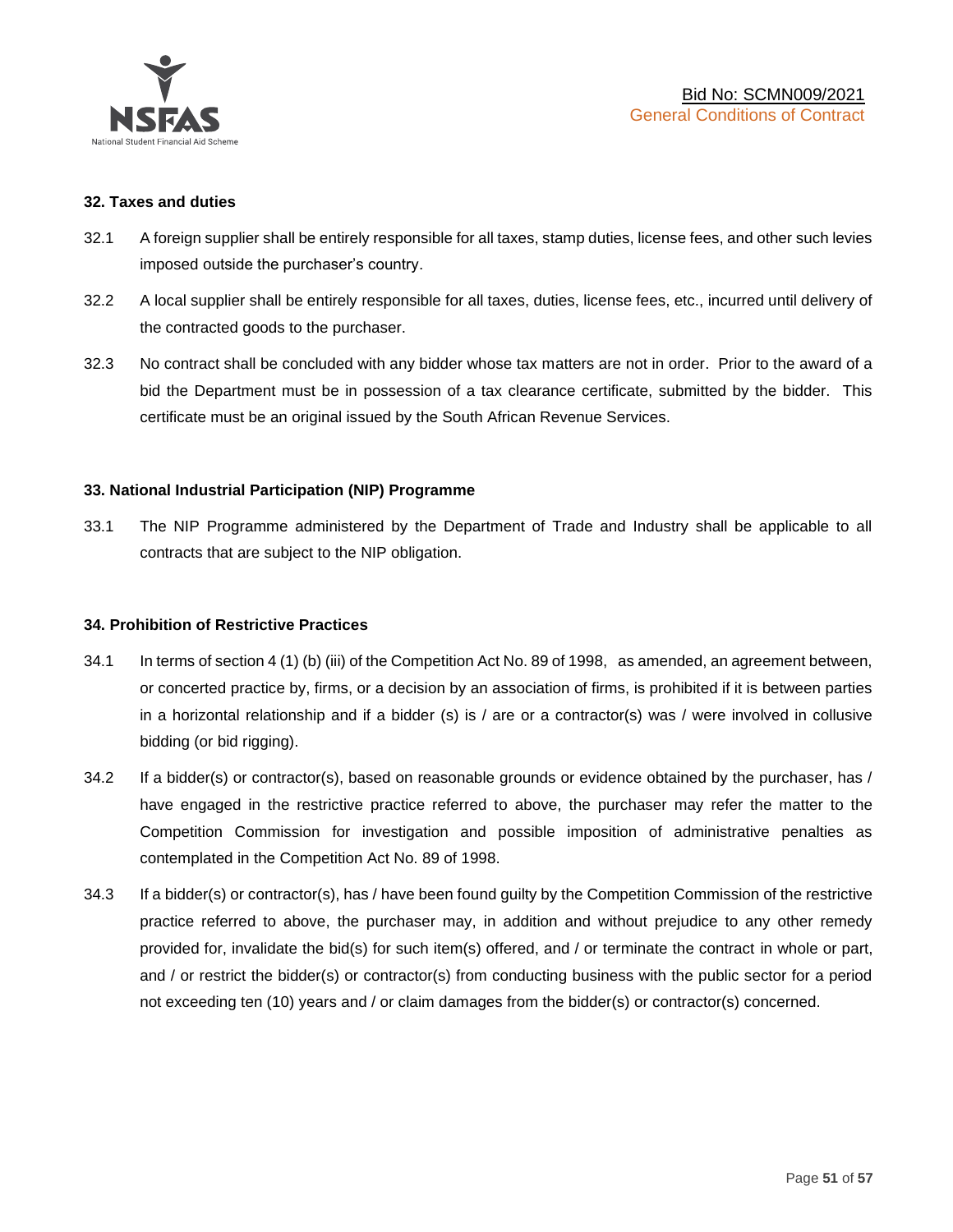

## *CONFIDENTIALITY AND NON-DISCLOSURE AGREEMENT*

**("NDA")**

Entered into between

(Name and Description of Institution and / or Person) **\_\_\_\_\_\_\_\_\_\_\_\_\_\_\_\_\_\_\_\_\_\_\_\_\_\_\_\_\_\_\_\_\_\_\_\_\_\_\_\_\_\_\_\_\_\_\_\_\_\_**

Company Registration Number: **\_\_\_\_\_\_\_\_\_\_\_\_\_\_\_\_\_\_\_\_\_\_\_\_\_\_\_\_\_\_\_\_\_\_\_\_**

 $\frac{1}{\sqrt{2}}$  ,  $\frac{1}{\sqrt{2}}$  ,  $\frac{1}{\sqrt{2}}$  ,  $\frac{1}{\sqrt{2}}$  ,  $\frac{1}{\sqrt{2}}$  ,  $\frac{1}{\sqrt{2}}$  ,  $\frac{1}{\sqrt{2}}$  ,  $\frac{1}{\sqrt{2}}$  ,  $\frac{1}{\sqrt{2}}$  ,  $\frac{1}{\sqrt{2}}$  ,  $\frac{1}{\sqrt{2}}$  ,  $\frac{1}{\sqrt{2}}$  ,  $\frac{1}{\sqrt{2}}$  ,  $\frac{1}{\sqrt{2}}$  ,  $\frac{1}{\sqrt{2}}$ 

Physical address: \_\_\_\_\_\_\_\_\_\_\_\_\_\_\_\_\_\_\_\_\_\_\_\_\_\_\_\_\_\_\_\_\_\_\_\_\_

**\_\_\_\_\_\_\_\_\_\_\_\_\_\_\_\_\_\_\_\_\_\_\_\_\_\_\_\_\_\_\_\_\_\_\_\_\_\_\_\_\_\_\_\_\_\_\_\_\_\_\_\_\_\_\_\_\_\_\_\_\_\_\_**

Contact number: \_\_\_\_\_\_\_\_\_\_\_\_\_\_\_\_\_\_\_\_\_\_\_\_\_\_\_\_\_\_\_\_\_\_\_\_\_\_\_\_

Email address: \_\_\_\_\_\_\_\_\_\_\_\_\_\_\_\_\_\_\_\_\_\_\_\_\_\_\_\_\_\_\_\_\_\_\_\_\_

**("Company and or Person")**

And

#### **THE NATIONAL STUDENT FINANCIAL AID SCHEME**

Established in accordance with **Section 3 (1) of the National Student Financial Aid Scheme Act 56 of 1999** and duly represented herein by Mr. Andile Nongogo in his capacity as the Chief Executive Officer

**("NSFAS")**

(Collectively referred to as "the Parties")

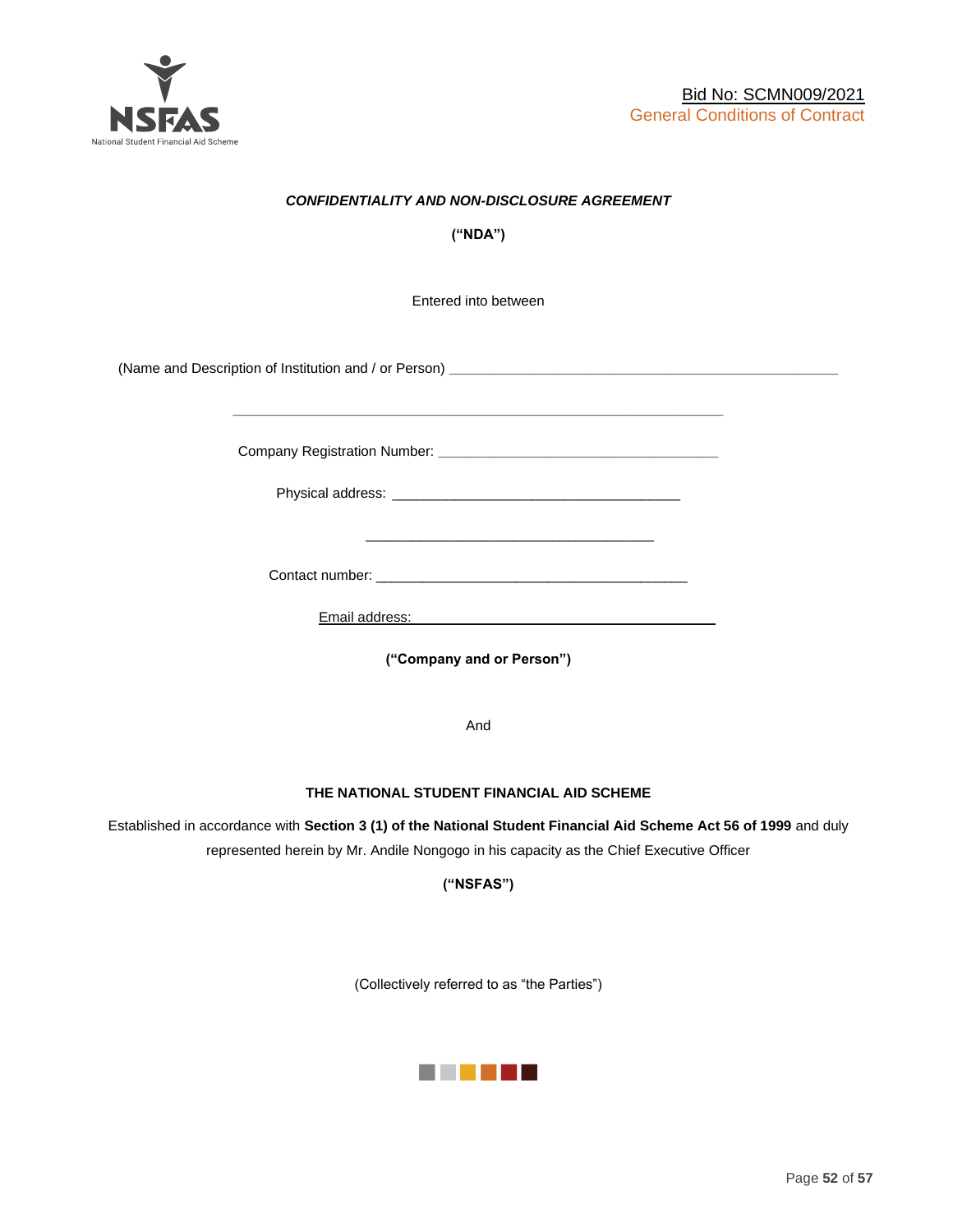

#### **1. INTERPRETATION AND DEFINITIONS**

- 1.1. In this Undertaking, unless inconsistent with, or otherwise indicated by the context:
	- 1.1.1. "**Company and or Person**" is (*\_\_\_\_\_\_\_\_\_\_\_\_\_\_\_\_\_\_\_\_\_\_\_\_\_\_\_\_\_\_\_\_\_\_\_\_\_\_\_\_\_\_\_\_\_\_*);
	- 1.1.2. the "**NSFAS**" is (the National Student Financial Aid Scheme Established in accordance with Section 3 (1) of the National Student Financial Aid Scheme Act 56 of 1999);
	- 1.1.3. "**Confidential Information**" will include, but is not limited to:
		- i. Personal details of applicant, student(s) and their parent(s) and / or guardians in so far as the information relates to current NSFAS Forensic Investigations;
		- ii. all secret knowledge;
		- iii. technical information and specifications;
		- iv. manufacturing techniques;
		- v. designs;
		- vi. circuit diagrams;
		- vii. instruction manuals;
		- viii. blueprints;
		- ix. electronic artwork;
		- x. samples;
		- xi. devices;
		- xii. demonstrations;
		- xiii. formulae;
		- xiv. Know-How;
		- xv. information concerning materials;
		- xvi. marketing and business information generally; and
		- xvii. other materials of whatever description in which the NSFAS has an interest in being kept confidential;
	- 1.1.4. "**Commencement Date**" means the last date of signature of this Undertaking by the Company and or Person;
	- 1.1.5. words in the singular include the plural and the other way around;
	- 1.1.6. words importing any one gender include each of the other two genders; and
	- 1.1.7. a reference to a natural person includes a legal *persona*.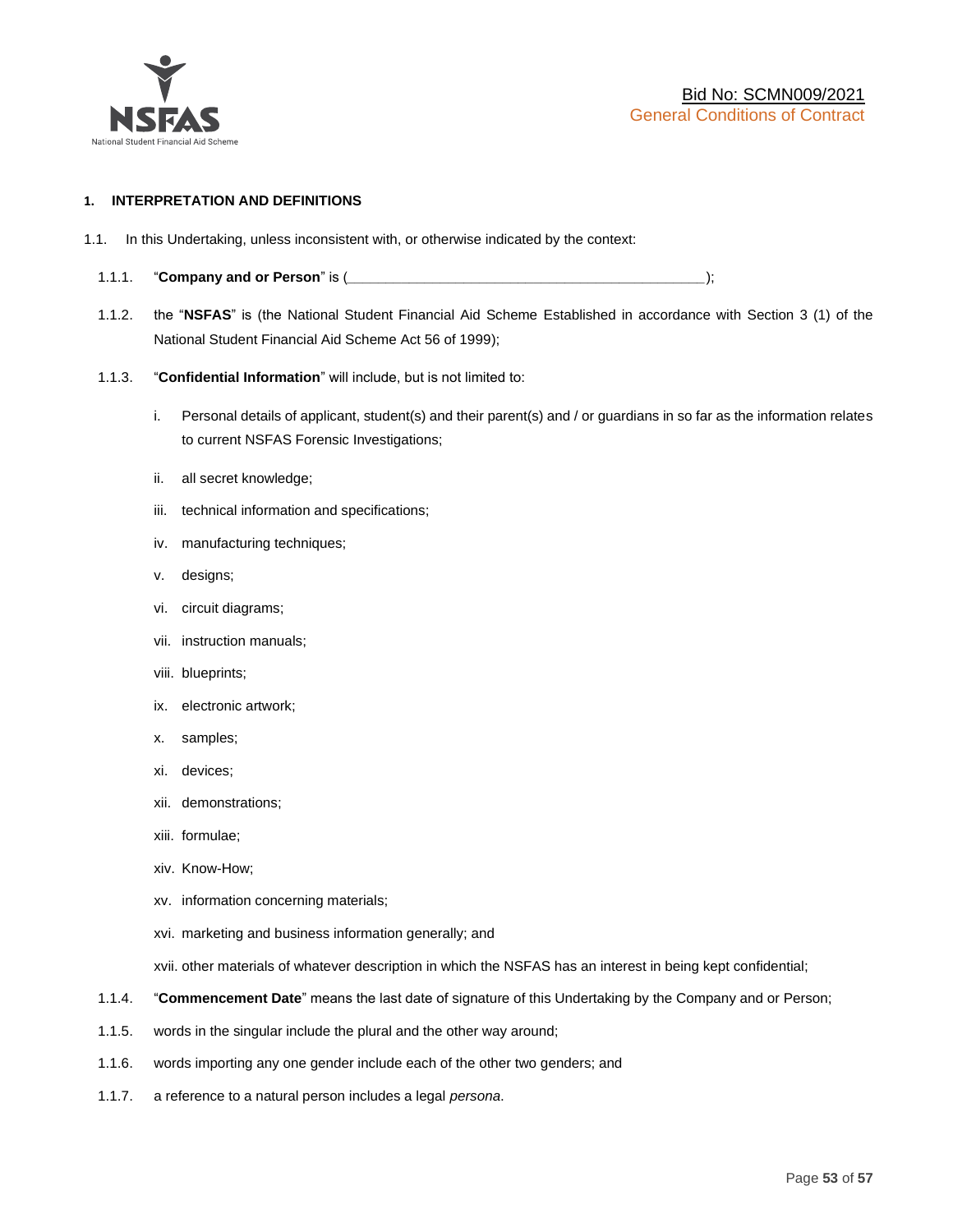

1.1.8. The headings of clauses are intended for convenience only and will not affect the interpretation of this Undertaking.

#### **2. PREAMBLE**

- 2.1. The NSFAS possesses certain Confidential Information relating to current NSFAS Forensic Investigations (the "Project"). The Company and or Person has agreed to assist NSFAS in this regard.
- 2.2. The NSFAS has agreed to disclose certain of this Confidential Information relating to its Forensic Investigations and related Projects to the Company and or Person, subject to the Company and or Person agreeing to the terms of confidentiality set out in this Undertaking.

#### **3. TITLE TO THE CONFIDENTIAL INFORMATION**

The Company and or Person agrees that all rights, title and interest in and to the Confidential Information vests (is the property of) in the NSFAS and that it has no claim of any nature in and to the Confidential Information.

#### **4. PERIOD OF CONFIDENTIALITY**

The provisions of this Undertaking will remain in force indefinitely (without end).

#### **5. NON-DISCLOSURE**

- 5.1. The Company and or Person agrees keep any Confidential Information which the NSFAS gives it access to, confidential, whether it got access to it before or after the Commencement Date of this Undertaking. The Company and or Person will not reveal or make known or allow revealing or making known of the Confidential Information otherwise than is allowed in terms of this Undertaking.
- 5.2. The Company and or Person must take all steps that may be reasonably necessary to prevent the Confidential Information falling into the hands of an unauthorized third party.
- 5.3. The Company and or Person must not use any of the Confidential Information in the:
	- 5.3.1. development;
	- 5.3.2. manufacture;
	- 5.3.3. marketing; or
	- 5.3.4. sale of any goods without the prior written consent of the NSFAS.
- 5.4. The Company and or Person must not use or disclose or attempt to use or disclose the Confidential Information for any purpose other than performing its contractual obligations to the NSFAS.
- 5.5. The Company and or Person must not use or attempt to use the Confidential Information in any way which will cause or be likely to cause injury or loss to the NSFAS.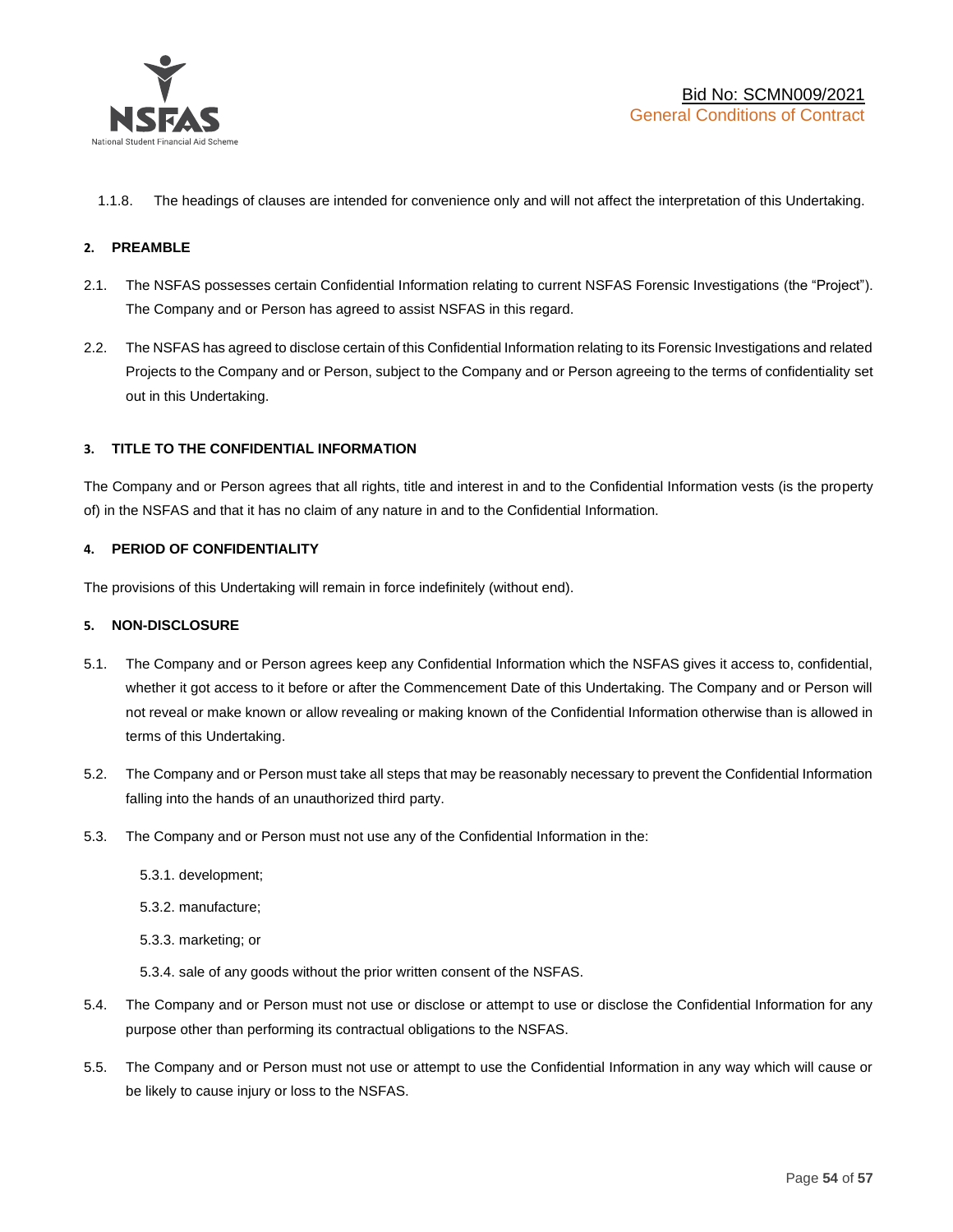

- 5.6. By giving the Company and or Person written notice, the NSFAS may specify which of the Company and or Person's employees, officers or agents must sign a secrecy undertaking in a form specified by the NSFAS and no such person may be employed in the conduct of the business of the Company and or Person until the secrecy undertaking has been signed.
- 5.7. All documentation the NSFAS gives to the Company and or Person in terms of this Undertaking will remain the property of the NSFAS. The documentation must be returned to the NSFAS when it requests it. The Company and or Person may not make copies of any such documentation without the prior written consent of the NSFAS.
- 5.8. Any confidential material which comes into the possession of the Company and or Person or one of its agents or employees, or which is generated by the Company and or Person, or one of its agents or employees, after the Commencement Date:

5.8.1. will regarded as forming part of the Confidential Information of the NSFAS;

5.8.2. will be regarded as the property of the NSFAS;

5.8.3. may not be copied, reproduced, published or circulated by the Company and or Person; and

5.8.4. must be surrendered to the NSFAS on demand,

unless the NSFAS gives its prior written consent.

#### **6. EXCEPTIONS**

- 6.1. The above undertakings by the Company and or Person will not apply to information which:
	- 6.1.1. is lawfully in the public domain at the Commencement Date; or
	- 6.1.2. lawfully comes into the public domain after the Commencement Date otherwise than as a result of the conduct of the Company and or Person or one of its employees or agents; or
	- 6.1.3. the Company and or Person is compelled to disclose in terms of a court order;
	- 6.1.4. is developed independently by the Company and or Person after signing this Undertaking, without referring or using the Confidential Information disclosed by the NSFAS;
	- 6.1.5. is approved for release upon the written confirmation of the NSFAS; and
	- 6.1.6. is required by law to be disclosed by the Company and or Person.
- 6.2. The onus (burden of proof) of proving the facts necessary to sustain any one of the exceptions listed in sub-paragraphs 6.1.1 to 6.1.6 rests with the Company and or Person.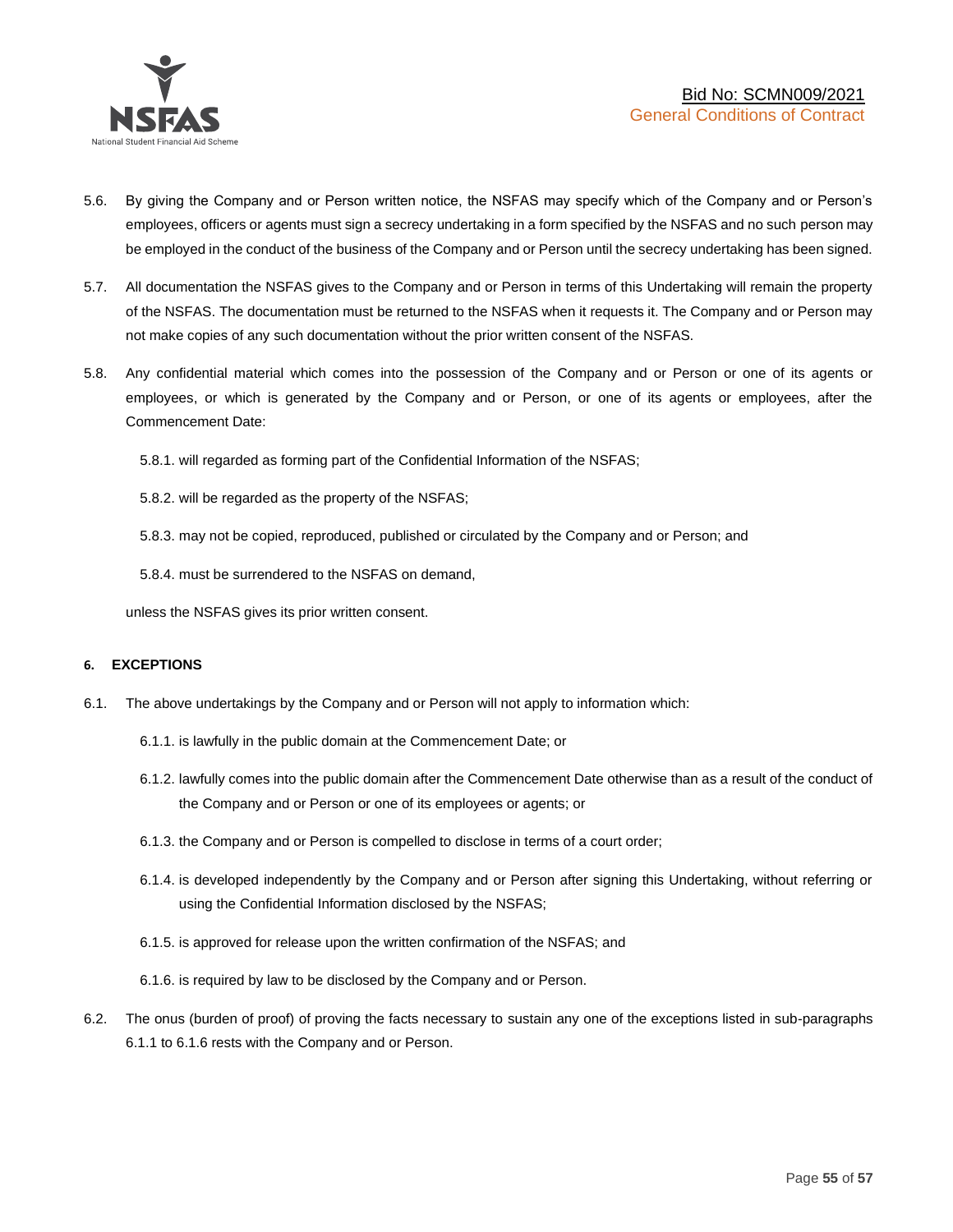

#### **7. JURISDICTION AND GOVERNING LAW**

This Undertaking must be governed by South African law and the Company and or Person hereby consent and submit to the non-exclusive jurisdiction of the Cape of Good Hope Provincial Division of the High Court of the Republic of South Africa in any dispute arising from or in connection with this Agreement. The Parties agree that any costs awarded will be recoverable in accordance with the High Court tariff, determined on an attorney-and-own-client scalefor dispute flowing from this Undertaking.

#### **8. WHOLE AGREEMENT AND VARIATION**

- 8.1. This document constitutes the whole of this Undertaking.
- 8.2. No amendment, alteration, addition, variation or consensual cancellation of this Undertaking will be valid unless in writing and signed by the Company and or Person and the NSFAS.

#### **9. WAIVER**

- 9.1. No waiver of any of the terms or conditions of this Undertaking will be binding unless expressed in writing and signed by the NSFAS and any waiver will only be effective only in the specific instance and for the purpose given.
- 9.2. No failure or delay on the part of the NSFAS in exercising any right, power or privilege will be regarded as a waiver and no single or partial exercise of this by the NSFAS will prevent other or further exercise of it or the exercise of any other right, power or privilege.

#### **10. SEVERABILITY**

If any of the provisions of this Undertaking are found to be invalid, unlawful, or unenforceable these terms will be severable from the remaining terms, which will continue to be valid and enforceable.

#### **11. RETURN OF MATERIALS CONTAINING OR PERTAINING TO THE CONFIDENTIAL INFORMATION**

- 11.1. NSFAS may, at any time or upon expiration of this agreement, request the Company and or Person to, within 14 (fourteen) calendar days of receipt of such a request, to return or destroy any material pertaining to Confidential Information and furnish NSFAS with a written statement confirming that the Company and or Person has not retained in its possession, or under its control, either directly or indirectly, any such material.
- 11.2. Nothing contained in this agreement or in any disclosures hereunder made by NSFAS, shall be construed to grant to the Company and or Person any licence or other rights in or to the material so disclosed.

#### **12. DISPUTES**

12.1. In the event of any dispute or difference arising between the Parties relating to or arising out of this Agreement, including the implementation, execution, interpretation, rectification, termination or cancellation of this Agreement, the chief executive officers of the Parties or any of their designated officials shall upon request by any Party meet to attempt to